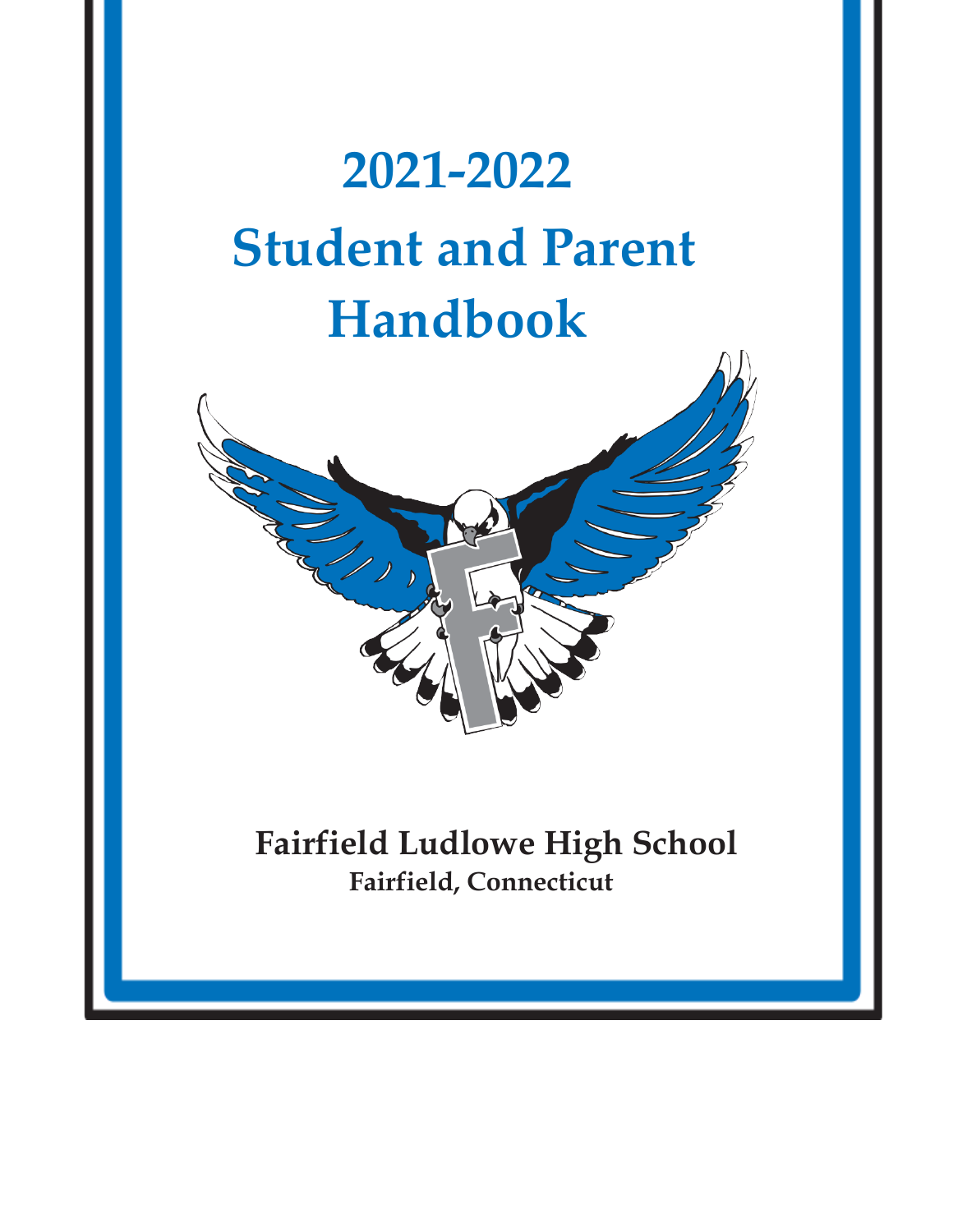#### **SCHOOL TELEPHONE NUMBERS**

#### **ASSISTANCE DIRECTORY**

The list below includes the most frequent problems encountered by students and the offices or staff members where help may be obtained.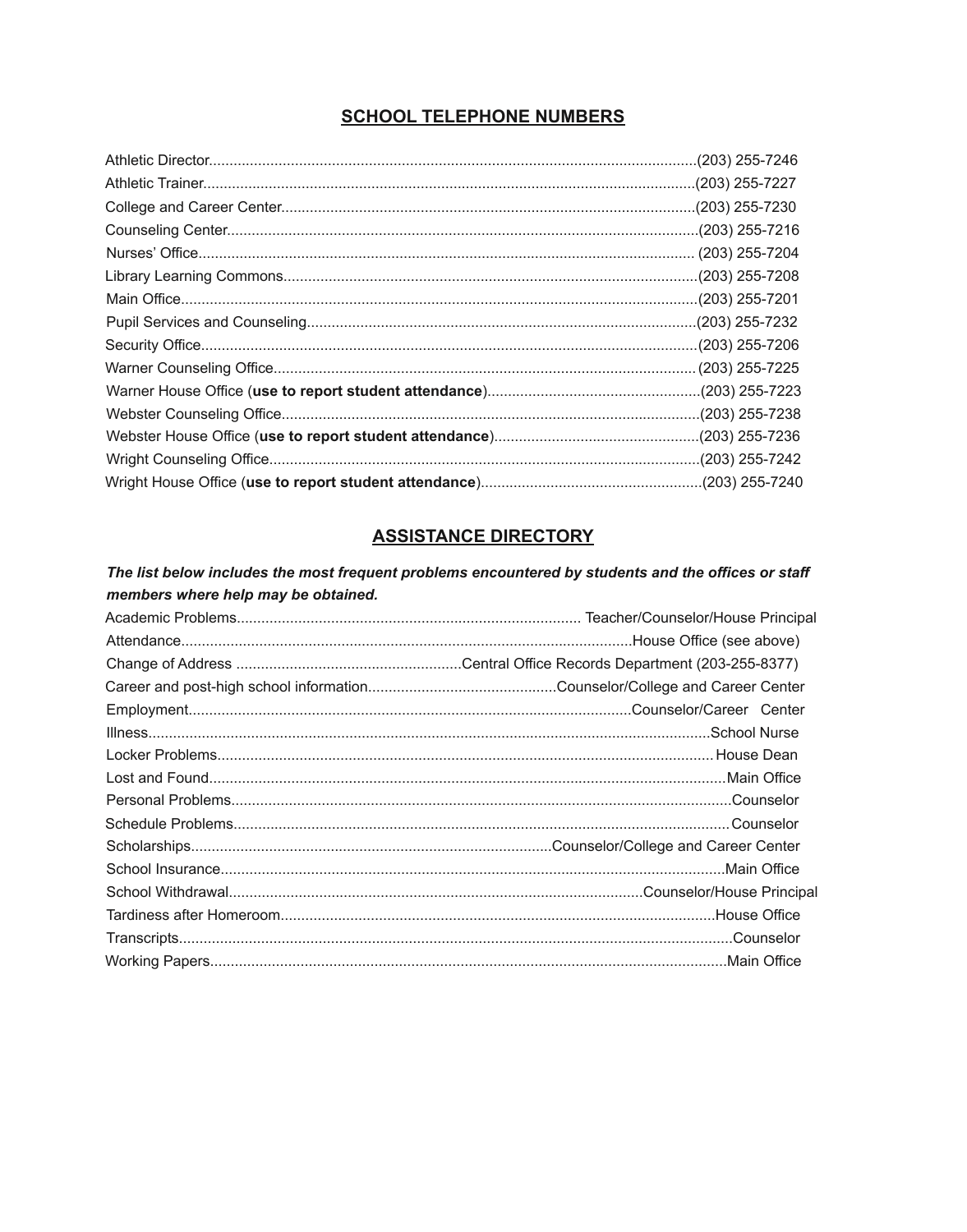## **FAIRFIELD LUDLOWE HIGH SCHOOL**

785 Unquowa Road Fairfield, CT 06824-5064 Phone: 203-255-7200 Fax: 203-255-7213



Mr. Greg C. Hatzis, Head Principal

August 2022

Dear Student, Parent, and Guardian:

We welcome you to the 2021-2022 school year and present to you this handbook as a resource of information. Our hope is that you utilize this book frequently to become informed about our policies, procedures, and expectations. We welcome any questions or suggestions you may have regarding the handbook. Check our website for weekly updates on school events or follow us on Twitter: @FLHSFalcons.

As a school, we are committed to each student experiencing an enriching curriculum that prepares him/her for the world beyond high school. We provide numerous support to students along the way, and we encourage you to contact the teacher, counselor, or administration should you like to discuss anything related to our academic programs.

We are also proud of the many offerings we provide to meet the social, emotional, and physical needs of all students. We strongly urge students to be involved in the many activities available to them. Our work is driven by our school's Core Values, as we strive to create an environment which promotes: **F**ellowship, **A**cceptance, **L**earning, **C**ommitment, **O**pportunity, **N**iche, and **S**uccess.

We believe that your input is essential to ensure that we meet the needs of all students. Strong parental involvement and collaboration with the school is one of the key factors in our collective desire for students to have a high-quality education at Fairfield Ludlowe High School. We look forward to working with you and wish you the best as we start a new school year.

Go Falcons!

Greg Hatzis, Head Principal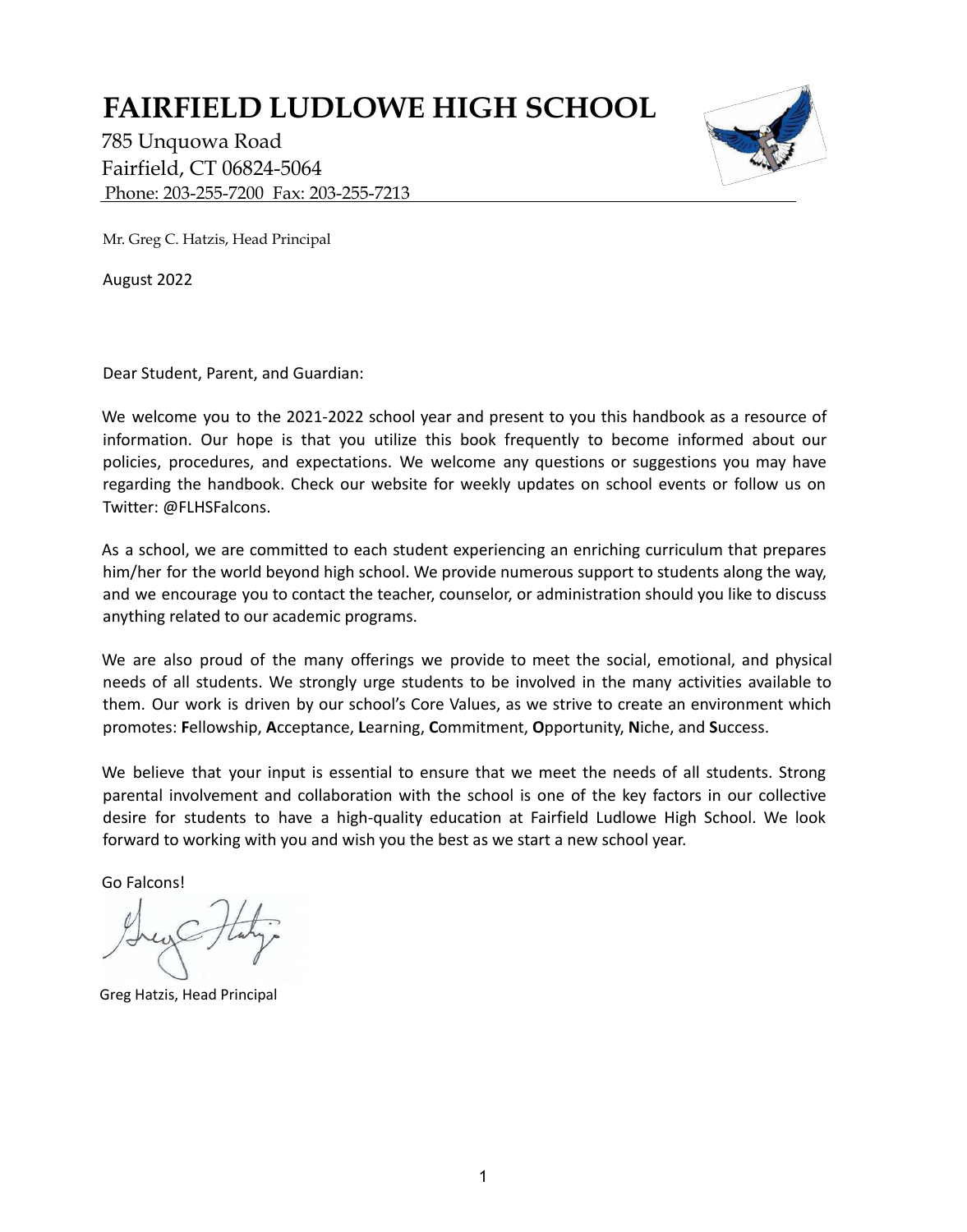#### **TABLE OF CONTENTS**

|                                                                        | 6              |
|------------------------------------------------------------------------|----------------|
| Fairfield Public Schools' High School Academic Expectations<br>Absence | $\overline{7}$ |
| <b>Academic Integrity Policy</b>                                       | 7              |
| <b>Accidents-Accident Insurance</b>                                    | 8              |
| <b>Activities</b>                                                      | 8              |
| Advisory                                                               | 8              |
| <b>Anonymous Reporting</b>                                             | 8              |
| Asbestos Management Plan                                               | 9              |
| <b>Athletics</b>                                                       | 9              |
| Boys' Fall Sports                                                      | 9              |
| Boys' Winter Sports:                                                   | 9              |
| Boys' Spring Sports:                                                   | 9              |
| Girls' Fall Sports                                                     | 9              |
| <b>Girls' Winter Sports</b>                                            | 9              |
| <b>Girls' Spring Sports</b>                                            | 10             |
| <b>Conduct at Athletic Contests</b>                                    | 10             |
| <b>Athletic Eligibility</b>                                            | 10             |
| Attendance                                                             | 10             |
| <b>Reporting Absences from School</b>                                  | 11             |
| <b>Homeroom Attendance</b>                                             | 11             |
| <b>Board of Education Policies</b>                                     | 11             |
| <b>Bullying</b>                                                        | 11             |
| Cafeteria & Courtyard Rules                                            | 12             |
| Calculators                                                            | 12             |
| <b>Cancellations and Delayed Openings</b>                              | 12             |
| <b>Cell Phones and Electronic Communication Devices</b>                | 12             |
| Cheating - see Academic Integrity Policy                               | 13             |
| <b>Conduct/Suspensions &amp; Expulsion</b>                             | 14             |
| <b>General Conduct:</b>                                                | 14             |
| <b>Conduct on School-Sponsored Trips</b>                               | 15             |
| In-School Suspension                                                   | 15             |
| <b>Counseling and Pupil Services:</b>                                  | 15             |
| College and Career Center, Room 360                                    | 16             |
| Counseling Center, Room 286                                            | 17             |
| <b>School Crisis Team</b>                                              | 17             |
| Dances                                                                 | 17             |
| Delivery of Food and Personal Items                                    | 17             |
| Detention                                                              | 18             |
| Driving on School Grounds/Student Drop-off Area                        | 18             |
| Drug and Alcohol/Breathalyzer Policy (5145.124)                        | 18             |
| <b>Early Dismissals</b>                                                | 19             |
| <b>Emergencies and Emergency Information</b>                           | 19             |
| <b>Exam Policy and Procedures</b>                                      | 19             |
|                                                                        |                |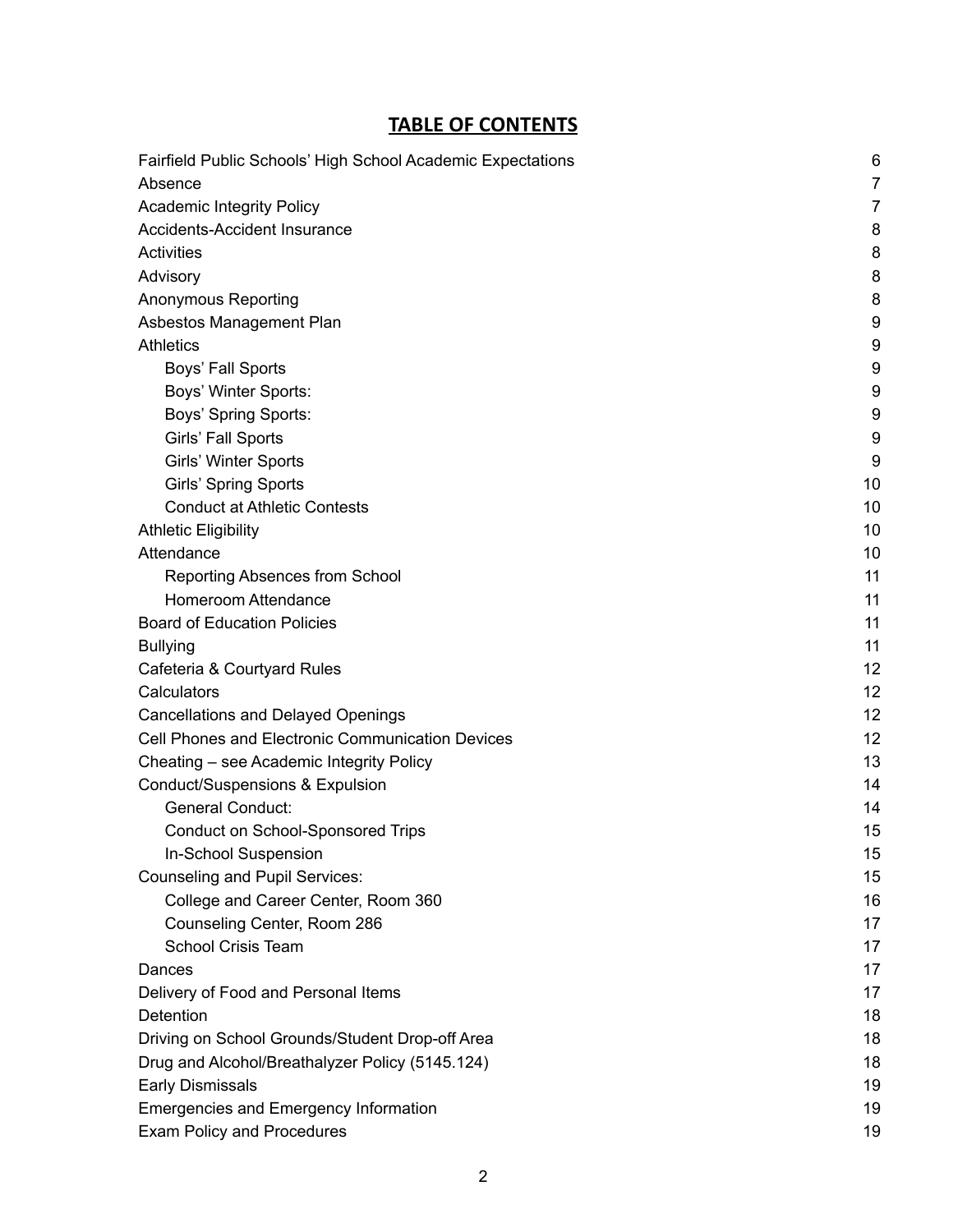| Senior Exam Exemption Policy                                            | 20 |
|-------------------------------------------------------------------------|----|
| <b>Field Trips</b>                                                      | 20 |
| Fines/Financial Obligations – see Obligations and Bookroom              | 20 |
| Forgery                                                                 | 20 |
| Graduation                                                              | 20 |
| <b>Hazing Policy</b>                                                    | 21 |
| Health Services, Room 206                                               | 21 |
| <b>Dental Clinic</b>                                                    | 22 |
| <b>Homebound Instruction</b>                                            | 22 |
| Homeroom                                                                | 22 |
| Identification                                                          | 22 |
| Junior & Senior Privileges                                              | 23 |
| <b>Laser Pens</b>                                                       | 23 |
| Late to School                                                          | 23 |
| Leaving School Grounds/Building                                         | 23 |
| <b>Library Learning Commons</b>                                         | 23 |
| Lockers                                                                 | 24 |
| Loitering                                                               | 24 |
| Lost and Found                                                          | 24 |
| Make-Up Work                                                            | 24 |
| Medications/Nursing Services (Board of Education Policy 5141.21)        | 25 |
| Medications Administered by the Nurse                                   | 25 |
| Self-Administered Medication                                            | 25 |
| <b>Medications Administered by Coaches</b>                              | 25 |
| Medications Administered on Overnight Field Trips                       | 25 |
| <b>Messages to Students</b>                                             | 25 |
| National Honor Society Selection Criteria                               | 26 |
| Who is eligible?                                                        | 26 |
| Obligations                                                             | 27 |
| <b>Parent Organizations</b>                                             | 27 |
| <b>Parent Teacher Conferences</b>                                       | 27 |
| Parking and Traffic Regulations                                         | 27 |
| Photographs/Videotaping                                                 | 27 |
| Physical Education, High School Physical Education Program and Policies | 28 |
| Statement of Purpose:                                                   | 28 |
| Grading                                                                 | 28 |
| Class Make-Up Procedure                                                 | 28 |
| <b>Medical Excuses</b>                                                  | 29 |
| <b>Additional Information</b>                                           | 29 |
| Plagiarism - see Academic Integrity Policy (page 4)                     | 29 |
| <b>Public School Choice in Connecticut</b>                              | 29 |
| <b>Relocation Policy</b>                                                | 29 |
| <b>Report Cards and Progress Reports</b>                                | 30 |
| Safety/Security                                                         | 30 |
| School Hours                                                            | 30 |
|                                                                         |    |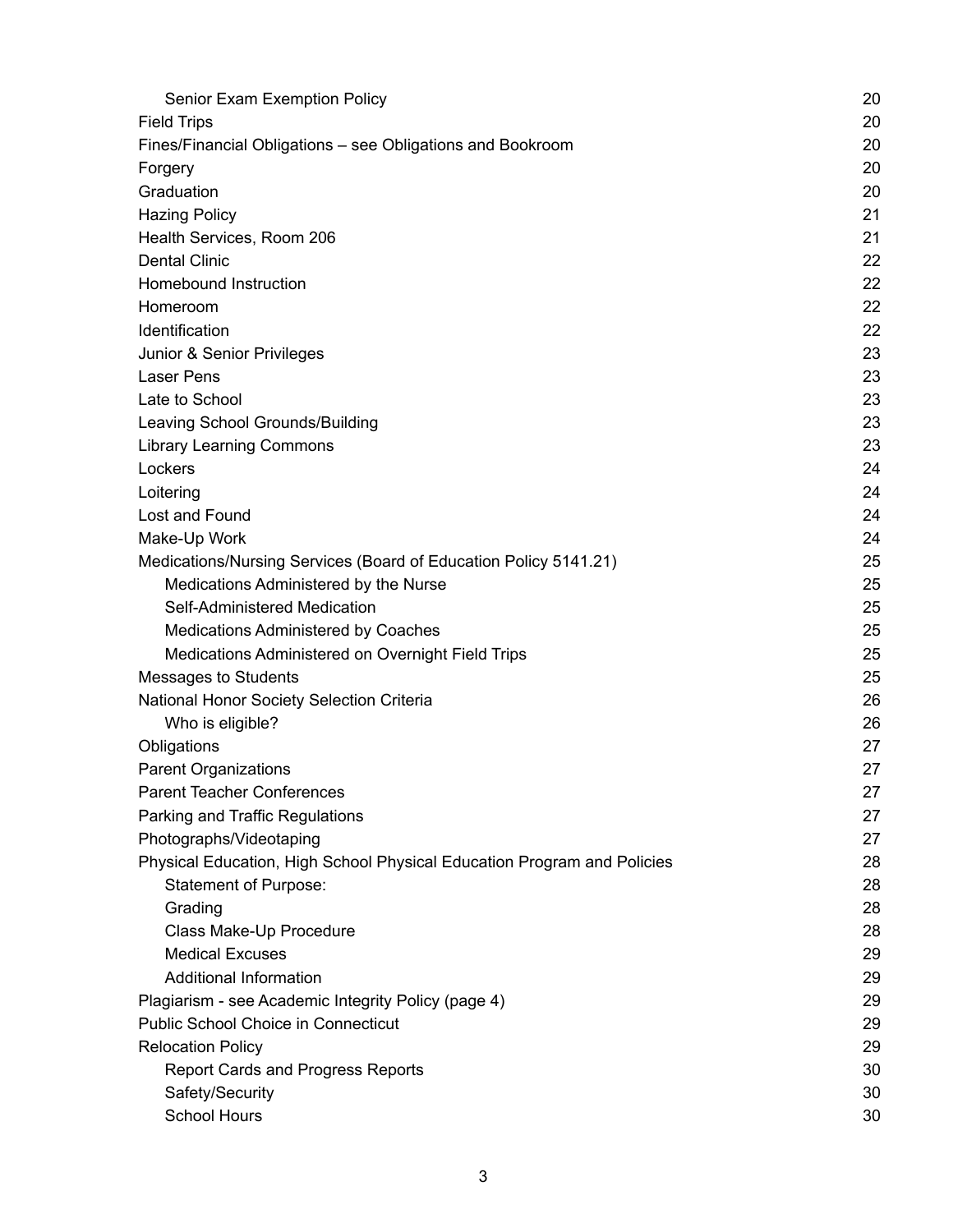|                                                                       | 30       |
|-----------------------------------------------------------------------|----------|
| Searches                                                              | 30       |
| Senior Internship Program                                             | 31       |
| <b>Sexual Harassment</b>                                              | 32       |
| <b>Smoking Policy</b>                                                 | 32       |
| Soliciting and Selling of Any Item or Service                         | 32       |
| SRBI-Scientifically Research-Based Interventions                      | 32       |
| <b>Student Government</b>                                             | 33       |
| <b>Student Records</b>                                                | 33       |
| <b>Study Halls</b>                                                    | 33       |
| Testing                                                               | 33       |
| <b>Textbook/Bookroom Policies</b>                                     | 33       |
| <b>Thefts</b>                                                         | 34       |
| <b>Title IX</b>                                                       | 34       |
| Transportation                                                        | 34       |
| Truancy                                                               | 34       |
| <b>Unauthorized Recording</b>                                         | 34       |
| Vandalism/Damage to School Property                                   | 34       |
| <b>Visitors</b>                                                       | 35       |
| Weapons                                                               | 35       |
| <b>Withdrawal Procedure</b>                                           | 35       |
| <b>Working Papers</b>                                                 | 35       |
| <b>Parent TeacherAssociation</b>                                      | 36       |
|                                                                       |          |
|                                                                       |          |
| <b>APPENDIX</b>                                                       | 37       |
| Fairfield Ludlowe High School Attendance Policy                       | 37       |
| Purpose:                                                              | 37       |
| Monitoring of Attendance by Parents and Students:                     | 37       |
| <b>Notification of Absences:</b>                                      | 37       |
| Full Day Attendance to School                                         | 38       |
| All unexcused absences count towards loss of credit.                  | 38       |
| <b>Attendance to Individual Classes</b>                               | 38       |
| Attendance Impact on Course Credit                                    | 38       |
| Full-year course = 12 Semester course = $6$ Health and PE courses = 4 | 38       |
| Loss of Credit                                                        | 39       |
| <b>Right of Appeal</b>                                                | 39       |
| <b>Tardies and Early Dismissals</b>                                   | 40       |
| Tardies:                                                              | 40       |
| Early Dismissals:                                                     | 40       |
| <b>Activity Participation:</b>                                        | 40       |
| <b>FAIRFIELD BOARD OF EDUCATION POLICIES:</b>                         | 41       |
| <b>Excused Absence</b>                                                | 41       |
| <b>Unexcused Absence</b>                                              | 42       |
| Release of Student During School Day/Dismissal                        | 42       |
| Truancy<br><b>Definitions</b>                                         | 42<br>44 |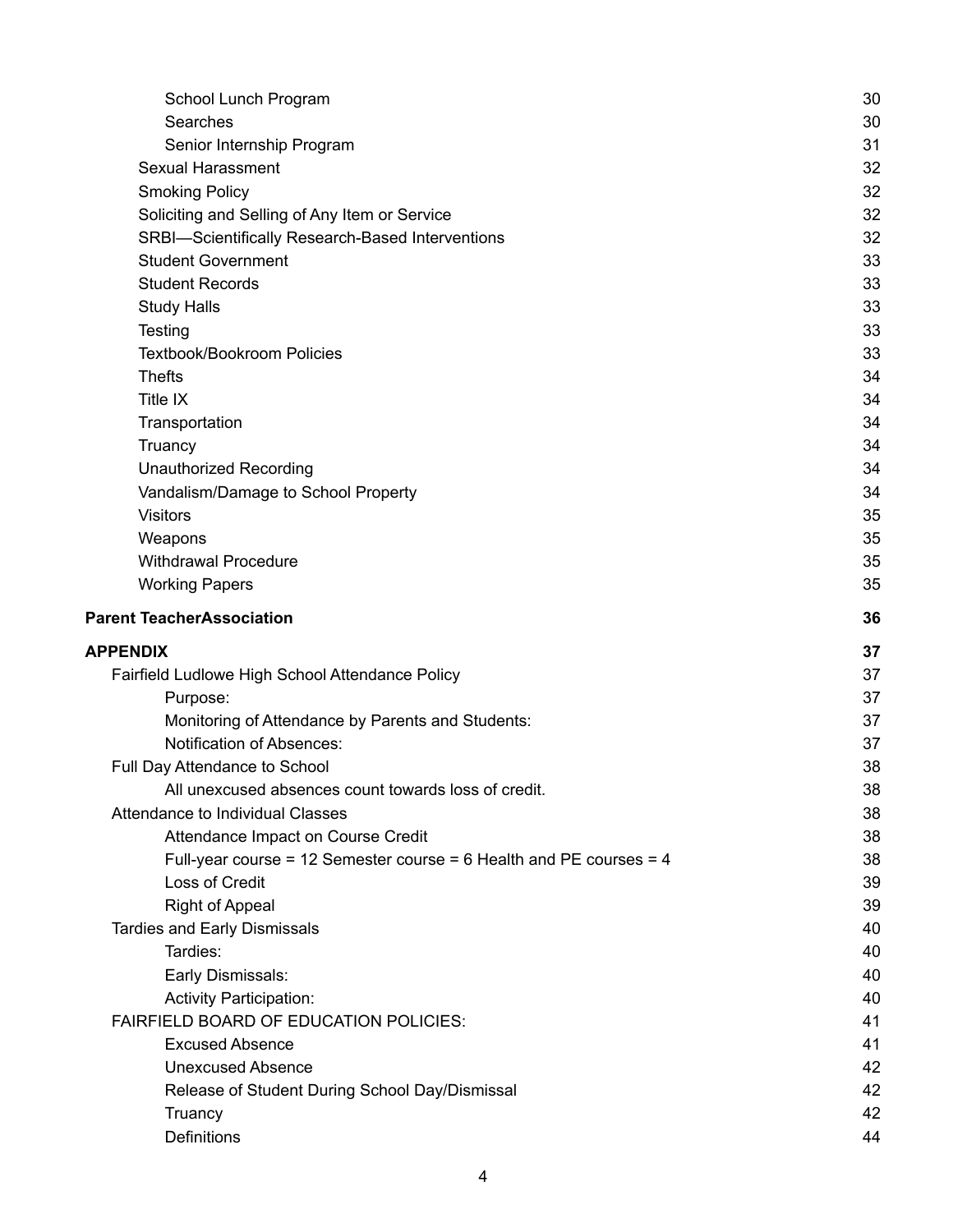II. Scope of the Student Discipline Policy **44** and the student of the Student Discipline Policy

Actions Leading to Disciplinary Action, including Removal from Class,Suspension and/or Expulsion 45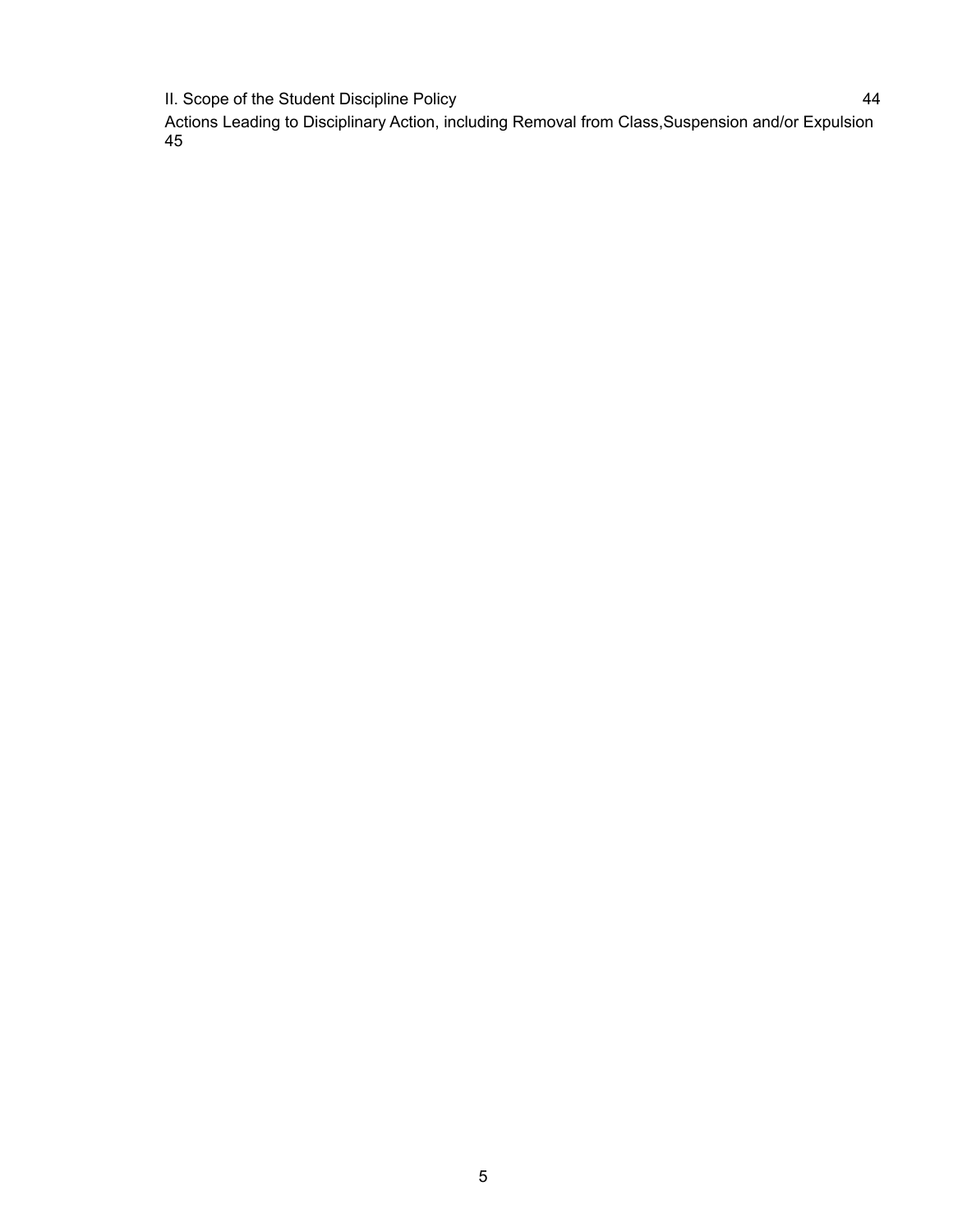#### **Fairfield Ludlowe High School Core Values**

The Fairfield Ludlowe High School community is committed to ensuring that all of our students meet our common academic, civic, and social 21<sup>st</sup> century expectations. In this pursuit, we believe:

Our environment fosters:

- **F**ellowship: we can accomplish more together than we can individually.
- **A**cceptance: we recognize and respect differences. We

are passionate about:

- **L**earning: we encourage intellectual curiosity within and beyond the classroom.
- **C**ommitment: we pledge to honor our obligations to ourselves and to each other.

Our learning experiences generate:

- **O**pportunity: we broaden horizons, deepen understanding, and inspire creativity.
- **N**iche: we discover who we are and what we want to become through enriching our unique strengths and exploring new ideas.
- **S**uccess: we strive to achieve our goals.

#### **Fairfield Public Schools' High School Academic Expectations**

| <b>Critical and Creative Thinking</b>                                                                                                              | <b>Communicating and Collaborating</b>                                                                                                     |
|----------------------------------------------------------------------------------------------------------------------------------------------------|--------------------------------------------------------------------------------------------------------------------------------------------|
| How do students demonstrate critical and creative<br>thinking to effectively evaluate evidence and<br>construct solutions?                         | How do students communicate information clearly and<br>effectively in a variety of contexts and work collaboratively to<br>solve problems? |
| <b>Exploring and Understanding</b>                                                                                                                 | <b>Conveying Ideas</b>                                                                                                                     |
| The student engages in an investigative process by<br>developing a detailed plan and by using a variety of<br>research tools and methodologies.    | The student organizes information to support a claim or<br>assertion in a style appropriate to purpose, audience, and<br>task.             |
| <b>Synthesizing and Evaluating</b>                                                                                                                 | <b>Using Communication (Media) Tools</b>                                                                                                   |
|                                                                                                                                                    |                                                                                                                                            |
| The student weighs evidence, arguments, claims<br>and beliefs in order to critically and effectively solve<br>problems and to justify conclusions. | The student makes strategic and ethical use of a range of<br>media to enhance understanding of and interest in a<br>claim or assertion.    |
| <b>Creating and Constructing</b>                                                                                                                   | <b>Collaborating Strategically</b>                                                                                                         |

#### **Fairfield Ludlowe High School Social and Civic Expectations**

#### *"Your Falcon Footprint Matters"*

|  | .<br>citizen<br>аr<br>ве<br>responsible<br>active<br>and<br>. ا اب | and<br>realize<br>--------<br>.<br>VOU<br>WItr<br>me<br>זהב<br>woria<br>. arouno<br>ure<br>-impact |
|--|--------------------------------------------------------------------|----------------------------------------------------------------------------------------------------|
|--|--------------------------------------------------------------------|----------------------------------------------------------------------------------------------------|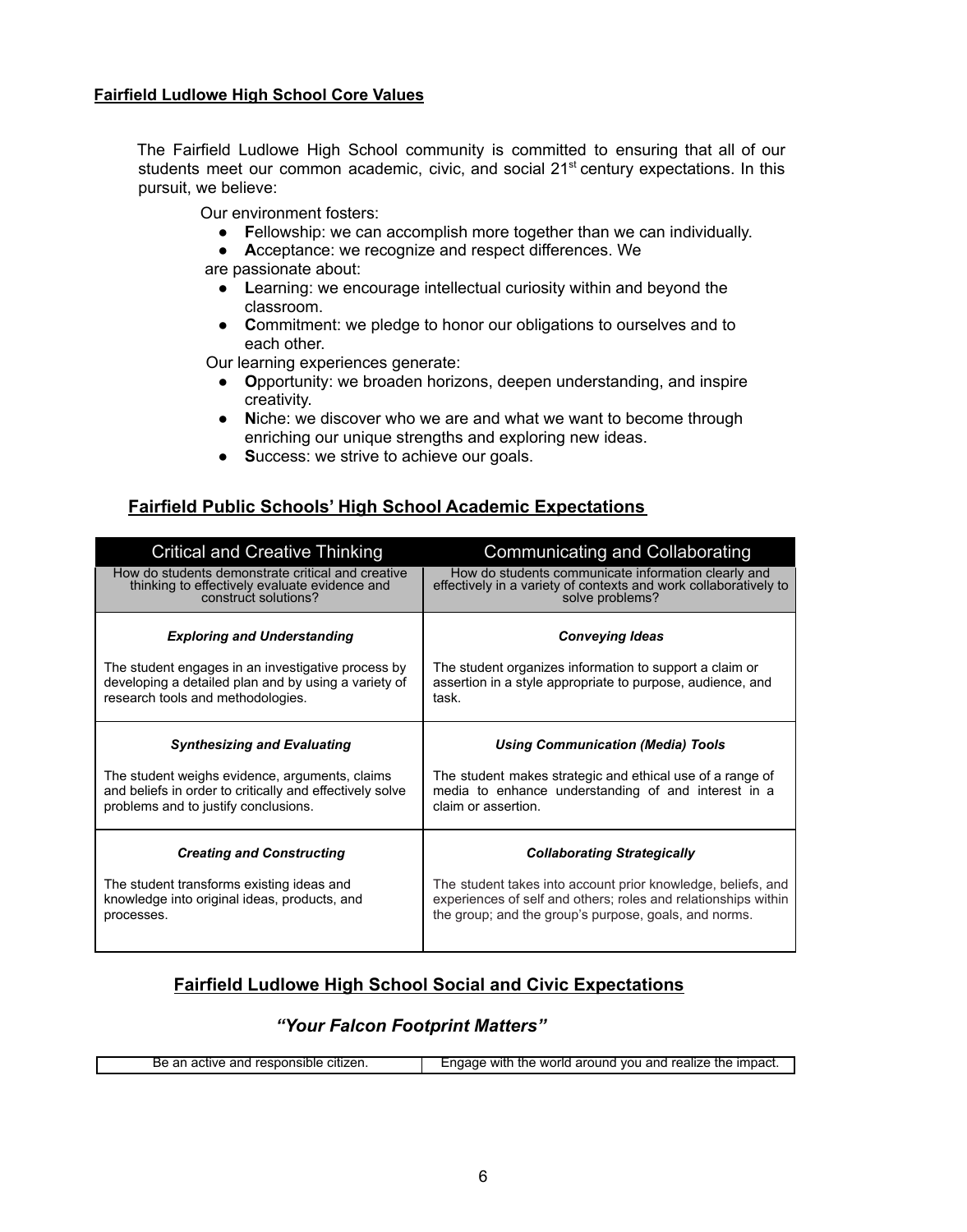#### **Absence**

Parents are expected to call or otherwise communicate with their child's house administrative office on each day their student is absent from school, tardy to school or to be dismissed from school. Communication from parents is required for absences to be recorded as excused. For your convenience, each house office has voice mail during non-school hours.

#### **Warner House: 255-7223 Webster House: 255-7236 Wright House: 255-7240**

It is essential that the school be informed when a student is absent from class(es) due to illness or other excusable reason so that the student's teachers can be properly informed. Failure to report absences to the school may cause a student to lose credit in accordance with the attendance policy. Please see Attendance Policy in the Appendix.

#### **Academic Integrity Policy**

Our school values academic integrity as reflected by the Fairfield Ludlowe High School Core Values. Cheating or plagiarism on academic work will result in no credit for the material. Parents will be notified. Disciplinary action may result from multiple offenses. The Fairfield Public Schools comply with all copyright laws, and plagiarism in the academic environment is strictly prohibited.

As a learning community of students, parents, and staff, we all must accept responsibility for establishing and maintaining a climate of academic integrity at Fairfield Ludlowe High School. The Academic Integrity Policy assures that consistent and appropriate measures are taken to address offenses to academic integrity.

Violations of academic integrity are defined as, but not limited to:

- a. Using or possessing unauthorized notes or electronic devices during a test or quiz.
- b. Copying or possessing another student's work during a test or quiz.
- c. Sharing answers during a test or quiz.
- d. Giving information to others who have not taken the test or receiving information from those who have.
- e. Copying another student's class work or homework or providing your work to be copied. Intent cannot be judged. Students cannot use "I didn't know he/she would copy my work and turn it in," as an excuse.
- f. Plagiarizing another person's work from any resource (periodical, book, internet, etc.) and submitting it as one's own.
- g. Plagiarism by paraphrasing or using parts of another person's work (ideas, text, images, etc.) without citing it as a resource in context or in a footnote.
- h. Using an electronic, computer-based, or internet site and/or program translator for the purpose of completing any written or oral class assignment including homework in a world language class.

Students should not place themselves in the position of having their actions viewed as cheating. We cannot judge intent, whether innocent or not. Students should pay particular attention to sharing documents electronically when individual work is required in the classroom.

Consequences for violations of this policy will be determined by administration and may include (but not be limited to) academic consequences, disciplinary consequences, and loss of eligibility for some activities and/or leadership positions.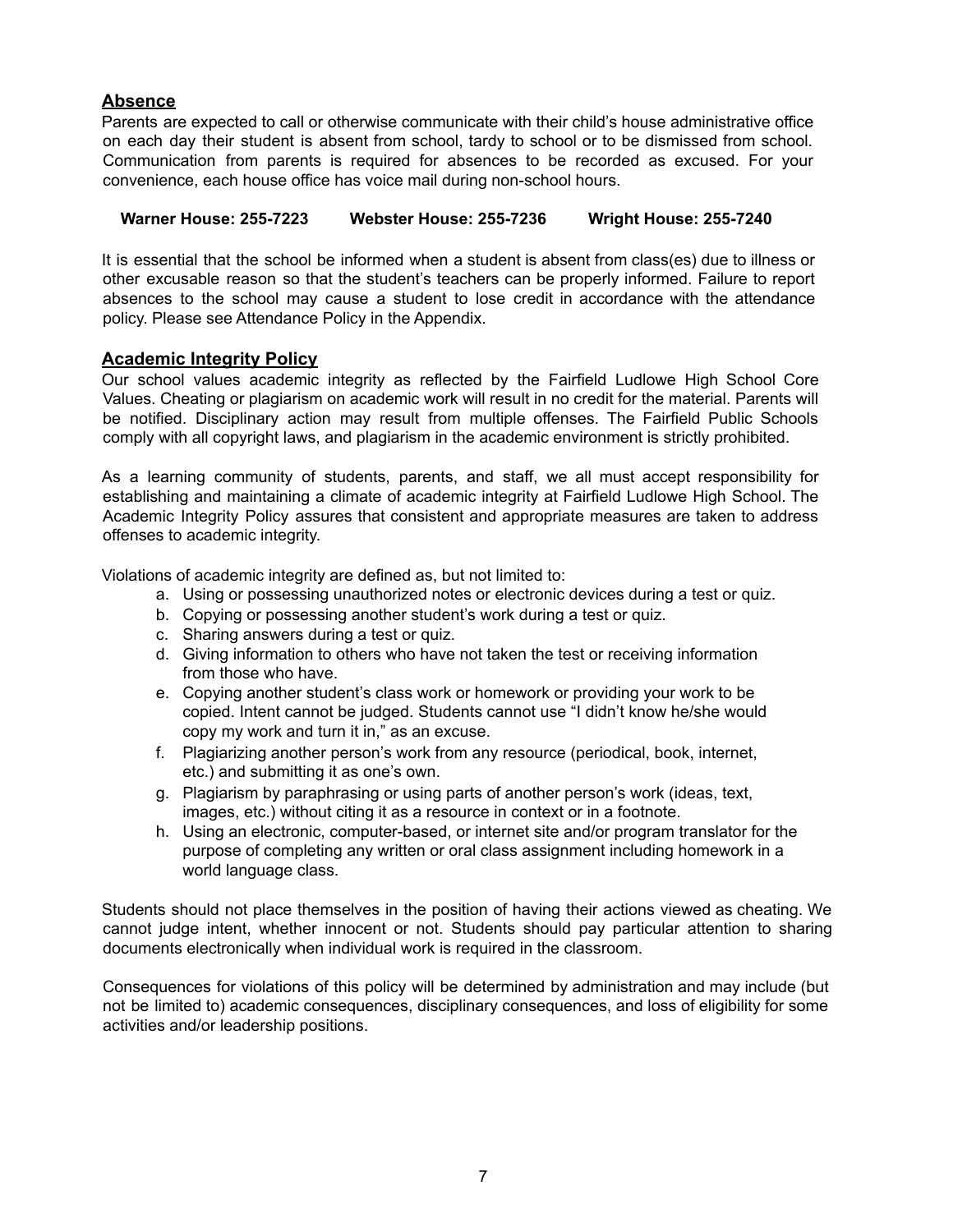#### **Accidents-Accident Insurance**

A student accident insurance policy is available through a Board of Education approved agent. Applications and brochures explaining the coverage are available to all students at the beginning of the school year. Whenever a student is involved in an accident in the building, on school grounds, or during a school sponsored activity, the student should report this to the teacher in charge or to the school nurse. An accident report must be completed by either the school nurse or athletic trainer and must be signed by the Head Principal for the office files. If this report is not completed correctly, complications regarding insurance could arise. The school does not assume liability for accidents that occur on the school premises.

#### **Activities**

Opportunities exist for students attending Fairfield Ludlowe High School to participate in co-curricular and extra-curricular activities. These extra class experiences are an important adjunct to the instructional program and provide students with opportunities to explore and develop their own interests and abilities. It is our hope that all students will participate.

Announcements are made during homeroom concerning try-outs for team sports at the beginning of each sports season. In order to be eligible to participate in after-school extra- curricular activities such as athletic practices, games or proms, a student must be in attendance for a minimum of three hours and twenty minutes on the day of the activity, or on the Friday before a weekend event.

Student activities, clubs, and school service organizations meet on alternating Wednesday mornings during Activity Period at 10:30 a.m. Activities are categorized as Group A, Group B, or Group E. Group E activities meet during the Activity Period but may also meet after school on another day decided upon by the students involved in the activity. An Activity Fair will be held in early September.

#### **Offices and Membership:**

Membership in student activities and organizations is open to all students who are in good standing. To be in good standing a student cannot be on probation or have violated the discipline policy. Students may become involved in the Falcon Council, Class Government and House Councils. Details about these organizations will be available at the start of each school year.

**A complete and updated copy of the activities offered this year is available on the school website.**

During the activity period all students must either be in an activity, the cafeteria, or in an assigned area. No student will be permitted to be in the corridors or elsewhere on school grounds. All students are encouraged to join an activity and take part in this important part of high school life. If students have an idea for an activity that they would like to see on the schedule, they should feel free to contact the Director of Student Activities.

#### **Advisory**

Every 3-4 weeks, students will be meeting in their advisory groups as part of an extended homeroom period. Students will meet with their homeroom teacher and usually one additional staff member. The purpose of the advisory program is to foster relationships between adults in the building and students and to assist students in achieving the school's twenty-first century learning expectations. Topics for the advisory will be focused on areas brought forward in our school climate survey, such as those related to emotional security, support for academic pursuits, social and civic learning, and school connectedness and engagement.

#### **Anonymous Reporting**

Students or parents can make anonymous reports using our online incident report portal known as TIPS. It can be accessed on the school website at the top of the page; just click on "report incident."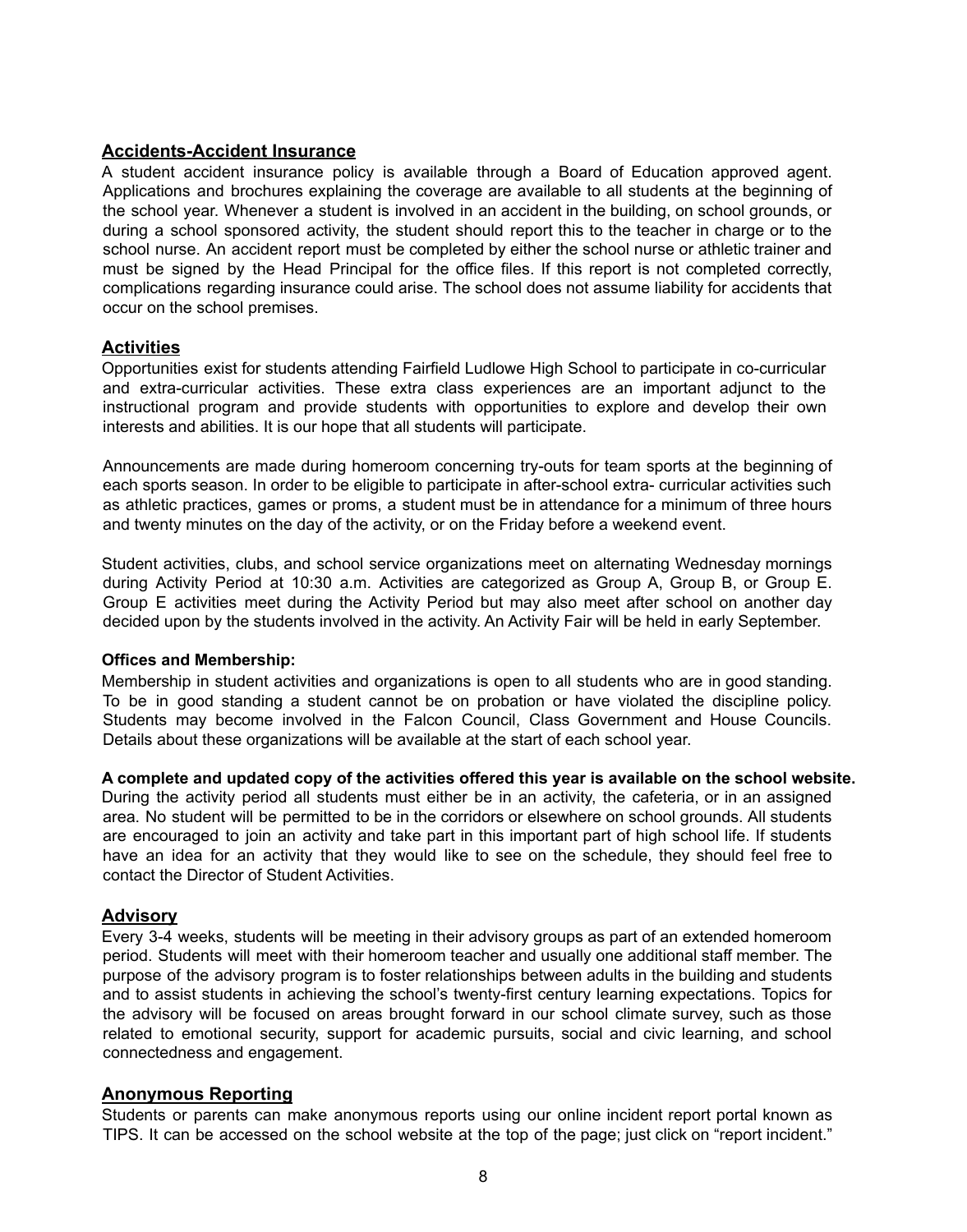Topics can include, but are not limited to: bullying, harassment, cheating, safety concerns, and theft. See TIPS for a complete list. TIPS provides the option for you to leave your name and contact information so we can follow up for more details if necessary.

Anonymous reports are taken seriously and investigated to the best of our ability. Per state law, no disciplinary action can be taken based solely on an anonymous report.

#### **Asbestos Management Plan**

Each school building's Asbestos Containing Materials Management Plan is available for review at the school office. (E.P.A. Reg. 763.93 (4)) Fairfield Public Schools employs the services of an outside consultant for our asbestos-related work and continues to perform periodic surveillance and necessary response actions as required.

#### **Athletics**

FLHS students are encouraged to participate in Falcon athletic programs. *In order to be eligible*, *a student must be in good academic standing, have an up-to-date health form submitted to the school nurse prior to tryouts, and have filled out the online parent permission form. The parent online permission form can be found by going to www.fairfieldschools.org/schools/flhs/athletics, and linking to Parent Permission Form. The Athletic Handbook is now also online on the athletics web page.*

#### **Boys' Fall Sports**

- Soccer Varsity, JV, Freshman
- Football Varsity, JV, Freshman
- Cross Country Varsity and JV

#### **Boys' Winter Sports:**

- Basketball Varsity, JV, and Freshman
- Wrestling Varsity and JV
- Swimming Varsity
- Ice Hockey Varsity (co-op team)\*\*
- Indoor Track Varsity
- Skiing Varsity (co-op team)\*\*
- Fencing Varsity and JV (co-op team)\*\*
- Bowling Varsity, co-ed (co-op team)\*\*

#### **Boys' Spring Sports:**

- Baseball Varsity, JV, and Freshman
- Golf Varsity and JV
- Lacrosse Varsity, JV, and Freshman
- Sailing Varsity, co-ed (co-op team)\*\*
- Tennis Varsity and JV
- Track Varsity
- Volleyball Varsity & JV (coop team)\*\*

#### **Girls' Fall Sports**

- Cheerleading Varsity
- Field Hockey Varsity, JV, and Freshman
- Soccer Varsity, JV, and Freshman
- Swimming Varsity
- Volleyball Varsity, JV, and Freshman
- Cross Country Varsity and JV
- Dance Team

#### **Girls' Winter Sports**

- Basketball Varsity, JV, and Freshman
- Bowling Varsity, co-ed (co-op team)\*\*
- Cheerleading Varsity competition team
- Gymnastics Varsity
- Ice Hockey Varsity (co-op team)\*\*
- Indoor Track Varsity
- Skiing Varsity (co-op team)\*\*
- Fencing Varsity and JV
- (co-op team)\*\*
- Dance Team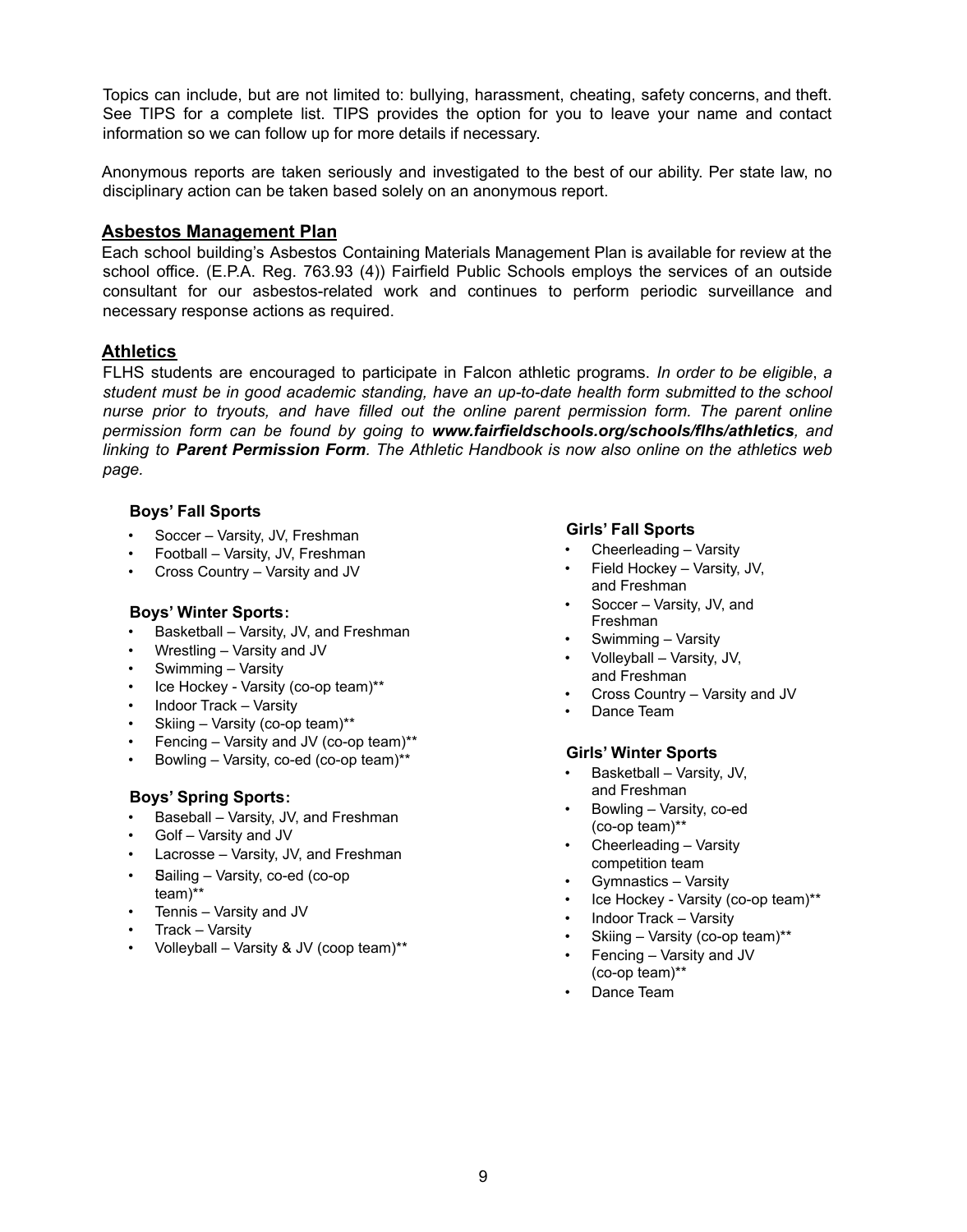#### **Girls' Spring Sports**

- Lacrosse Varsity, JV, and Freshman
- Sailing Varsity, co-ed (co-op team)\*\*
- Track Varsity (co-op team)\*\*
- Tennis Varsity and JV
- Softball Varsity and JV
- Golf Varsity and JV

#### *\*All sub-varsity teams are subject to change depending on the number of students \*\*A co-op team is a team comprised of students from FLHS & FWHS participants*

#### **Conduct at Athletic Contests**

At all athletic events we expect good sportsmanship which includes courtesy to the opponents, respect for their cheering section, and support for our own team—win or lose. All school rules are in effect at all athletic contests, home or away. If deemed appropriate by the administration, the breathalyzer (BOE Policy 5145.124) may be used at athletic events.

#### **Athletic Eligibility**

#### **In order to be eligible:**

- A student-athlete must take at least five Carnegie Units of work.
- A Carnegie Unit is defined as a class that meets for at least 85 minutes every other day in the FLHS schedule.
- Initial fall eligibility is determined by passing four Carnegie Units from the previous year's final grades. Winter and spring eligibility (also fall eligibility if the team is still playing after the first reporting period report cards are issued) are determined by passing a minimum of four Carnegie Units from the  $1<sup>st</sup>$ ,  $2<sup>nd</sup>$ , and  $3<sup>rd</sup>$  term report cards.
- A student-athlete may not turn twenty years old prior to the final day for competition as determined by the CIAC.
- A student-athlete must not have changed schools without a change of legal residence.
- A student-athlete has four consecutive years of eligibility from the date of entry into the  $9<sup>th</sup>$ grade to be eligible for interscholastic competition.
- A student-athlete must not play under an assumed name on an outside team. No student-athlete may receive personal economic gain for participation in any CIACsport.

#### **Exceptions shall be:**

- Participation in parent-child tournaments.
- Individual rules with swimming, tennis, and gymnastics.
- The athletic code and requirements for participation and eligibility are in line with those established and governed by the CIAC.

Please consult the Head Principal or Athletic Director for other rules affecting athletic eligibility. In order to be eligible to participate in after-school extracurricular activities such as athletic practices, games, dances or proms, a student must be in attendance in school for a minimum of three hours and twenty minutes (half a day) on the day of the activity (arrive by 10:50 a.m. or sign out no earlier than 10:50). If students are absent from school on a Friday, they cannot participate in a Saturday sports game, without expressed permission of the Athletic Director or Head Principal.

#### **Attendance**

The primary goals of Fairfield Ludlowe High School Attendance Policy are to promote regular attendance and prompt arrival to all classes and to foster responsible decision-making by all students. Students and parents are expected to familiarize themselves with the policy and the associated procedures. Parent support of good school attendance and of the school's attendance policy is critical to student success. Any question regarding this policy or about a student's attendance may be addressed to the student's dean or House Principal.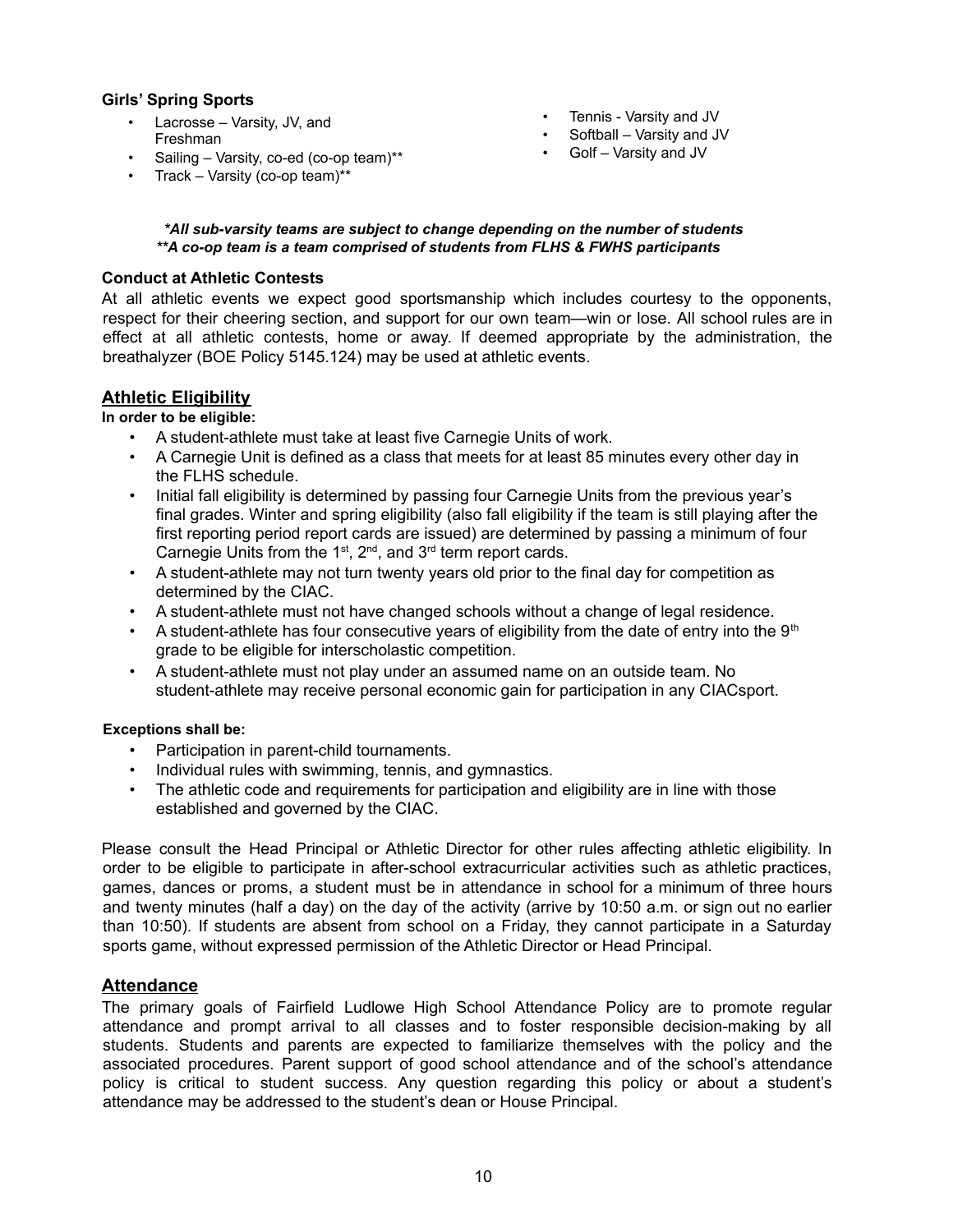#### **Reporting Absences from School**

Parents are expected to call or otherwise communicate with their child's house administrative office within two school days of each day their child is absent from school, tardy to school, or dismissed early from school. For your convenience, each house office has voice mail during non-school hours:

#### **Warner House: 255-7223 Webster House: 255-7236 Wright House: 255-7240**

It is essential that the school administration be informed when a student is absent from class(es) due to illness or other excusable reason so that the student's teachers can be properly informed. Failure to communicate with the school administration will cause consequences to occur according to the Attendance Policy.

Parents are urged to make every effort to keep excused absences and tardiness to a minimum. Appointments with health care professionals or for other reasons should be made for nonschool hours.

#### **Homeroom Attendance**

All students are required to attend homeroom on time each day. During homeroom, official daily attendance is taken, and other information is communicated. Failure to attend homeroom and lateness to homeroom will result in disciplinary action, for example, detention, probation and/or loss of privileges.

#### **Board of Education Policies**

All Board of Education policies are available online at www.Fairfieldschools.org. See the Appendix for a selection of Board of Education policies.

#### **Bullying**

The Board of Education promotes a secure and happy school climate conducive to teaching and learning that is free from threat, harassment and any type of bullying behavior. Therefore, it shall be the policy of the Board that bullying of a student by another student is prohibited.

"Bullying" means the repeated use by one or more students of a written, oral or electronic communication, such as cyberbullying, directed at or referring to another student attending school in the same school district or a physical act or gesture by one or more students repeatedly directed at another student attending school in the same school district that: causes physical or emotional harm to such student or damage to such student's property, places such student in reasonable fear of harm to himself or herself, or of damage to his or her property, creates a hostile environment at school for such student, infringes on the rights of such student at school, or substantially disrupts the education process or the orderly operation of a school.

Bullying shall include, but not be limited to, a written, oral, or electronic communication or physical act or gesture based on any actual or perceived differentiating characteristic, such as race, color, religion, ancestry, national origin, gender, sexual orientation, gender identity or expression, socioeconomic status, academic status, physical appearance, or mental, physical, developmental or sensory disability, or by association with an individual or group who has or is perceived to have one or more of such characteristics. (The student against whom the activity is directed must be attending school in the same district as the students engaged in the activity.) Any student who engages in any act of bullying is subject to appropriate disciplinary action up to and including suspension, expulsion or referral to law enforcement officials. Additional information regarding the policy on bullying (5131.911) may be found in the Fairfield Public Schools Board of Education Policy Guide.

Parents or students wishing to file a formal complaint of bullying can do so by submitting a written statement to the Head Principal, Director of Pupil Services and Counseling, or a student's House Principal. Students may also make anonymous reports of bullying behavior by submitting a written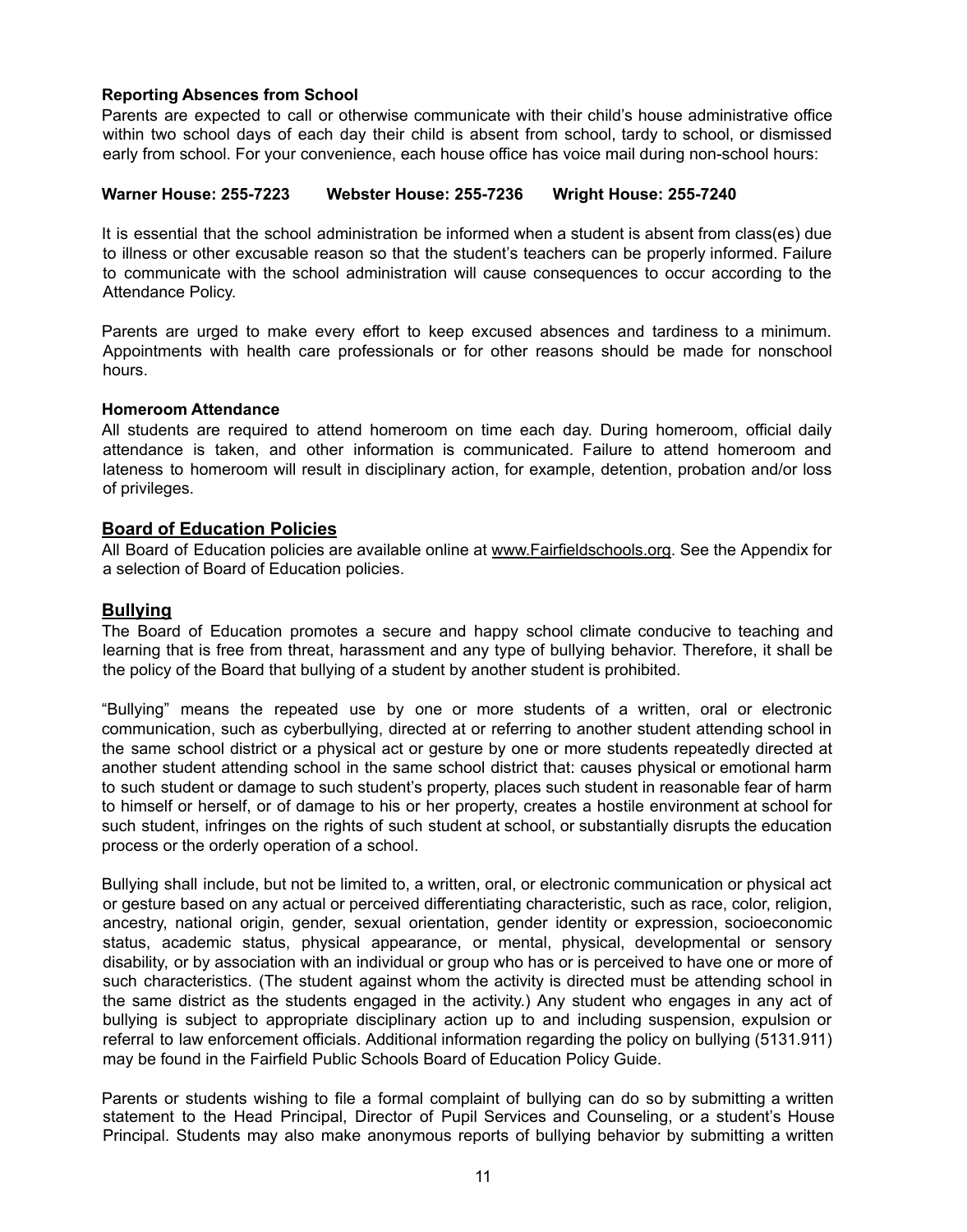statement to any administrator or dean or through our online reporting system known as TIPS. Anonymous reports will be investigated to the best of our ability, and, per state law, no disciplinary action can be taken based solely on an anonymous report.

#### **Cafeteria & Courtyard Rules**

Students have two important responsibilities while eating in the school cafeteria and courtyard: to remove any trash and other material at their table and to conduct themselves appropriately at all times. Behavior considered irresponsible may result in the suspension of cafeteria/courtyard privileges. Horseplay*,* gambling and all forms of card playing are prohibited anywhere on school grounds. To protect the safety of all, no flying objects such as Frisbees, footballs, etc. are allowed in the courtyard. Students are not allowed to leave the cafeteria unless a legitimate pass from a staff member is presented, or if you are a senior with a valid school ID.

#### **Calculators**

Graphing calculators are essential to graphing functions, learning new concepts, and solving many complex mathematical problems in all of the math courses. Furthermore, the use of graphing calculators is permitted and in some cases required on the CAPT, PSAT, SAT, AP Calculus and AP science tests. It is beneficial that students are familiar with this calculator well before these exams. Therefore, we recommend that students purchase a Texas Instruments TI 83 Plus or TI 84 Plus calculator because it is the model regularly used in classroom demonstrations. Students will be required to clear the memory of the calculators regularly, especially prior to and after tests.

If a student is unable to purchase a TI 83 or TI 84 graphing calculator, FLHS owns a limited number of these calculators, which may be borrowed in the same manner as a textbook. If it is lost, stolen or damaged during the school year, the student will be charged to replace it. See a math teacher with any questions.

#### **Cancellations and Delayed Openings**

Announcements of school cancellations and delayed openings are made on local radio stations—WICC (600 AM), WEBE (108 FM)—on a telephone recording—255-TALK (8255), and through Infinite Campus (registration is necessary). A delayed opening means that school will begin **two hours later (9:30 a.m.)** than the regular starting time. Students are to report to homeroom first then follow the rotation of classes for that day using the time blocks below.

#### **Delayed Opening Schedule**

In the case of a delayed opening on the day of an Activity or Advisory, the Activity or Advisory will be canceled.

#### **Cell Phones and Electronic Communication Devices**

Fairfield Ludlowe High School recognizes that cell phones and other electronic devices are a part of modern society and are sometimes used in emergencies or other vital communication between parents and students. However, these devices are prohibited from unauthorized use at any point during class time. The allowance of cell phone/device use within classrooms is determined solely by the teacher of each classroom for very specific purposes as defined by the teacher. Teachers may require students to place cell phones in storage at the start of and for the duration of class. Cell phones may be used when students are not in class, but they must be on "silent/mute" during school time. Students may not talk on the cell phones except in the following designated areas: house offices, guidance offices, main office, cafeteria/senior commons, and courtyard. Students may not use the photo, recording, and video features without the express permission of a teacher, dean, or administrator. Students may never use cell phones for sharing information about assessments, as this is a violation of the academic integrity policy.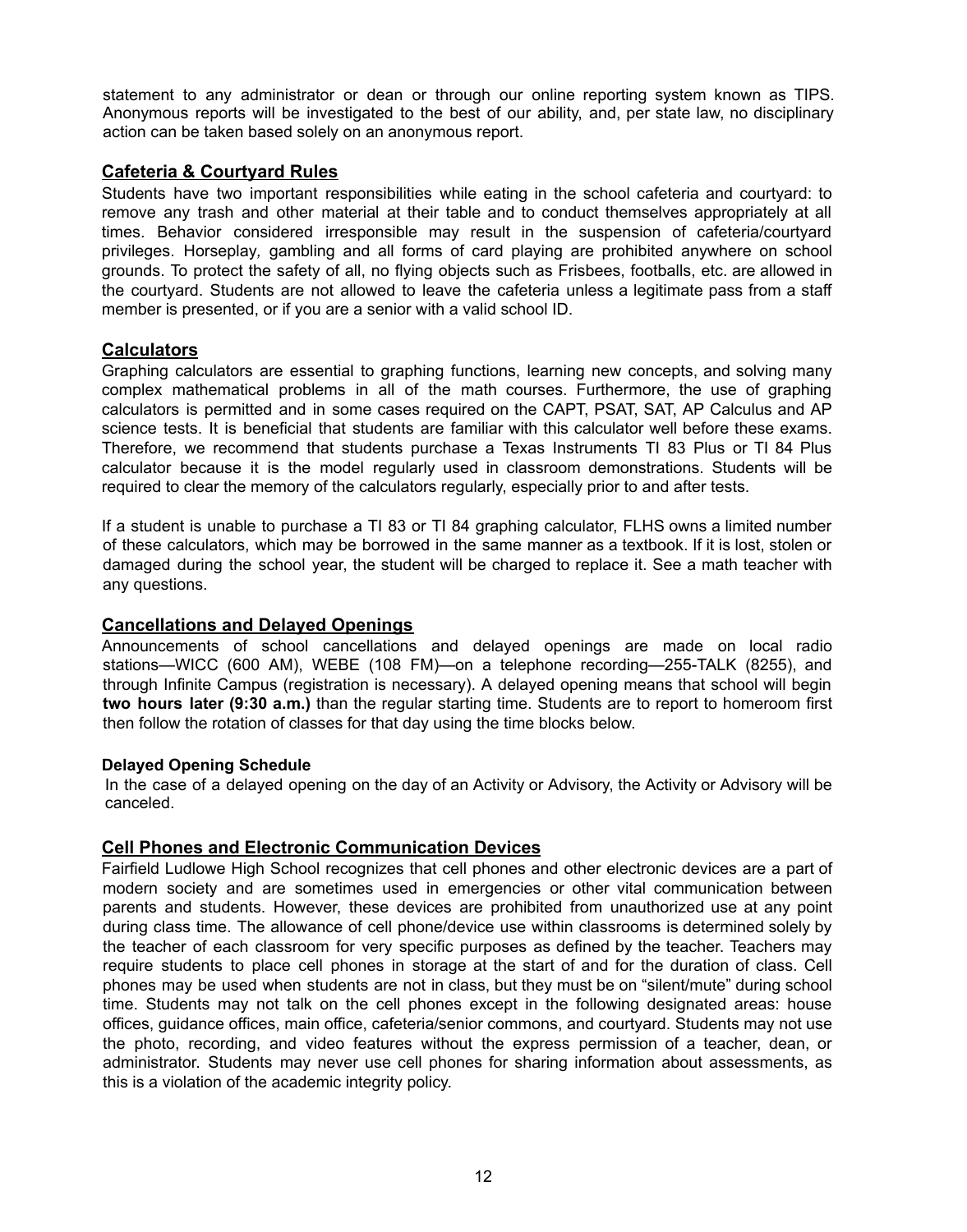Cell phones should not be used during fire drills, lockdowns, or evacuations unless told to do so. Cell phones and other devices cannot be used for violating school policy, including, but not limited to, bullying, cheating, plagiarizing, or posting unauthorized or inappropriate pictures or videos.

Cell phones/devices can be confiscated by school staff if these guidelines are not followed. Staff are allowed to search contents of cell phones with reasonable suspicion there is content that directly or indirectly leads to the violation of a school policy or contains evidence of a school investigation. Confiscated phones will be given to a student's dean. Additional/frequent offenses will result in disciplinary measures.

#### **Cheating – see Academic Integrity Policy**

#### **College Visits**

Seniors may be excused from school for college campus visits provided advance arrangements are made with the House Principal or dean. They will be recorded as excused only when a parent calls in advance. Such absences will be treated similarly to other absences in calculating total numbers toward loss of credit.

Please refer to the Attendance Policy.

#### **Computer Network Code of Conduct**

Each time a student logs into a Fairfield Public Schools computer, they receive the following message: "By logging in, technology users agree to always adhere to the standards and expectations for conduct according to FPS Board regulations 5335 or 3530." Those standards and expectations are listed here for your reference.

- **1. Behave ethically and responsibly when using District Technology Resources.**
	- a. Refrain from utilizing proxy gateways or similar technologies to bypass the technology monitoring and filtering.
	- b. Handle technology resources and equipment with care. Refrain from deleting, destroying, modifying, abusing, or moving resources without permission or accessing unauthorized technology resources.
	- c. Do not breach or disable network security mechanisms or compromise network stability or security in any way or download or modify computer software in violation of the district technology's license agreement(s) and/or without authorization from the Technology Department.
- **2. Use District Technology Resources, transmit communications or access information only for legitimate, educationally relevant purposes and to access educationally appropriate content.**
	- a. Refrain from sending any form of communication that breaches the district technology's confidentiality requirements or the confidentiality of students.
	- b. Refrain from sending any form of communication that harasses, threatens, bullies, or is discriminatory.
	- c. Refrain from accessing any material that is obscene, harmful to minors or prohibited by law.
	- d. Refrain from using social network tools for personal use.
- **3. Respect the privacy of others and treat information created by others as the private property of the creator.**
	- a. Maintain confidentiality of your username and password by not sharing it with others and not using another person's username and password.
	- b. Maintain the integrity of files and data by not trespassing, modifying, copying or deleting files of other users without their consent.
	- *c.* Protect the confidentiality and safety of others when sharing work and images. Share,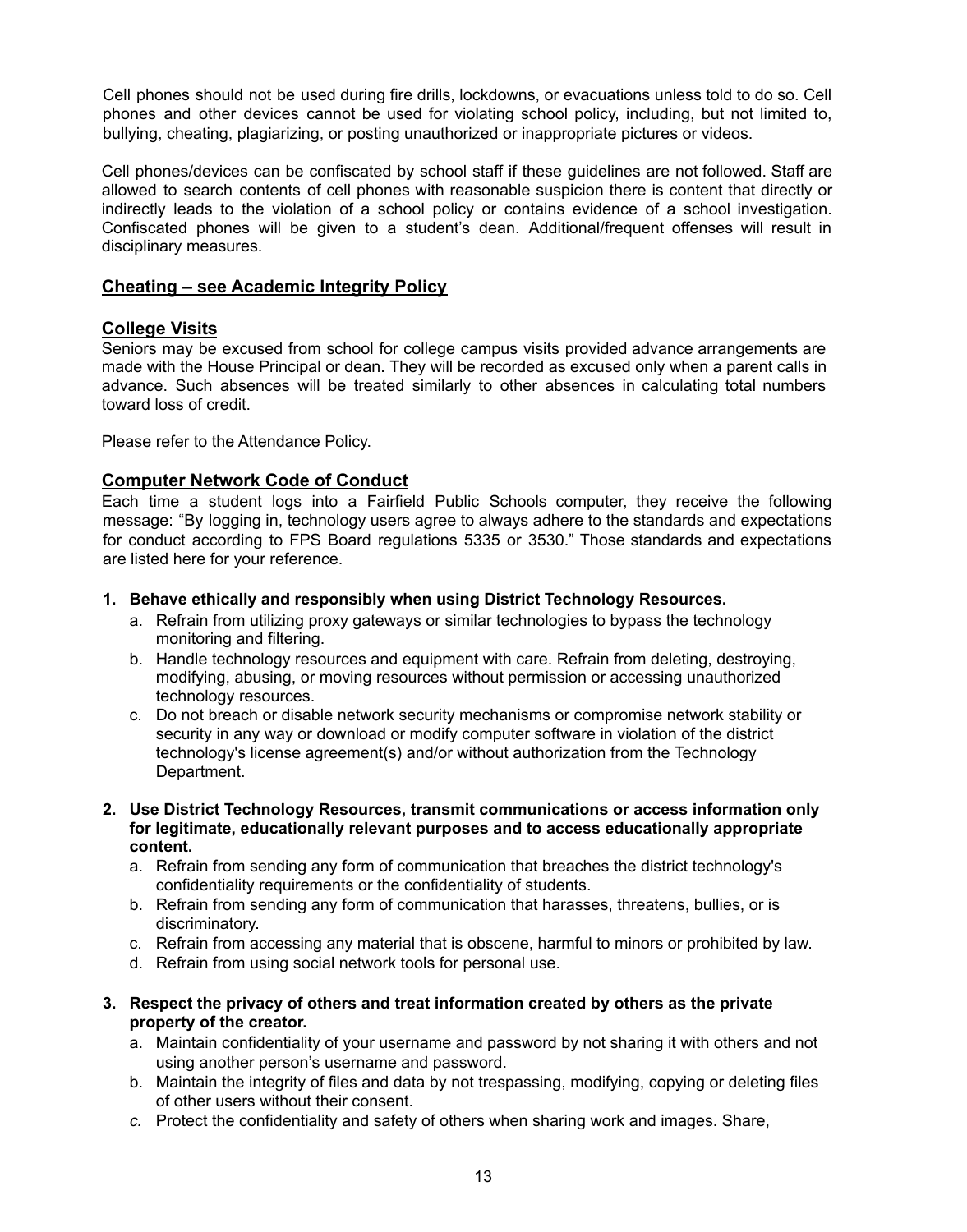post and publish only within the context of the district *Publishing Guidelines.*

- d. Respect copyright and fair use laws; these policies and procedures apply in digital contexts, as well. Plagiarism is prohibited.
- e. Users will utilize appropriate online behavior, including interactions with others in social media sites or chat rooms, and refrain from cyber-bullying behavior.

Once logged in, students are required to adhere to these Acceptable Use Guidelines. Should a student commit any violation or in any way misuse access to the school district's information and communication technologies resources, it should be understood that the student's access privilege may be revoked and disciplinary action may be taken. For further clarification, refer to Board Policy 6141.321.

#### **Conduct/Suspensions & Expulsion**

Students and staff have the right to expect mutual courtesy, fair and equitable treatment, and to be informed of their rights and responsibilities. In all cases, the rights of students will be preserved and protected. Basic student responsibilities include following an assigned schedule, completing assigned work, and obeying all school regulations, as well as all local, state, and federal laws.

Those students who infringe upon the rights of others, abuse the dignity of students or employees through insulting, harassing, bullying, or inappropriate or degrading remarks or conduct because of race, color, ethnicity, religion, gender, sexual identity, appearance or disability are subject to disciplinary action. The disciplinary actions that may be imposed include, but are not limited to, include removal from class, detention, probation, loss of privileges, Saturday detention, suspension from school, or expulsion. Defiance of school staff and/or school policies will result in serious disciplinary action.

For the welfare and safety of everyone in the school community, fighting, possessing or using fireworks, acts of vandalism, gambling, throwing of snowballs, body piercing and all forms of card playing are prohibited. Defiance of school staff and/or school policies is considered insubordination and will result in disciplinary consequences. See appendix for Board of Education Policy 5114.

#### **General Conduct:**

The rules of this school include proper conduct in the halls, auditorium, classrooms, and cafeteria and on school grounds.

Serious infractions of school rules may result in suspension in and/or out of school and/or expulsion from school. These infractions include, but are not limited to, the following:

(See appendix for BOE Policy 5114 Student Discipline-Suspension/Expulsion for additional details.)

- Vandalism
- **Theft**
- Possession of weapons or facsimiles thereof
- The possession, use, sale, or distribution of alcohol, drugs or drug paraphernalia
- Physical fighting or assault
- Abusive language
- Insubordination
- The possession, use, sale, or distribution of fireworks
- Threatening, intimidation, harassment, bullying, or other unacceptable behaviors deemed disruptive to the school environment
- Gambling, all forms of legal or illegal gambling including card playing and sports betting
- Repeated infractions of school rules

Violations of local, state and federal laws may result in suspension, expulsion and/or referral to Fairfield Police.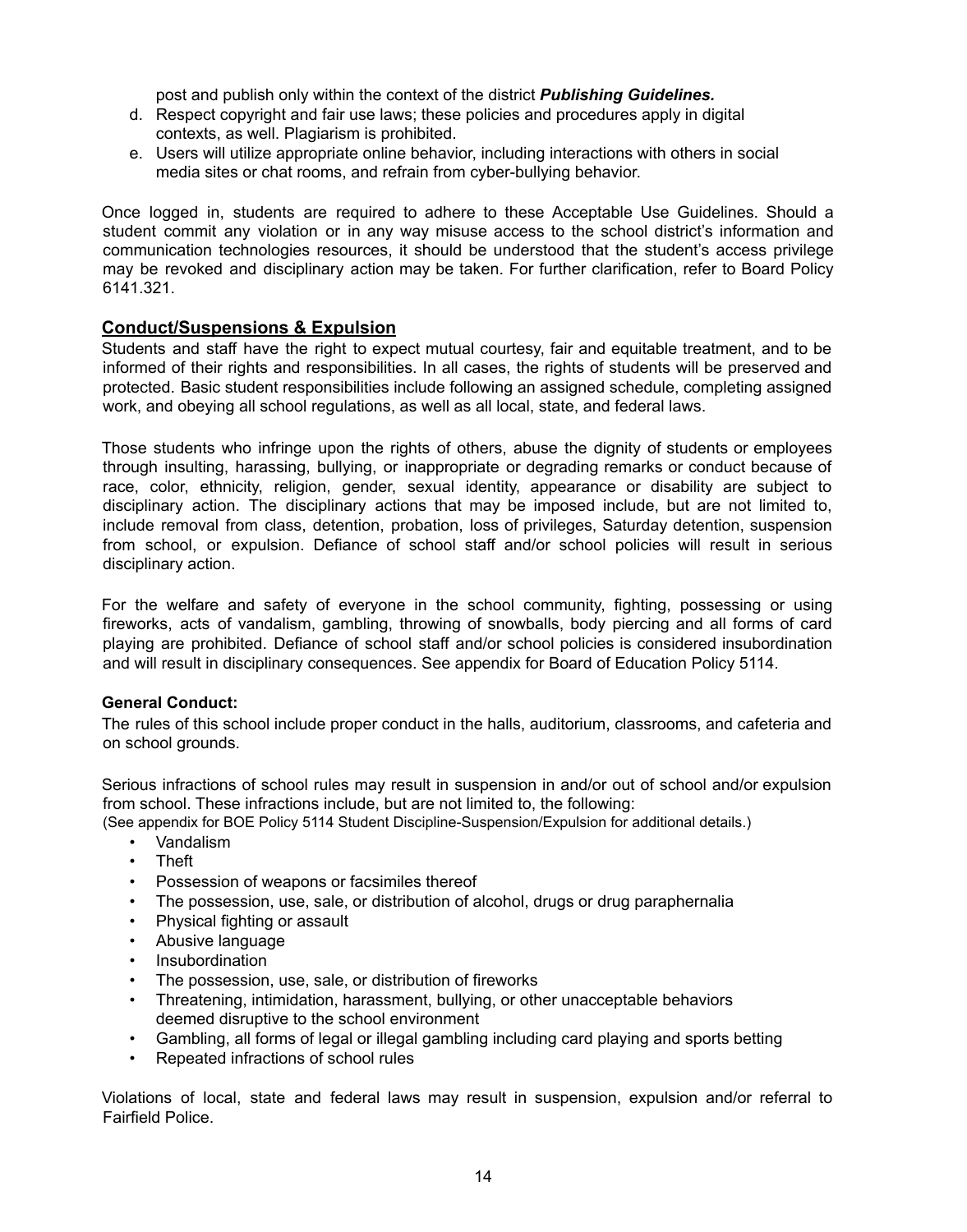Students who are suspended out of school or expelled are not allowed to be on school grounds. Also they may not participate and/or attend school sponsored events during the length of their suspension.

The length of suspension varies with the severity of the incident. State law supports suspension up to 10 days per incident and allows for possible expulsion from school. A suspension may be expunged from a student's record under certain circumstances and if it is the only suspension a student has had in his/her first three years at FLHS. A student may request the Head Principal review his/her case by submitting a formal letter explaining the incident causing suspension and why the expungement is warranted. This will be followed by a formal meeting between the student and the Head Principal to review the case. All decisions are final and an expungement review request cannot occur before the end of a student's junior year.

#### **Conduct at Athletic Events**

See Conduct under Athletics

#### **Conduct on School-Sponsored Trips**

Students on a school-sponsored trip represent the school and should behave appropriately. They must go, remain, and return with the group. All school rules remain in effect on field trips.

#### **In-School Suspension**

Students must report to in-school suspension before 7:30 a.m. with all textbooks, materials, and supplies for the day.

- Students are required to stay on task and to follow rules established for ISS.
- Students who miss in-school suspension due to an excused absence are required to make up days missed in ISS.
- No unexcused tardiness is permitted. Students later than 15 minutes will be assigned to Saturday detention.

Students assigned to in-school suspension must leave campus immediately after dismissal from school. Students are not permitted to participate in any school-sponsored activities during the period of their suspension.

Students who are removed from in-school suspension due to policy violations may be suspended out of school. Students will not be permitted to return to class until their in-school suspension has been served.

#### **Counseling and Pupil Services:**

Three school counselors provide an array of services to students in each house. Students are assigned to a counselor upon entering FLHS and remain with that counselor until graduation. Each counselor delivers a Developmental School Counseling Program that is sequential in nature. This approach allows for the delivery of individual, small group, and classroom sessions on topics such as career exploration, post-high school planning, personal/social development and academic counseling. A variety of assessments are used to help determine students' strengths and preferences for career and college choices. Individual and group meetings with every junior and his/her parents to further explore post high school options and to continue to develop individual plans are also offered. In addition, counselors offer individual, group, and parent meetings to finalize plans during senior year. Included in this planning process is an orientation in the use of a variety of internet-accessible college and career programs. Students may use these programs here at school and can access them from home as well. Several evening and day programs are also offered such as our Junior Post-High School Planning Program, Financial Aid Night, and our 9<sup>th</sup> and 10<sup>th</sup> Grade Parent Programs. Every student also receives a Post-High School Planning Guide from his/her counselor to address the many aspects of this complex process.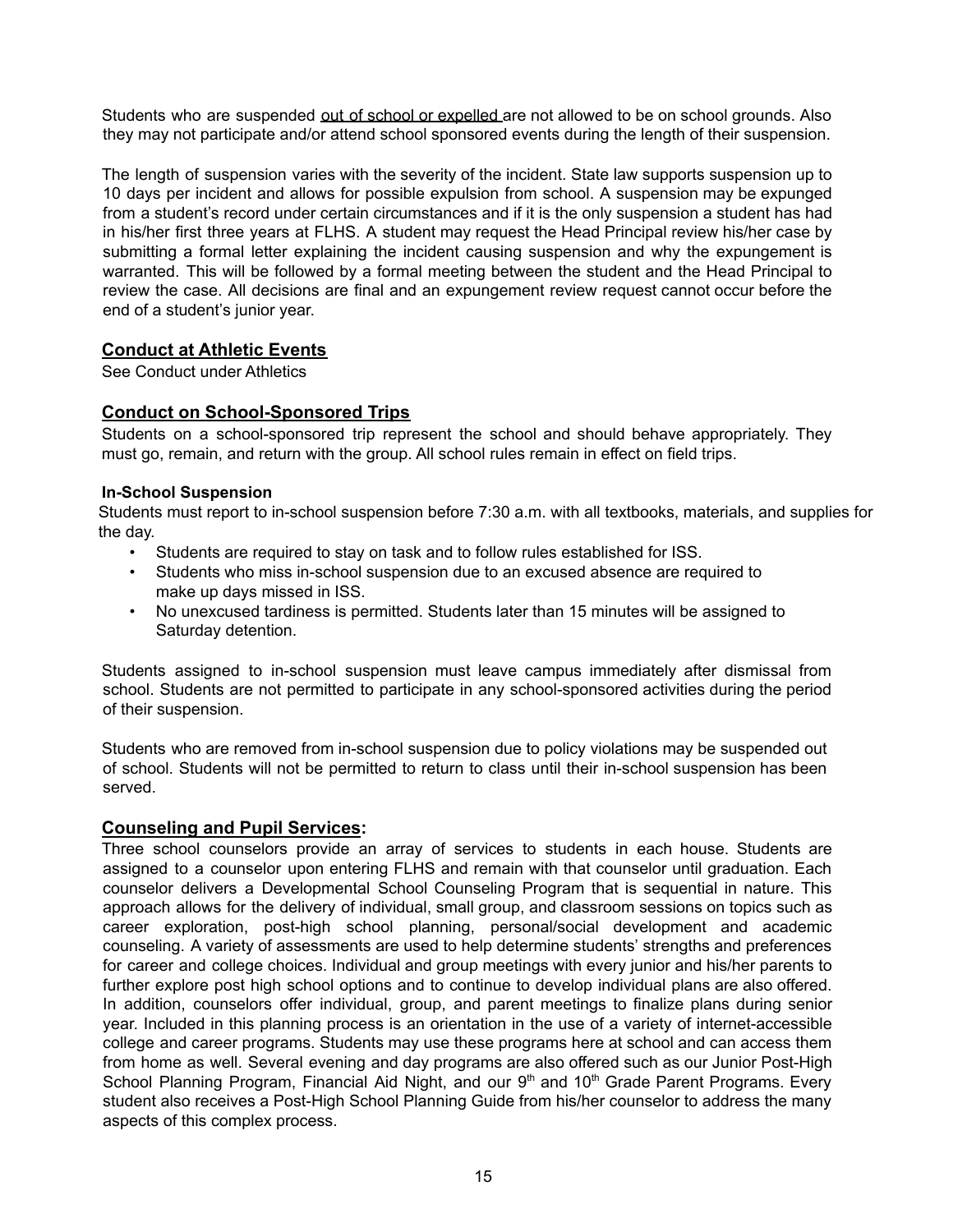The counselors also assist students in the course selection process each year, advising them on the proper courses for their post-high school options and assisting in the development of each student's schedule of courses for the school year. In addition, the school counselors are available to assist students and families with any academic or social issues that may be impacting student learning. Counselors regularly meet with students to discuss academic progress, transition and adjustment to high school, social progress and difficulties, and any other issues raised by students and their families. Students may make appointments to see their counselor through the school guidance office secretaries. Parents may also call the school guidance offices at any time to schedule an appointment to see their student's counselor. The counselors are also a valuable referral source for students and families who may need additional assistance or who wish to seek assistance privately.

#### **College and Career Center, Room 360**

The College and Career Center is a valuable resource for students to use in making their post high school plans. The center is managed by a full-time staff member and operates during the school day. Juniors and seniors may use the center during any of their free periods during the day. Call 203-255-7230 with questions.

- **Resources:** The center houses a library of information including: college and technical schools; career; military; test prep info (PSAT/SAT/ACT; AP); financial aid; scholarships; gap-year programs and job search materials. Additionally, there are eight computers available for student use to research post high school opportunities, including Naviance Student which is utilized by the counselors and families for post-high school planning and college searches.
- **College Visits:** Every year, approximately 200 college admissions counselors, military recruiters and career representatives visit the College & Career Center to speak with juniors and seniors about their schools and programs. The individual information sessions are posted on Naviance. http://www.connection.naviance.com/ludlowe Students may attend these meetings during classes or free periods by signing up on Naviance, printing a pass, and having their class teacher sign the pass. Students may attend the sessions at their classroom teacher's discretion.
- **Career Day:** "What do I want to be when I grow up?" is a question asked by many students. At Career Day, they meet and listen to professionals speak about a cross section of careers. The presenters address required skills, training, organizational culture, job descriptions, etc. to help students decide on their post-high school path.
- **College Fair:** In the spring, students and their parents may attend the College Fair, a night where representatives from more than 180 colleges, career and technical schools are available to answer questions and provide information. The fair is held at the Webster Bank Arena in Bridgeport.
- **Military Career Day**: Students have the opportunity to speak with representatives from the armed forces at the annual Military Career Day held in the spring.
- **Part-Time Jobs:** Students looking for after school and summer jobs can sign up to receive part-time job announcements or check the job book and board for positions with local employers. Individual appointments are also available to help students strategize their own job search.
- **Senior Internship Program:** The Senior Internship Program is coordinated through the C&CC for eligible seniors who want to gain employment skills and experience by working for local businesses and organizations at the end of the school year. These positions are unpaid. See section on Senior Internship Program.

#### **Counseling Center, Room 286**

In addition to the services offered by the school counselors, the Counseling Center offers a wide array of support services to our students and families who are experiencing difficulties that impact a student's academic success. Staffed by school psychologists, social workers, and a student assistance counselor, services offered include short- and long-term counseling, individual, group, and family counseling, substance abuse counseling, parent support groups, and referral services to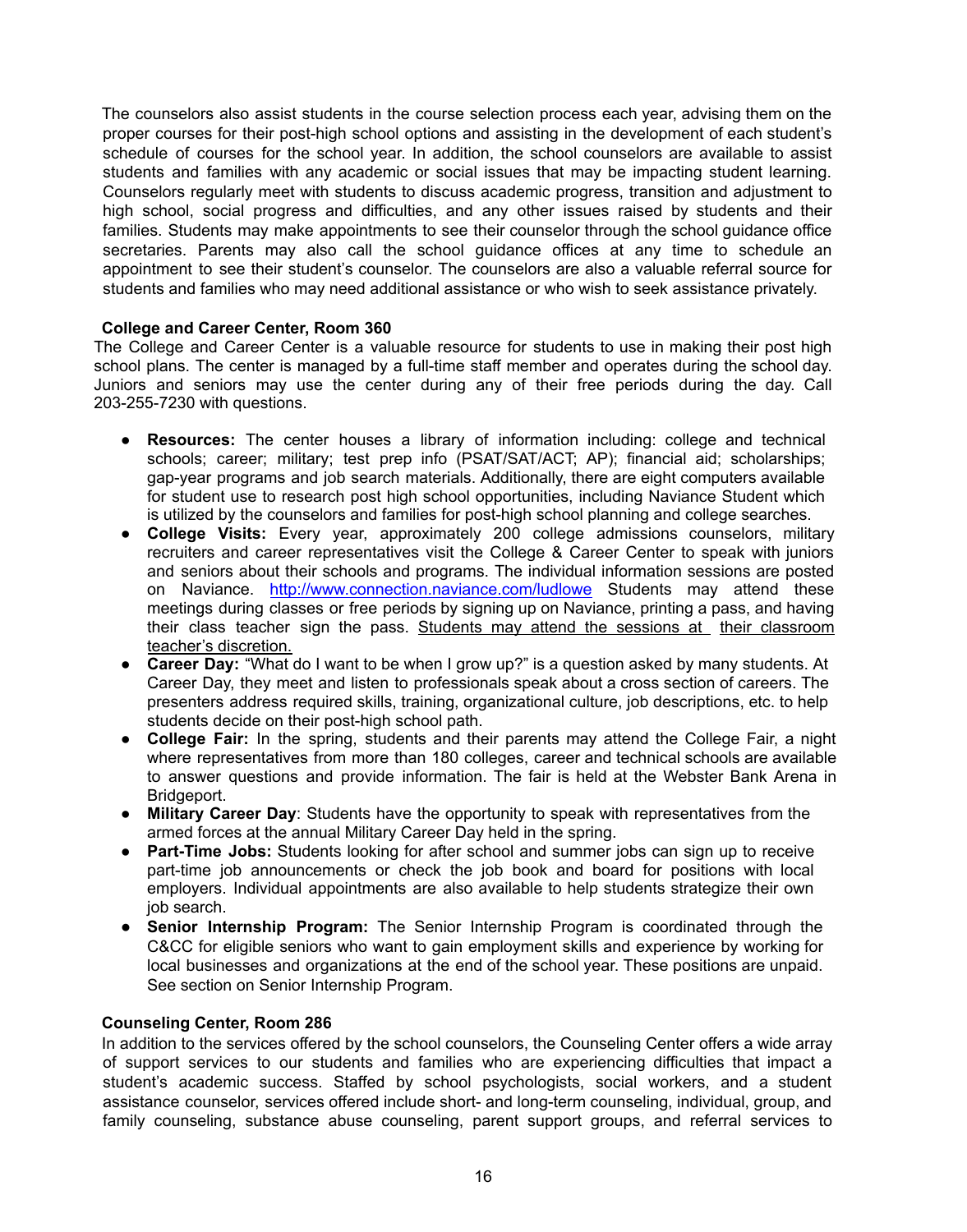community resources. Students may make appointments through their school counselor or by going to the Counseling Center directly. Parents and families may also make appointments through the school counselors or by calling the Counseling Center directly.

#### **Student Assistance Team**

A Student Assistance Team composed of counselors, administrators, and teachers meets on a regular basis to plan prevention programs and referral services for students and families. The goal of the team is to provide services and programs to all students, families, and staff that may prevent problems from developing or provide pre-referral strategies to all.

#### **School Crisis Team**

A Crisis Team composed of administrators, teachers, counselors, and community resources deals with any emergency or crisis situation that may arise during the year. In the event of a sudden death, a community or national tragedy, or other urgent or traumatic situation the team will meet to discuss an appropriate response by the school community.

#### **Dances**

- School dances are private social events and no tickets can be purchased at the door.
- No students or guests will be permitted to re-enter after leaving the dance.
- A student or guest must be at the dance within thirty (30) minutes of the beginning of the event.
- Every FLHS student attending a school dance must be a member in good standing.
- All dances with the exception of the proms will run from 7:00 p.m. to 10:00 p.m.
- Students must be in attendance at school on the day of the event in order to be eligible to attend.
- Board of Education Policy (5145.124) requires the use of Breathalyzer tests at dances for all students and their guests attending the dance.
- In order to be eligible to attend a dance or prom, a student must be in attendance in school for a minimum of three hours and twenty minutes (half a day) on the day of the activity or on Friday if the event is on Saturday (arrive by 10:50 a.m. or sign out no earlier than 10:50).

As with any school-sponsored event, all students are expected to follow all school regulations or be subject to disciplinary action.

#### **Delivery of Food and Personal Items**

Please refrain from dropping off items to the school unless it is an essential item expected by the student such as a forgotten homework, instrument, or PE attire. Non-valuable items brought to school can be left in the cart outside the front doors. Items will be brought to a table in the lobby by school staff. Students will be required to check the table during passing times. We cannot assume responsibility for items left on the table for student pickup. The Main Office staff will not contact students to inform them of drop-off items. All medications must be brought to the nurses' office. Students are **NOT** permitted to order food for delivery to school. (Pizza, Uber Eats, etc…) Delivery personnel could pose a potential security threat and will not be permitted into the school.

#### **Detention**

Students may be detained after school by individual teachers, a dean, or a House Principal for infractions of rules and regulations. Students are responsible for their own transportation arrangements.

#### **Dress Code**

In the interest of minimizing distractions, Fairfield Ludlowe High School has established a dress code.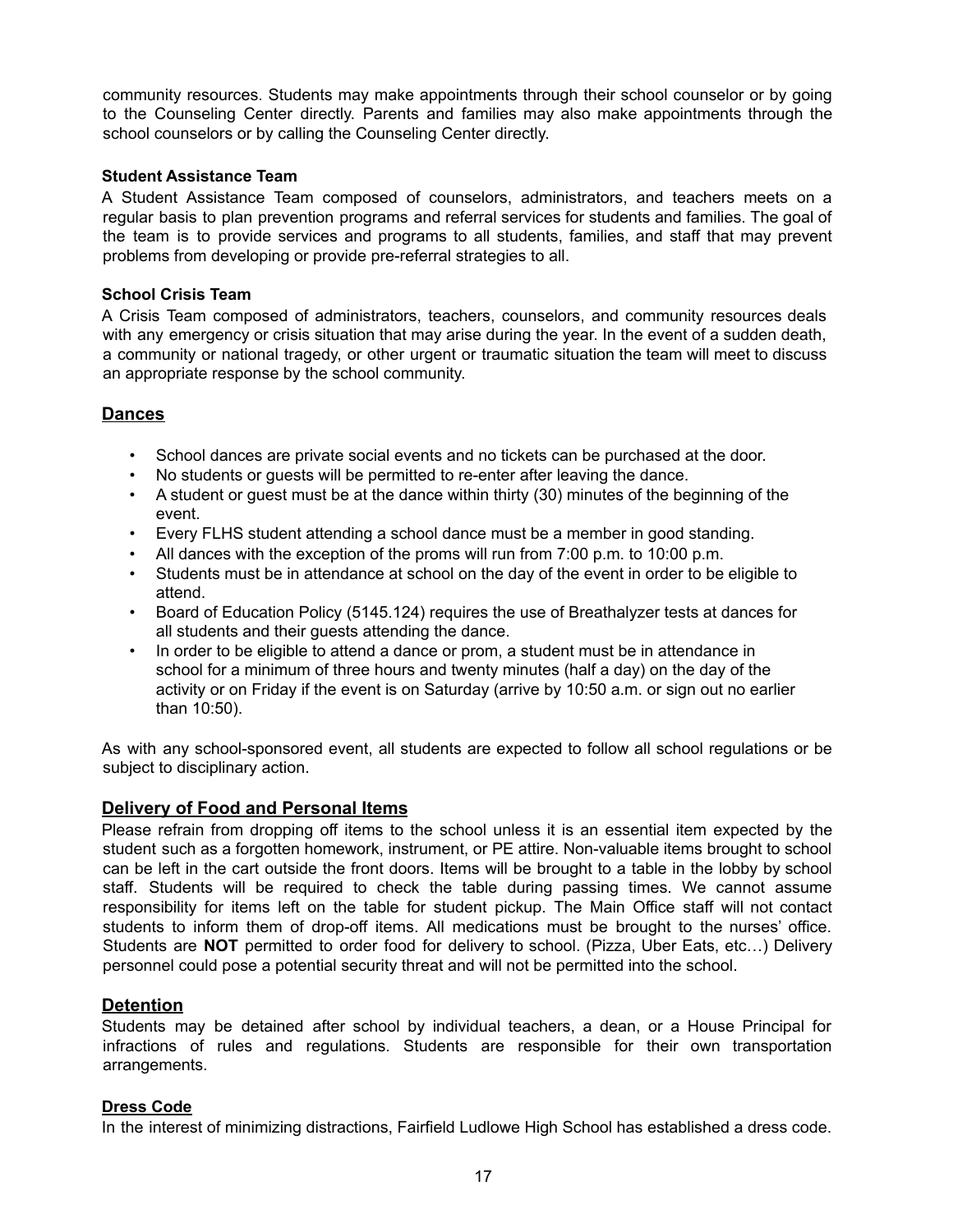The goal of the code is to minimize distractions while promoting an attitude of respect for oneself and for Fairfield Ludlowe High School.

- Clothing that promotes or depicts alcohol, drugs, tobacco, violent behavior, or sexually explicit or suggestive words or pictures is prohibited.
- Clothing should cover undergarments and should provide appropriate coverage at the midriff and neckline.
- Clothing that is too revealing or otherwise detracts from our educational environment will not be permitted.
- No Wheels No shoes with wheels. Other than pre-approved devices to assist with student mobility. Items with wheels (including shoes) are not permitted.

#### **Driving on School Grounds/Student Drop-off Area**

The student drop-off area is located in the back of the building. Parents are to access the dropoff area from Unquowa Road (directly across from Barlow Road). All vehicles except buses are prohibited in the circular driveway immediately in front of Fairfield Ludlowe High School for student drop-off, except when returning a student to school during school hours. Instructions for drop-off/pick-up can be found on our website under General Information.

#### **Drug and Alcohol/Breathalyzer Policy (5145.124)**

Possession or use of drugs, alcohol or associated paraphernalia, being under the influence of alcohol/drugs during school and/or school activities, or any time on school property, including school bus transportation are violations of school policy and the law and will result in suspension and/or arrest. Disciplinary consequences for violating this policy will be as follows:

- **· First Offense: Five (5) days' suspension**
- Additional Offenses: (Cumulative over 4 years) maximum of ten (10) days' suspension and recommendation for expulsion.

Connecticut General Statute Section 10-233(d) requires that expulsion be considered for students who are distributing or selling controlled substances on school grounds or at any school-sponsored activity.

The Fairfield board of Education, consistent with its mission, is committed to the promotion of healthy living and to the safety and well-being of its students. Research findings on underage drinking coupled with incidents where students were found to have been drinking alcohol before or during high school dances and other high school events have heightened that concern. With that commitment in place, the Board of Education (policy 5145.124) requires the use of breathalyzer tests at school-sponsored dances and, upon reasonable notice and at the discretion of the school administration, at other selected school-sponsored events both onsite and off site. The Board of Education endorses the use of breathalyzer tests for all students and their guests in order to provide a safe and healthy environment for the students, staff, and community-at-large when students are attending school functions.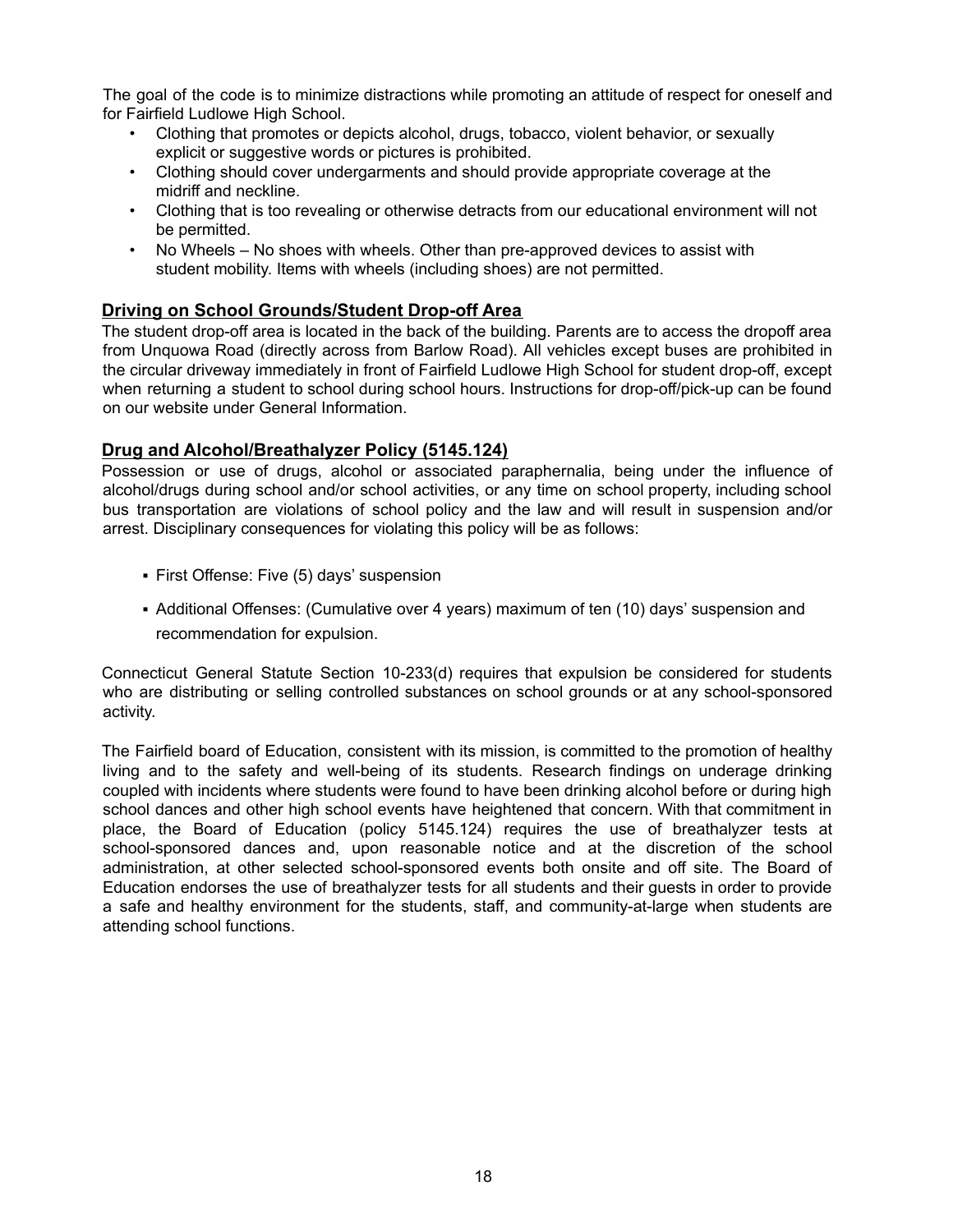#### **Early Dismissals**

- **Unplanned Early Dismissal:** On days when early dismissal is announced because of changing weather conditions or other emergencies occurring after 7:30 a.m., a decision will be made by 11:00 a.m. The first three periods will meet using the day's regular schedule. Lunch is served during the first two lunch waves only. The scheduled dismissal time is 11:45 a.m. and will be announced on local radio stations: WICC (600 AM), WEBE (108 FM), and through Infinite Campus (registration is necessary). To register for automatic notification of changes in school hours, log onto the Infinite Campus parent portal. Also, call 255-TALK (8255) to hear a recorded message.
- **Planned Early Dismissal:** On days when an early dismissal has been planned in advance, all four periods will meet, and lunch will **NOT** be served. Dismissal is at 11:45 a.m. Schedule:

| <b>Period 1</b> | 7:30  | 8:27          |
|-----------------|-------|---------------|
| Mini A          |       | $7:30 - 7:56$ |
| Mini B          |       | $8:01 - 8:27$ |
| <b>Period 2</b> | 8:32  | 9:29          |
| Mini A          |       | $8:32 - 8:58$ |
| Mini B          |       | $9:03-9:29$   |
| Homeroom        | 9:34  | 9:41          |
| Period 3        | 9:46  | 10:43         |
| Mini A          |       | $9:46-10:12$  |
| Mini B          |       | 10:17-10:43   |
| Period 4        | 10:48 | 11:45         |
| Mini A          |       | $10:48-11:14$ |
| Mini B          |       | 11:19-11:45   |

- **Personal:** Students needing to leave school early must have a parent or guardian call the house office or present a note from their parent or guardian to the house office secretary in the house office prior to or at the time of dismissal. Students are required to sign out before leaving. If necessary, a pass will be issued to the student to be released from class. Upon returning to school, the student must sign in with the house secretary. Failure to follow this procedure constitutes leaving school grounds without permission. See "Leaving School Grounds."
- **Waiting For A Ride When Being Dismissed Early From School:** Students who depend on a ride to leave school grounds during the school day must meet their ride at the flagpole in front of school. Students must instruct the person who provides the ride to meet them only at the flagpole. During bad weather students may wait for their ride in the main lobby outside the main office. Waiting for a ride anywhere else will result in disciplinary action**.**

#### **Emergencies and Emergency Information**

Parents/guardians must update their contact information in Infinite Campus each year for each student in their family for use in the health office.

#### **Exam Policy and Procedures**

All students are required to take final exams. Exam schedules are posted on the school website as they become available. Students who are not scheduled for an exam (such as during a free period/study hall) do not need to report to school. Buses are available at the regular times in the morning and at the end of the last exam each exam day.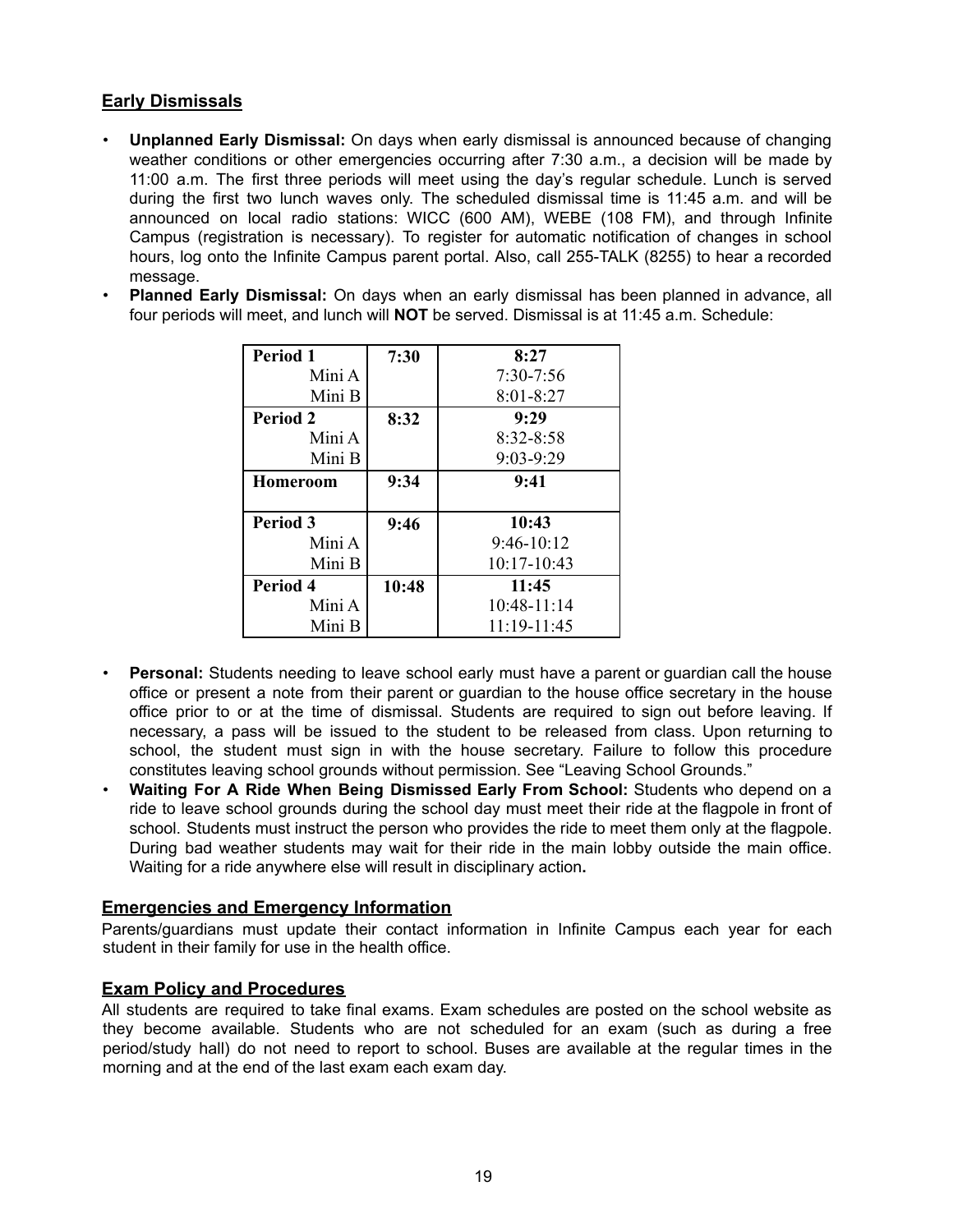#### **Senior Exam Exemption Policy**

Eligibility requirements for senior students:

- 1. Student must be a senior
- 2. Earn a cumulative grade of A- or better by the last scheduled class of Term 4 and all grades have been entered by the teacher
- 3. Exempted seniors must still attend all classes and complete assigned work prior to the exam block.

#### Policy DOES NOT apply to:

- 1. Students in semester length courses
- 2. Students taking the class Pass/Fail
- 3. Students opting for UConn credit in the pre-approved UConn ECE courses

#### Procedure:

- 1. At the end of Term 4, once all grades have been entered, teachers will notify students, counselors, and administrators of seniors who have earned exemption.
- 2. A letter grade of "E" for Exempt will be entered in the "Final Exam" column on Infinite Campus.
- 3. Eligible seniors do not need to attend school during the exam block for which they have earned exemption.

#### **Field Trips**

Students and teachers plan field trips as an extension to classroom learning. Often class trips take students away from their other class periods during the school day. While these are excused absences, students are still responsible for making up all assignments from classes missed. Students must follow school rules when on field trips. Financial assistance may be available by contacting the student's counselor or a school social worker.

See Section 3 under Medications/Nursing Services regarding medications for overnight field trips.

#### **Fines/Financial Obligations – see Obligations and Bookroom**

#### **Fire Drills**

Fire drills and Lockdown drills are conducted under the supervision of the faculty and administration. Each student should become familiar with the directions given by faculty and the evacuation plan from each classroom scheduled during the day. Students need to maintain quiet and calm during drills to hear directions from school staff. Cell phones should not be used during emergency drills unless students are instructed to do so.

#### **Forgery**

Students who forge or alter school passes, parent notes, or other documents or otherwise attempt to deceive are subject to Saturday Detention and/or other disciplinary action.

#### **Graduation**

Completion of the graduation requirements set forth by the Fairfield Board of Education will result in the student being awarded a diploma. Students in good standing who have met the graduation requirements and have no outstanding obligations will be invited to participate (a.k.a. "walk") in the commencement exercises (a.k.a. graduation ceremony). Participating in the graduation ceremony is a privilege and students are not guaranteed the opportunity. Those who participate are required to attend the graduation orientation and rehearsal (unless excused by the school) as well as comply fully with the dress code, including wearing the cap and gown.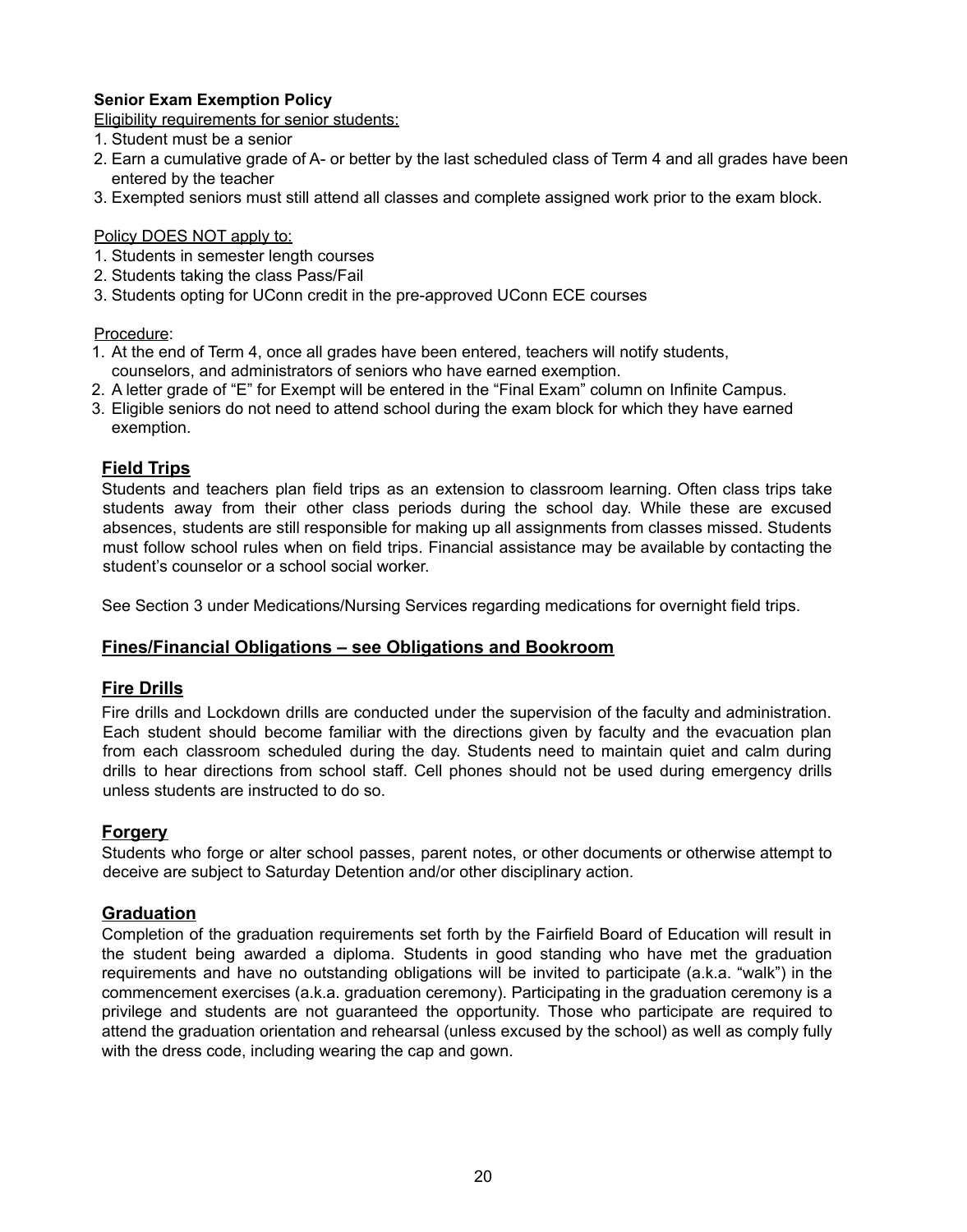Personalizing mortarboards is acceptable but any obscene or violent references or depictions of drugs or alcohol is not. Beach balls or other objects that will distract from the ceremony are prohibited. All school rules are in effect during the ceremony. School officials will prohibit students from walking if the student has not met the graduation requirements, have excessive disciplinary referrals, are currently suspended from school, have not been cleared to attend for medical reasons, have missed rehearsal without permission, or if the school has reason to believe the student's presence will cause a disruption to the ceremony. School officials will determine a student's ability to participate on an individual, case-by-case basis. Please see the Program of Studies for a full list of graduation requirements.

#### **Hazing Policy**

The Fairfield Public Schools prohibits any activity that recklessly or intentionally endangers the mental health, physical health, or safety of a student for the purpose of initiation or participation in a school activity.

Hazing is prohibited whether it occurs on or off school grounds and whether it occurs during, prior to, or after the season or school day. Any hazing activity, whether by an individual or a group, shall be presumed to be a forced activity, even if the student willingly participates.

All coaches and advisors are required, prior to commencement of their athletic season or activity, to meet and explain this policy to all participants. In the event that a coach or advisor becomes aware of any violations of this policy, it must be reported immediately to the building administrator.

If a student believes that hazing has occurred, the student shall promptly report this incident to a coach or advisor, counselor or administrator. This information must immediately be brought to the building administrator. Students and parents can use the online TIPS system to report hazing. The building administrator will conduct a comprehensive investigation. All information will be held in strict confidence.

Consequences for hazing activities may include, but are not limited to: team/activity suspension or removal, school suspension or expulsion, or legal prosecution (Board of Education Policy # 5325).

#### **Health Services, Room 206**

The nurses' office is staffed by registered nurses and is open from 7:20 a.m. to 2:30 p.m. every school day. Treatment is limited to first aid care. The school health department cannot assume responsibility for the care of illness and infections other than immediate care. In such cases the parents are notified and are asked to make plans for transportation of students to their homes; the family then assumes the responsibility. The same procedure is followed in the case of accidents. We welcome contact by parents related to their children's health concerns and hope to be able to assist you or recommend other resources if necessary.

All grade nine boys are screened for scoliosis. Parents are contacted individually if there is a concern in this area. In addition, students in grade nine are required to have a physical exam sometime during their freshman year (unless there is a documented physical from the last school year on their health record). This physical must be dated on or after August 15 of the prior year to meet this requirement. Parents whose children need a physical will be notified by mail in September and reminded again in January. Failure to comply with this will prevent a student from entering his/her sophomore year, so we urge parents to contact their health care provider for an appointment as soon as possible. School physicals are available on a limited basis to those who meet financial eligibility guidelines.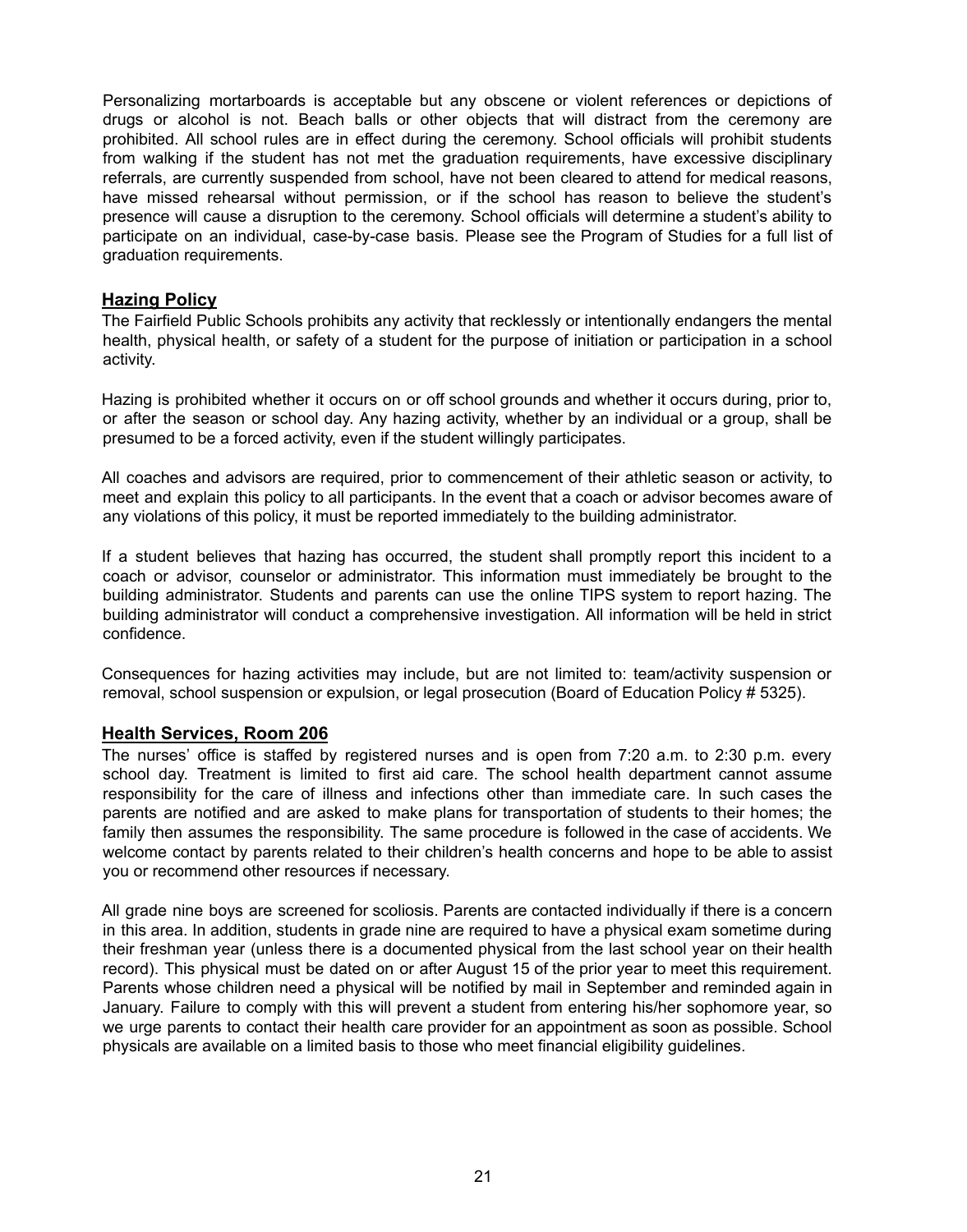The Town of Fairfield asks us to keep statistics on communicable diseases within our school. Student names are not reported to the Health Department. We ask your help in letting the house office or the health office know if your child has contracted a communicable disease (i.e. mono, strep, conjunctivitis, bronchitis, etc.). Please feel free to call our office if you have any questions.

Medications may be administered in school by the nurse or by the student when appropriate. Any medication administered by the nurse or self-administered by the student in school, **including over-the-counter medications,** requires appropriate pharmacy containers and specific forms (see Medications/Nursing Services). These forms are available by calling our office or by downloading the forms from our website, www.fairfieldschools.org/schools/flhs. Physical exam forms for sports participation are also available for downloading at our website.

Parents/guardians are requested to complete the immediate medical care information section on Infinite Campus for each child and update that as well during the year. Please be advised that we contact ONLY THOSE NAMES GIVEN BY PARENTS in case of an emergency.

#### **Dental Clinic**

The Town of Fairfield Health Department provides teeth cleaning and topical fluoride treatments by a dental hygienist for all students meeting income guidelines. Additionally, limited funding for eligible students who are Fairfield residents is available for care by participating dentists for problems such as cavities or tooth extractions. If you wish to apply for cleaning, fluoride treatments, or dentist services for your child, contact the health office.

#### **Homebound Instruction**

If you anticipate that your child will be absent for medical reasons or other recognized disabilities for ten school days or longer, please consult or contact your child's school counselor in advance of the period of absence or, in emergency situations, as soon as possible after the absence begins so that homebound instruction may be requested. The counselor will inform you of the details of the required medical certifications. Homebound instruction may be arranged through the use of online resources.

#### **Homeroom**

Students are required to attend homeroom on time where official attendance is recorded and information is communicated. Failure to be on time or to attend homeroom will result in disciplinary action.

#### **Identification**

Each student will be issued a Fairfield Ludlowe High School ID card that will serve as a bus pass, library card, and student activity card. **Replacement ID cards cost \$5.00.** Students should keep the card in their possession and may be required to present it when asked.

Students failing to identify themselves upon request will be subject to disciplinary action. ID cards are required of any student entering the building after the general drop-off time.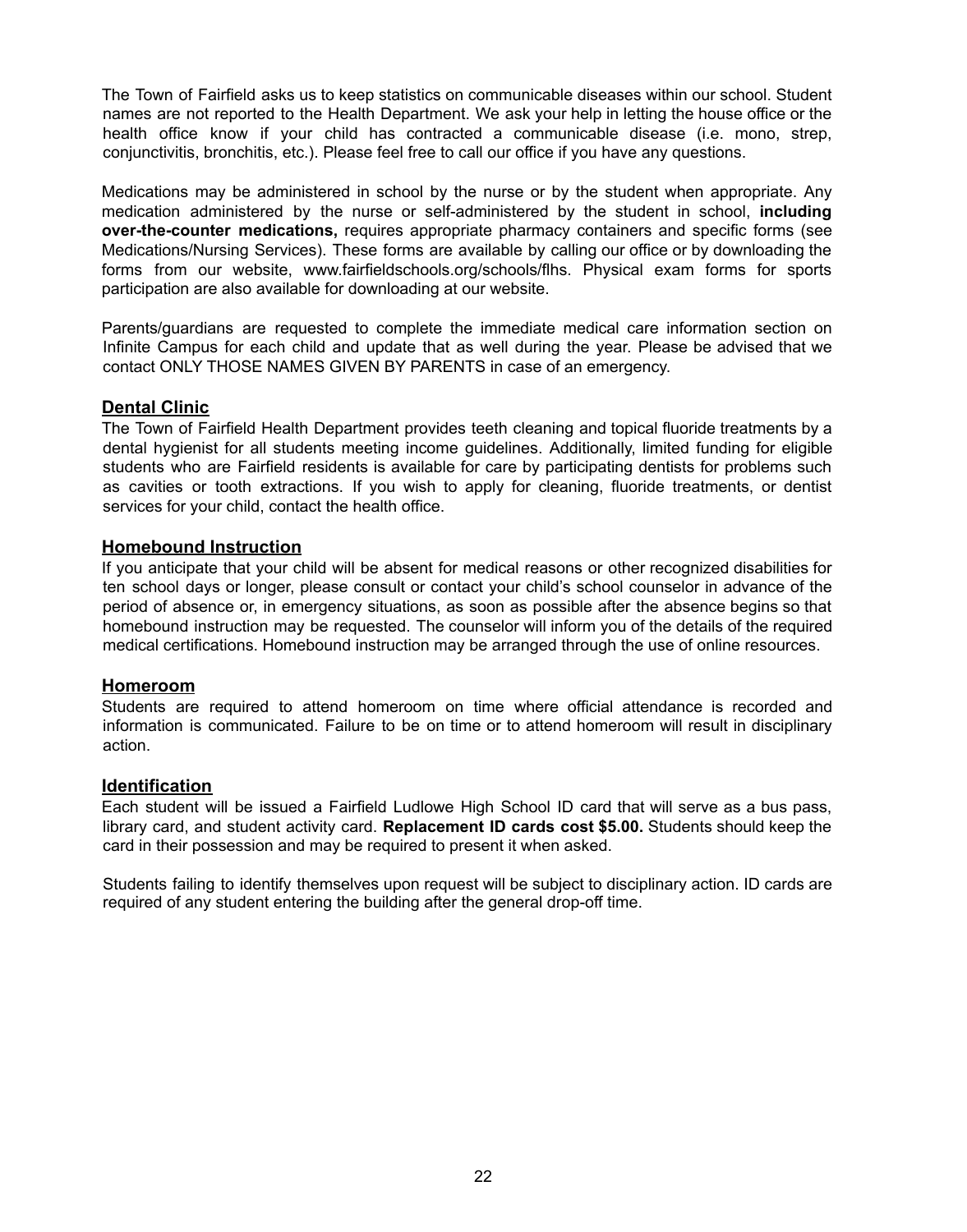#### **Junior & Senior Privileges**

- **Early Dismissal**—Juniors and seniors may leave school after their last scheduled class. Those remaining in school for extra help, athletics, or any other activity should remain in the cafeteria or library until the end of the school day. Seniors may also use the senior commons.
- **Late Arrival**—Juniors or seniors who do not have a scheduled class for the first period may arrive at school later but must be on time for homeroom. Juniors and seniors arriving prior to homeroom must go to the cafeteria and avoid activity in the hallway that might disturb classes.
- **Unassigned Periods**—Juniors and seniors in good standing are not scheduled into study halls. Although they are unassigned, juniors and seniors are not permitted to walk about the building after the bell that starts a class period. The students may be in the library (with a pass), College/Career Center, or cafeteria. Students are expected to meet appointments and obligations during these unassigned times, with a pass from the staff member.
- **Parking**—Reserved student parking areas are limited to use by students with permits. See Parking and Traffic regulations for details.

#### *NO STUDENTS ARE PERMITTED TO LEAVE SCHOOL GROUNDS FOR ANY REASON DURING ANY UNSCHEDULED TIME BLOCKS OTHER THAN STATED ABOVE*.

#### **Laser Pens**

Possession of any laser light-emitting device is prohibited in public schools in the State of Connecticut according to Public Act 99-256.

#### **Late to School**

All freshmen and sophomore students arriving after the beginning of the school day (7:30 a.m.) must sign in at the house office. Juniors and seniors exercising their "Late Arrival Privileges" must report to school by the beginning of homeroom. Juniors or seniors arriving after the beginning of homeroom must sign in at the house office. Students are required to be on time to school and to class. Juniors and seniors who come late to school, other than with late-arrival privileges, must sign in at their house office. For further information, see the Attendance Policy.

#### **Leaving School Grounds/Building**

**Fairfield Ludlowe High School is a closed campus**. Students may not leave the building, loiter in the parking lots, go to their car on or off school grounds, congregate anywhere on public streets, or leave the school grounds during school hours without first obtaining permission from their House Principal or dean prior to leaving. Students who leave the building or grounds are subject to disciplinary action. The consequence for each offense is a Saturday detention.

#### **Library Learning Commons**

The Library Learning Commons is a flexible and creative space that encourages learning, reading, research, and collaboration. It is used for many purposes including whole class instruction, small group collaboration, teacher/student conferences, book selection, and individual research. In order to maintain a productive space for all, all library users are asked keep the following in mind:

- Plan to work or read while in the library.
- Be respectful of others. Conversation should not impact other students' ability to work.
- All students need passes to use the library during the school day. Passes are not needed before or after school.
- Students may request passes from classroom teachers and library staff. Request a pass before 7:30 a.m. on the day you plan to work in the library. Aquaculture students must request a pass at the circulation desk before 7:30 a.m. or upon returning to Ludlowe if they want to work in the library during the school day.
- Return to the study hall or the cafeteria when your work is done.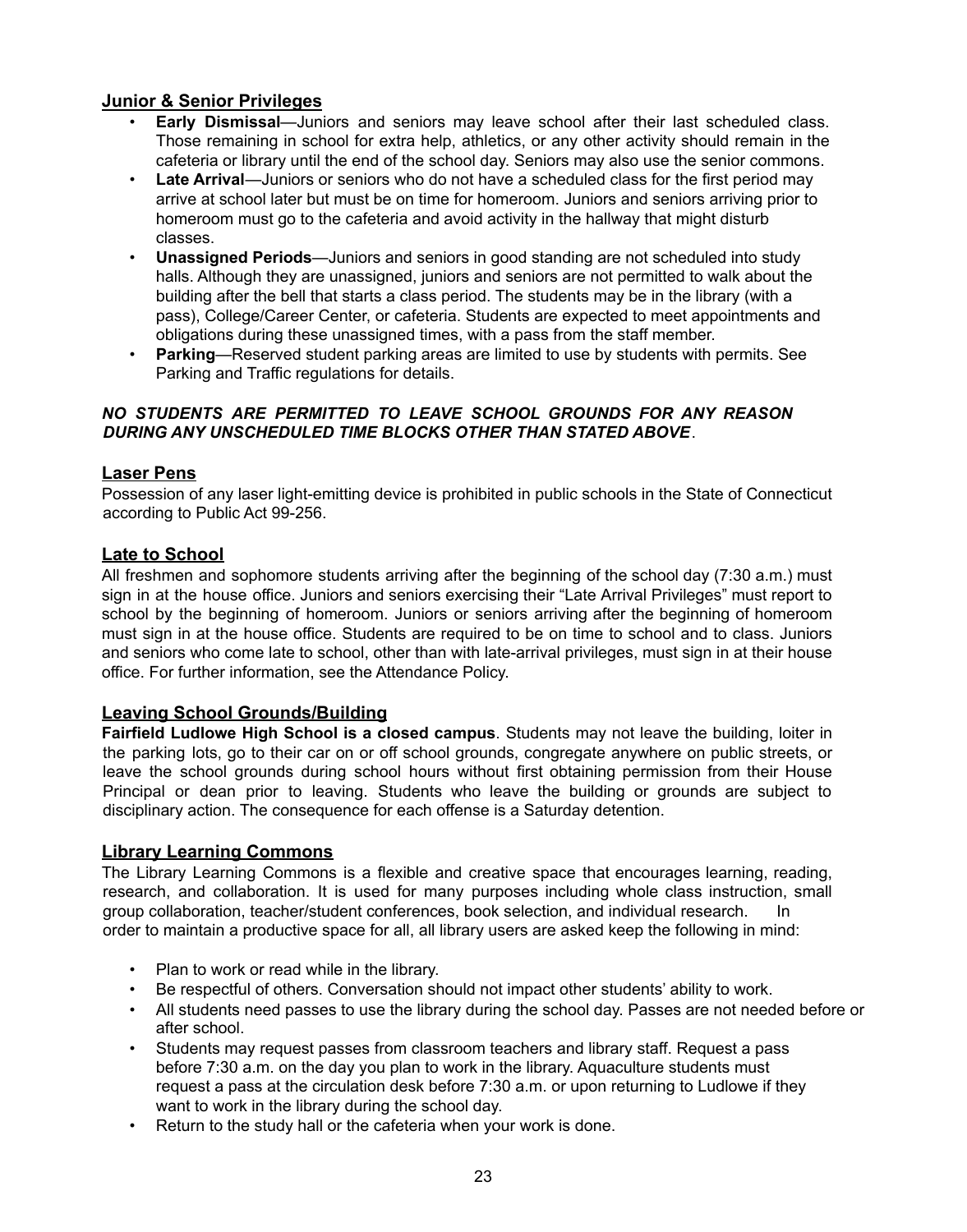- The library is a quiet study space during the lunch waves (Period 3).
- Follow the network code of conduct any time you are on the school network.
- Food is not allowed in the library.
- The library is not open during homeroom or Activity Period.

Library resources and research tools are available 24/7 from Class Link and the library website. Stop by the library or click "Contact FLHS Library" from the library homepage to meet with a librarian or schedule a research conference.

#### **Lockers**

Lockers are the property of the school and are assigned to students for the storage of books, coats, etc. The school is not responsible for safeguarding the contents of the locker. The administration reserves the right to inspect lockers at any time. Money and other valuable articles should never be kept in hall lockers or gym lockers. If needed, the main office can safeguard valuables in the school vault. Students wishing to secure their locker must purchase a school lock. No other locks are permitted. All students have an opportunity to purchase locks.

The school administration strongly suggests the locking of all property.

#### **Loitering**

Loitering in the school building and on the school grounds is prohibited. Students who need to go to their vehicles must obtain permission from a House Principal or dean. Students may not be in the building without adult permission and supervision. Students found loitering in the lavatories are subject to disciplinary action.

#### **Lost and Found**

Books, pens, keys and articles of clothing and other personal effects that are often left in classrooms and /or in the cafeteria should be brought to the Main Office. Students are requested to help each other by returning things of this nature to the Main Office. All claims for lost articles may be made at the Main Office. Lost items are not the responsibility of the school. Found items of value such as cell phones and electronic equipment are given to the security guard for processing.

#### **Make-Up Work**

Students who have excused absences from school or class have the privilege of making up work for credit. Those students whose absences have not been excused forfeit this privilege. Students are granted two days for every day they are out to make up work missed during their absence. Work due on the day of an absence must be handed in on the day the student returns to school. An incomplete grade on a report card must be made up within two weeks of the report card distribution after which the grade of I, for incomplete, will change to zero percent and

F. Make-up quizzes and tests are given at the discretion of the teacher.

Students who are absent from school due to family vacations or other extended absences of a personal nature, not including illness, at times other than scheduled school vacation periods, are personally responsible to make up all class work, quizzes, tests, and projects missed during the absence. Students should make arrangements with their teachers and give them one week's notice of the anticipated absence. House offices should also be given advance notice of extended absences.

#### **Medications/Nursing Services (Board of Education Policy 5141.21)**

Some students require medications during the school day for either a long-term or a short-term period. These medications may be ordered on a daily basis or "as necessary." All medications, *including over-the-counter medications*, require written authorization from the health provider and written authorization from the parent. For greater detail please refer to Board of Education policy 5141.21, Administrative Regulations.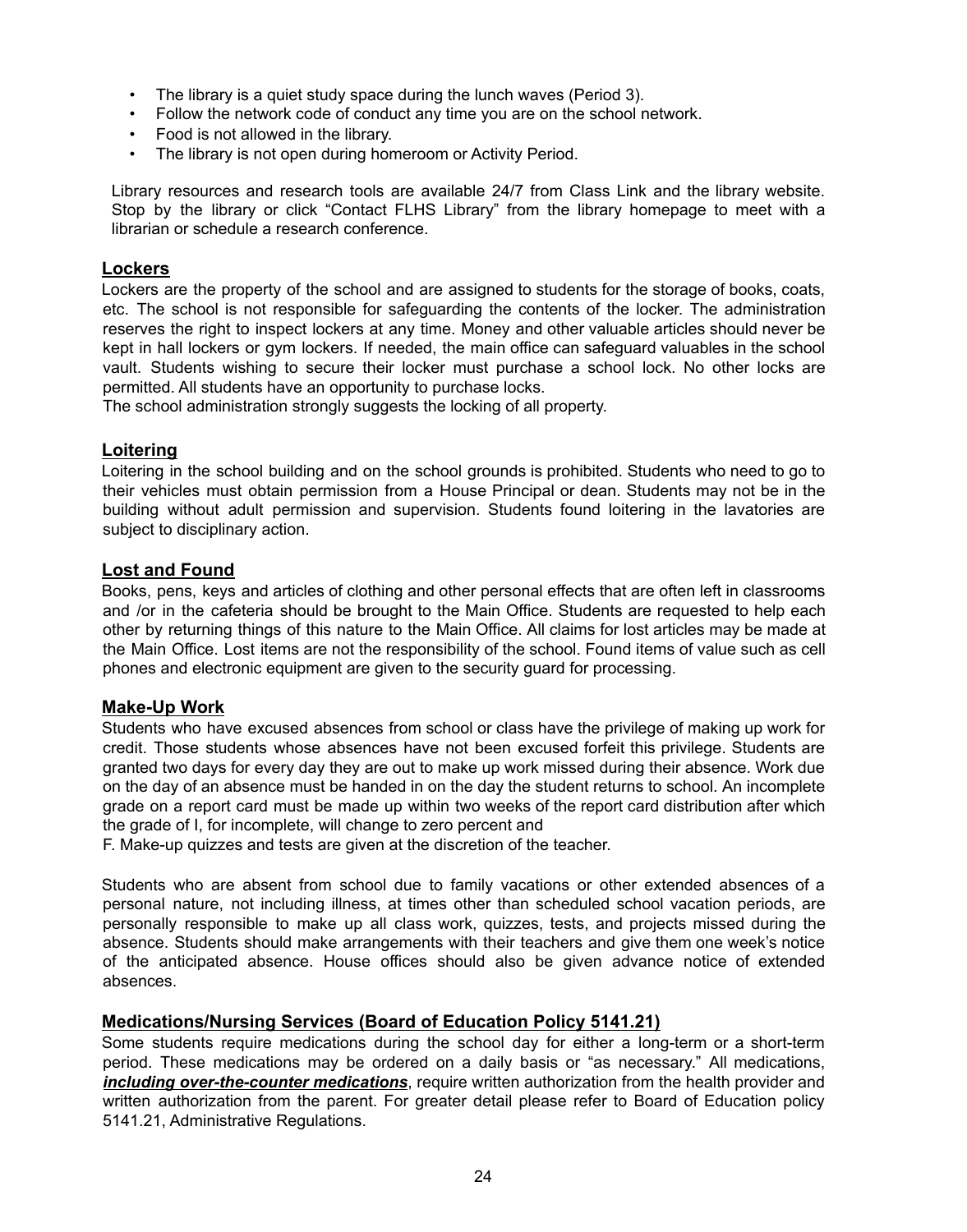At FLHS, medications may be administered in one of the following ways:

#### **1. Medications Administered by the Nurse**

This requires the completion of a form by the parent and authorized prescriber (physician, physician's assistant or APRN) and the delivery of the medication to the health office by the parent. The medication will then be administered by the nurse to the student according to the prescriber's order. The medication must be in an appropriately labeled container as described on the form.

#### **2. Self-Administered Medication**

This requires the completion of a form by both parent and authorized prescriber specifically circling the part indicating the student's ability to self-administer the medication and must be deemed safe and appropriate by the school nurse. The form is kept on file in the health office, and the student may carry the medication with him/her in a correctly labeled container as described in the form and self-administer the medication. Students may not self-administer controlled medications.

If it is necessary for a student to take medication during the school day, the parent should call the Health Office at 255-7204 with questions or to have forms sent home. Forms are also available online on our website, www.fairfieldschools.org/schools/flhs.

#### **3. Medications Administered by Coaches**

Coaches may administer emergency medications such as inhalers and/or auto injector epinephrine for life-saving intervention if the student is unable to self-administer the medication. This requires the completion of a form by both parent and authorized prescriber and the delivery of a separate supply of the medication to the health office by the parent. The nurse will train coaching staff in the administration of these medications and provide them with your child's medication that will be stored in the athletic department and accompany your child to practices and games.

#### **4. Medications Administered on Overnight Field Trips**

All medications including over-the-counter medications require completion of a form by the prescriber and parent. These forms must be submitted to the health office no later than two (2) weeks prior to the trip. Students **may not** carry any medications that have not been processed through the health office.

#### **Messages to Students**

Only messages of an emergency nature can be forwarded to students from the House Office. Parents should not attempt to contact their son or daughter via cell phone during the school day. Students are not permitted to use cell phones during classes, even to receive messages from parents or others. House office personnel will make every effort to deliver emergency messages. Parents should pre-arrange for students to pick up items left in the Main Office or at the drop-off table in the foyer. Classes will not be disturbed to inform students an item is waiting for them.

#### **National Honor Society Selection Criteria**

The National Honor Society is more than just an honor roll. The Honor Society chapter establishes rules for membership that are based upon a student's outstanding performance in the areas of scholarship, service, leadership, and character. These criteria for selection form the foundation upon which the organization and its activities are built.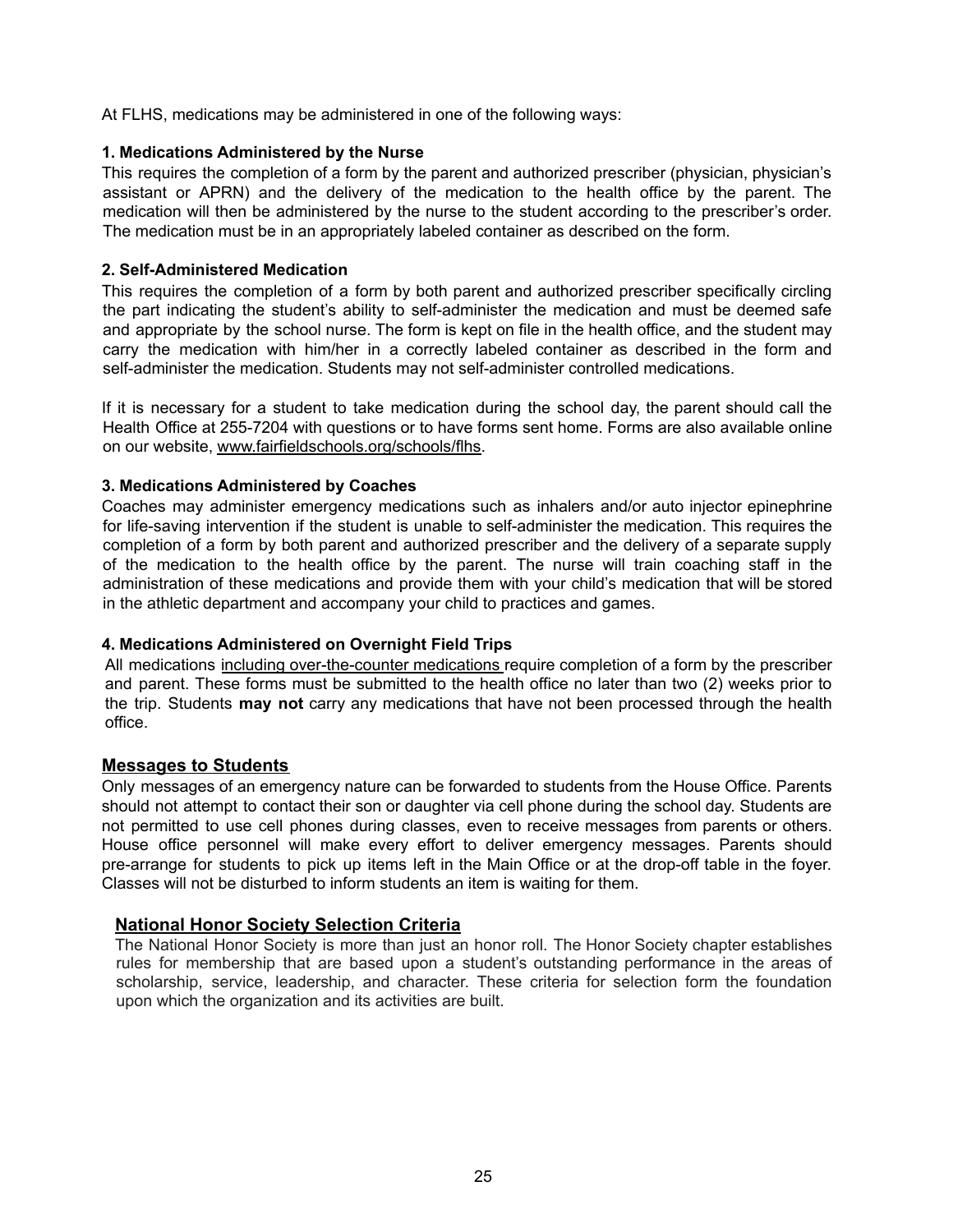#### **Who is eligible?**

Junior and senior students who have attended Fairfield Ludlowe High School for at least one semester, have a cumulative grade point average of 3.9 or better, and a clean disciplinary record, will be notified of their eligibility for candidacy to our local chapter of the National Honor Society. Eligible juniors will be notified of their candidacy at the beginning of the second semester of their junior year. Students who become eligible as seniors will be notified by the end of October of their senior year. Eligibility does not guarantee acceptance.

Membership is an honor bestowed by the NHS faculty council upon candidates who show evidence of outstanding character, service, and leadership.

**Selection Process** – Any changes to this process will be communicated directly with potential members. Each candidate will be asked to provide evidence of involvement in at least **three organizations, two of these must be for two years.** Two of the three organizations must be within the FLHS community. These organizations should be included on the application and signed by the advisor/coach. Each candidate will be asked to provide 5 recommendation forms. Individuals should have knowledge of the candidate's character, service and leadership capabilities and be able to rate the candidates in these areas on a 1 to 4 scale. Candidates must maintain an average score of 3 or higher in the category of character to be considered. Applicants must demonstrate **both service and leadership.** Documentation of 5 hours of service, carried out within the candidate's high school career, must also be provided. Leadership will be scored by the student's coaches/advisors according to a rubric. Applicants must have a minimum total score of 8 to be considered. The National Honor Society Council, comprised of members of the teaching staff, will examine the completed application packet and determine eligibility.

#### **Membership Requirements**

Members are required to attend all meetings and participate in all activities. Each member shall be required to maintain the code of ethics, which is the cornerstone of their acceptance. Each member is required to perform and record 20 additional service hours (including 10 tutoring hours) by May of their senior year. Members must also maintain the GPA of 3.9 or the member shall be placed on probation for the marking period. If, at the end of the marking period, the individual has not given evidence of the requirements, the individual will be subject to dismissal.

#### **Dismissal**

In addition to falling below the required GPA, members will be dismissed or candidates denied membership if they are found to have violated the FLHS academic integrity code, consistently broken school rules, been involved with controlled substances or been involved in civil offenses. Members will be dismissed if they have unexcused absences from meetings or events or have not completed and documented their community service by the appropriate deadline. Members will be notified in writing of their impending dismissal and will have the right to a hearing with the NHS faculty council. The faculty council determines whether or not dismissal is warranted and members are notified in writing of the decision. Please refer to http://fairfieldschools.org/schools/flhs/activity/flhs-national-honor-society for additional information.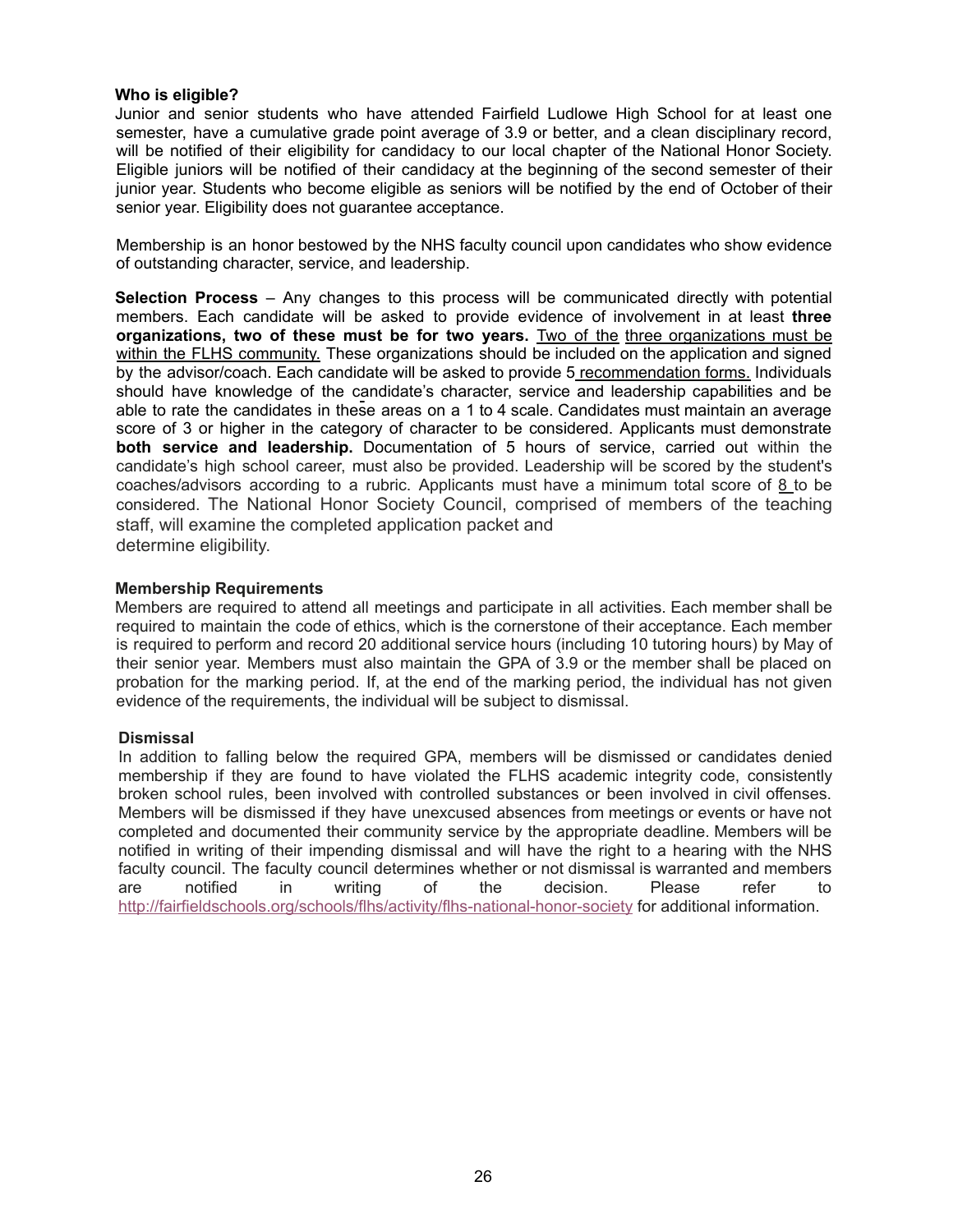#### **Obligations**

All financial obligations to the school must be met before the conclusion of the school year. School-owned books, materials and equipment must be paid for if lost, stolen, or damaged. Privileges, such as attendance at dances and proms, participation in the internship program or the graduation ceremony, may be denied until all obligations are met.

#### **Parent Organizations**

- **PTA**—Fairfield Ludlowe High School PTA's objectives are in common with the National PTA and the Connecticut PTA. National PTA is the largest volunteer child advocacy organization in the United States. FLHS PTA supports the mission to speak on behalf of our students, assist parents in developing the skills they need to raise and protect their children, and encourage parent and public involvement in our school. Parents may also join online at flhspta.org. Meeting dates and volunteer opportunities appear on the PTA website and in the appendix.
- **MPA**—**Music Parents Association –** functions to assist and support the music department as well as to sponsor musical enrichment and cultural activities. Parent and student members may earn shares by volunteering their time. Shares are assigned a cash value and will be applied to students' accounts in late spring. This money may be used for music lessons, instrument repairs or other related items. The membership cards were provided by mail at the beginning of the school year.
- **Booster Clubs –** Many of our sports teams have parent-organized booster clubs.

#### **Parent Teacher Conferences**

Fairfield Ludlowe High School's calendar does not include Parent-Teacher Conference Days. The opportunity to schedule a parent-teacher conference is available by making an appointment through the house secretary or the house counseling office secretary.

#### **Parking and Traffic Regulations**

Parking on school grounds is a privilege that must be applied for each school year and may be denied or revoked at any time. Parking permits must be obtained from the student's dean to park on school grounds. There is a fee for a permit. Students may park in the student parking lot spaces only. Any student who parks in an unauthorized area will have his/her parking privileges rescinded. See the application form for further details. Students who drive recklessly will lose parking privileges. All Connecticut Department of Motor Vehicle rules and regulations will be enforced on school grounds.

If students without permits are found to be parking in the student lot during the school day, their vehicle is subject to restraining measures such as "the boot" or possibly being towed off

campus. All expenses related to recovering use of the vehicles are the responsibility of the party who violated the parking regulation or the owner of the vehicle.

FLHS students may not park in the Roger Ludlowe Middle School staff lot, Sturges Ridge, or Carolton Convalescent Hospital parking lot. Violation may result in a Saturday detention.

#### **Passes**

Passes are required any time a student is missing class time or not in his/her scheduled location. This includes visits to counselors, nurses, college and career center, or any office. Students should obtain passes when tardy to class in order to have the tardy excused. Passes are also required for use of the library during study halls or free/unassigned periods.

#### **Photographs/Videotaping**

Videotaping and photographing students in classrooms throughout the year for educational purposes or for newspapers, orientation slides, web page, posters, or student memorabilia is a common practice*. Parents who do not want their student photographed or videotaped must submit a*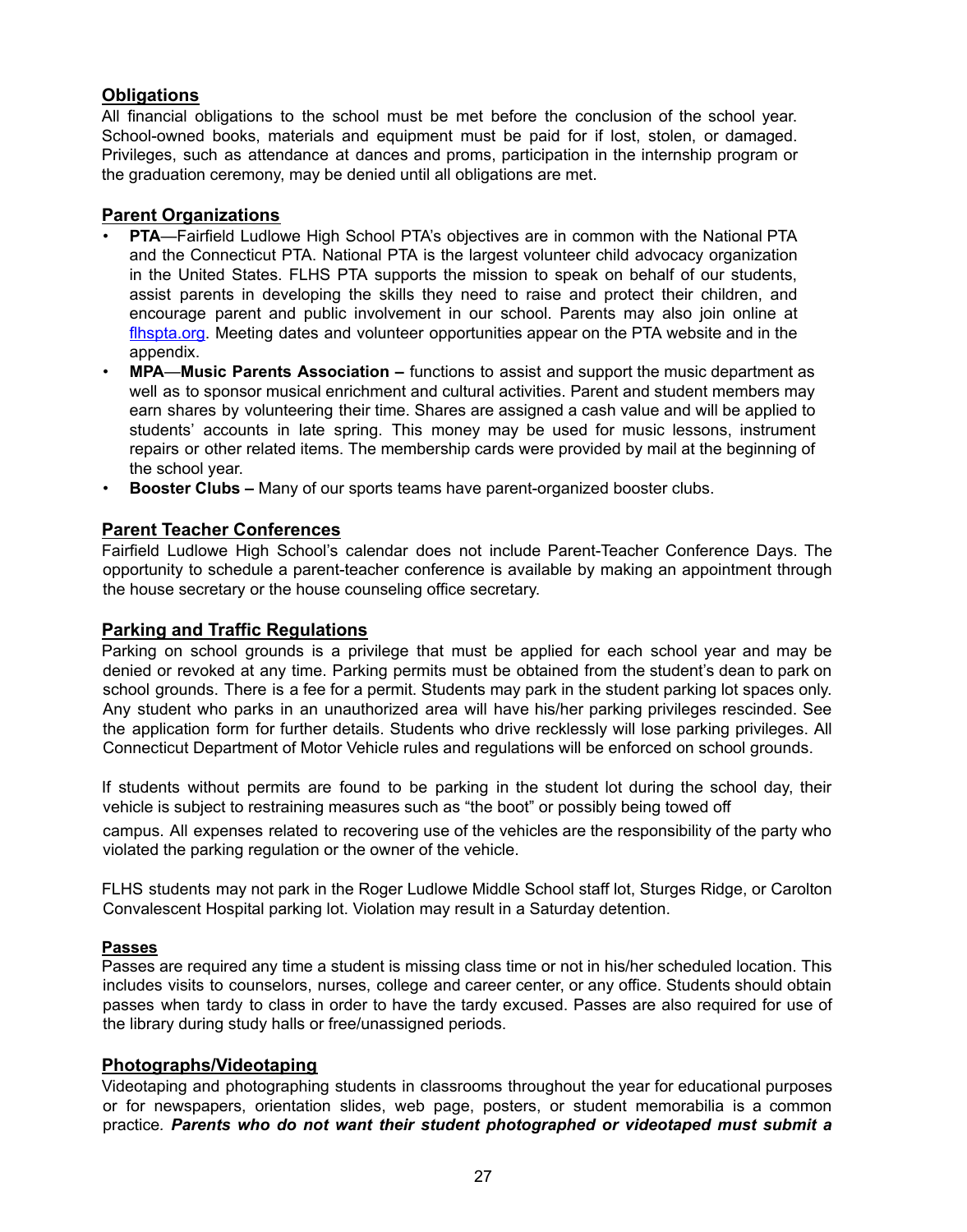*letter to the Head Principal no later than the first week of school.* Students are not permitted to photograph or videotape without authorization by a member of the faculty or administration. This includes the use of cell phones with these capabilities.

#### **Physical Education, High School Physical Education Program and Policies**

All children and youth will display the skills and practices of a physically active lifestyle, knowing the benefits of their choice to be involved in physical activity. They will be physically fit and have a mindset that values physical activity and the benefits of a healthy lifestyle.

#### **Statement of Purpose:**

The high school physical education program aims to educate students to be healthy and active throughout their lives. The focus of the high school physical education program is to motivate and educate all students by providing them the skills and knowledge necessary to lead a physically active lifestyle. The program aims to develop young people who will enjoy being active, and who believe in the relationship between physical activity and a healthy lifestyle.

| Homeroom        | 9:30                                                              | 9:40           |                  | In the case of a delayed opening on     |
|-----------------|-------------------------------------------------------------------|----------------|------------------|-----------------------------------------|
| Period 1        | 9:45                                                              | 10:35          |                  | the day of an Activity or Advisory, the |
| <b>Period 2</b> | 10:40                                                             | 11:30          |                  | Activity or Advisory will be canceled.  |
|                 | <b>Period 3</b> Mini: Follow Wave 2 with Mini A - Lunch - Mini B. |                |                  |                                         |
| Wave 1          | L 11:35-12:05                                                     | $C$ 12:10-1:15 |                  |                                         |
| Wave 2          | C 11:35-12:05                                                     |                | C                |                                         |
|                 |                                                                   | 12:10-12:40    | $12:45-$<br>1:15 |                                         |
| Wave 3          | C 11:35-12:40                                                     |                |                  |                                         |
|                 |                                                                   |                | 12:4             |                                         |
|                 |                                                                   |                | $5-1:$           |                                         |
|                 |                                                                   |                | 15               |                                         |
| Period 4        | 1:20                                                              | 2:10           |                  |                                         |

#### **Grading**

- Students will be graded on an A F scale.
	- 90% of the physical education grade is based on the following criteria: Social Expectations and Respect, On Task/Intensity, Attendance and Application of Knowledge.
	- 10% of the grade is based on their skill performance assessment.

#### **Class Make-Up Procedure**

Students are expected to make arrangements by getting a pass from their teacher to make up missed classes within 4 physical education classes of the absence. Students are expected to make up all excused absences including field trips and medically excused classes. Students will not be required to make up the following absences: music concerts performed during the school day, mandatory class meetings, CAPT, Advanced Placement, and other school administered standardized testing, and state mandated health-related screening. Students should make up classes in the same activity and with their teacher when possible. Students cannot make up unexcused absences (AU, truant and cuts).

#### **Dress Requirements**

To be considered prepared for class students are required to wear clothing appropriate for physical activity. T-shirts or sweatshirts, athletic shorts or sweatpants, socks and sneakers are required for class. Long pants, jeans, or button down shirts are not appropriate for physical activity. Students not prepared for class will be required to make up the class.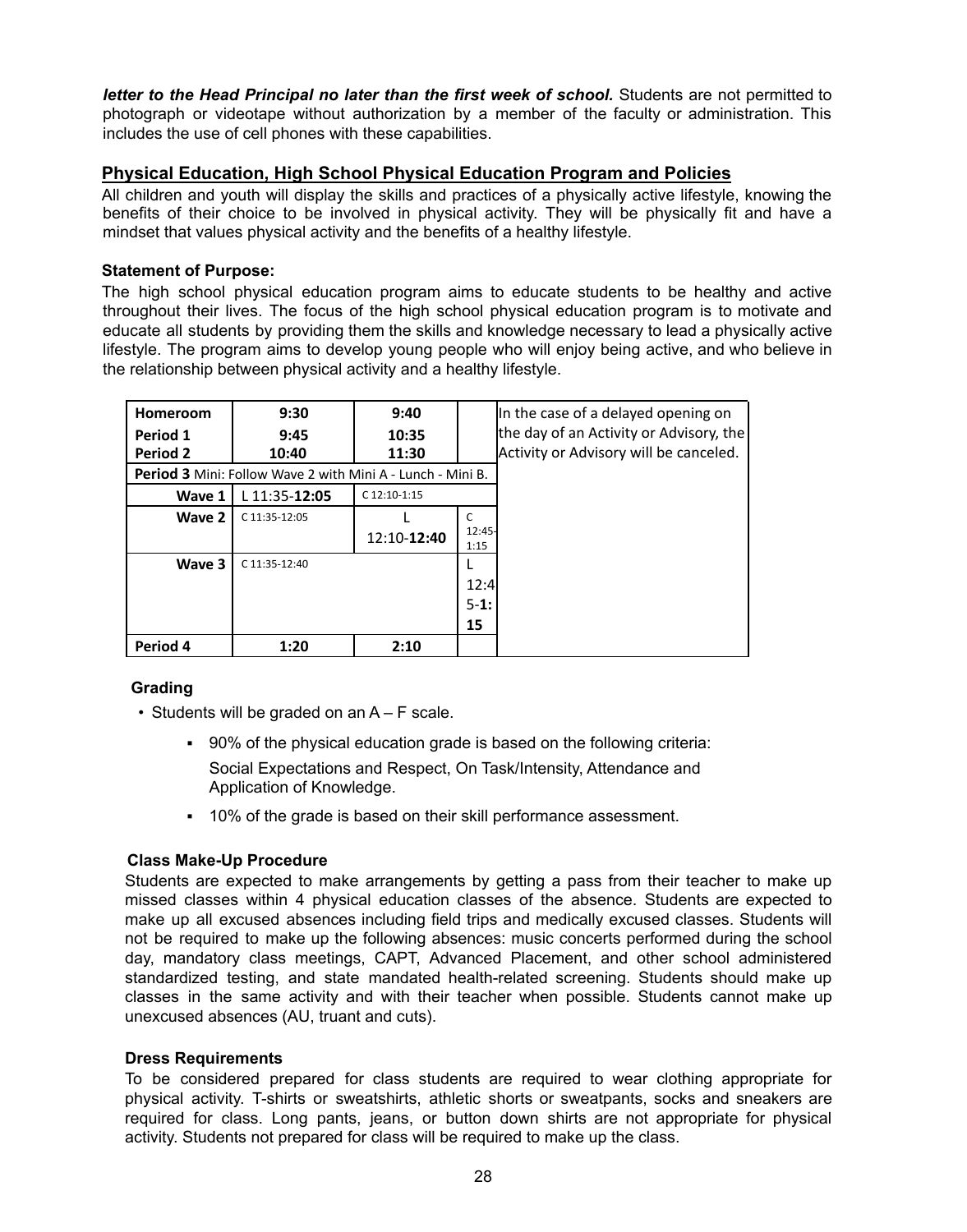#### **Medical Excuses**

Students are responsible to provide a copy of the medical excuse from a physician to their physical education teacher and the school nurse. All students are required to make up medically excused physical education classes. If students are unable to make up classes due to time constraints an incomplete will be given. As a result of the incomplete grade students will make arrangements with their teacher to make up the necessary classes to receive credit for physical education.

#### **Additional Information**

When athletes who have a medical excuse for physical education and get clearance from their doctor to resume participation on their athletic team, they must resume participation in physical education.

Cell phones are not permitted in physical education class (please refer to the school cell phone policy).

Students must lock up all personal belongings in a locker before reporting to class and can purchase a lock from the physical education staff to secure their items.

#### **Plagiarism - see Academic Integrity Policy (page 4)**

#### **Publications**

A Fairfield Ludlowe High School newsletter (*The Falcon Flyer)* is published and posted on the FLHS website. It contains pertinent news, announcements, and information on upcoming events. In addition, there are two student publications: the **Prospect** – the student newspaper distributed within school, and **Caelum** – the yearbook, which is available for purchase and includes photos of each class and all student organizations.

#### **Public School Choice in Connecticut**

Parents and students are encouraged to explore other educational opportunities that are offered in the school district locally and regionally. These options may include magnet, charter, lighthouse and vocational-technical schools, Open Choice, inter-district programs, and vocational agriculture centers. Contact the Pupil Services and Counseling Office for further information on these school choice options. Fairfield Ludlowe High School students currently participate in:

- The Center for Global Studies Magnet School, Brien McMahon High School in Norwalk.
- Regional Center for the Arts located in Trumbull.
- Regional Program for Marine and Related Studies located at the Aquaculture School in Bridgeport.
- Fairchild Wheeler Magnet School in Bridgeport

#### **Relocation Policy**

Fairfield Public Schools provides services to ensure students, parents, and other persons access to meetings and activities. The school system will relocate programs in order to ensure accessibility of the programs and activities to disabled persons. To make arrangements, please contact your House Principal.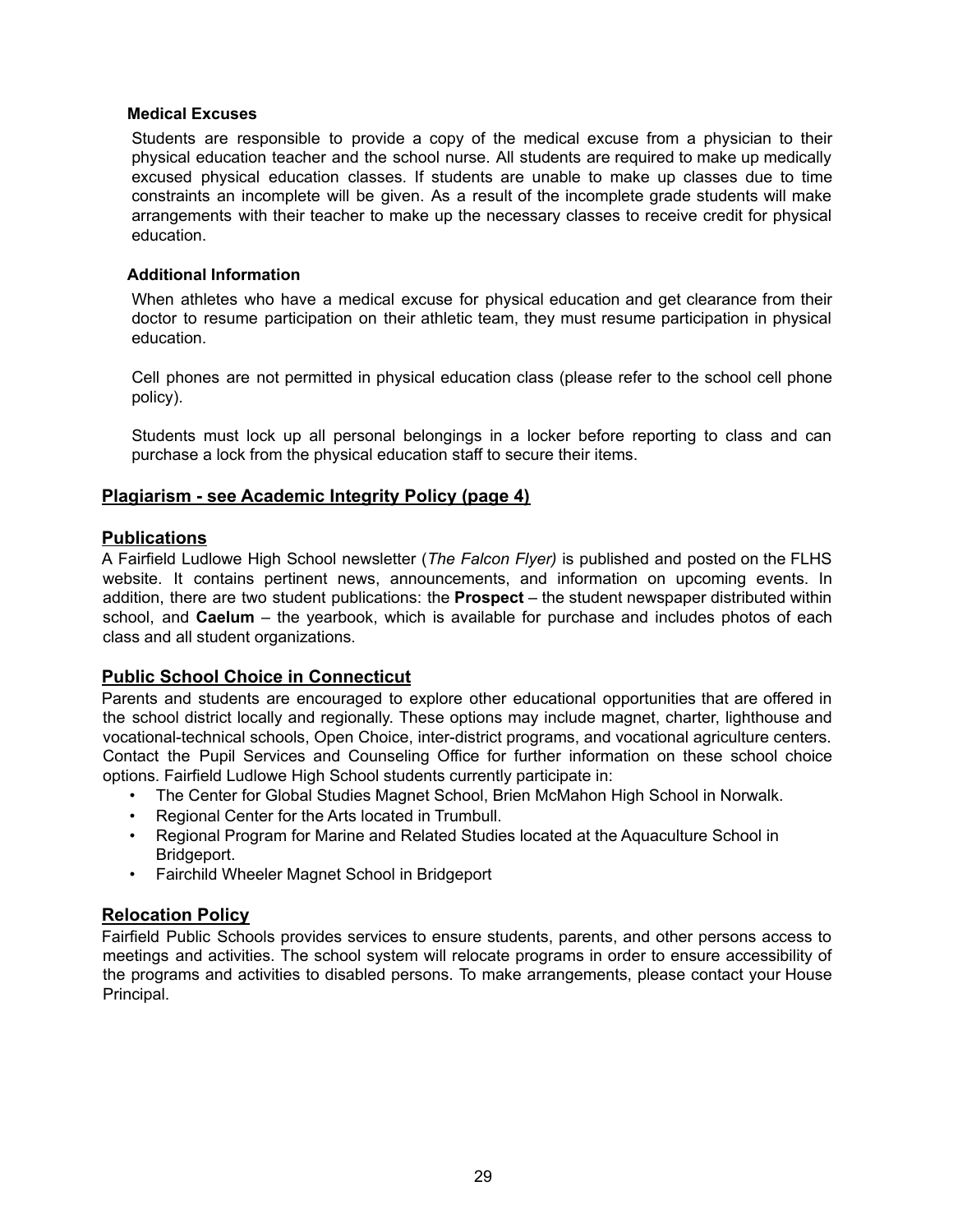#### **Report Cards and Progress Reports**

Parents are urged to access the parent portal of Infinite Campus in order to access student grades, attendance, and course information throughout the school year. Report cards will be issued through Infinite Campus. While the "grade in progress" can be seen at any time, teachers will be assigning a grade at the end of each marking term.

#### **Safety/Security**

- All visitors and late-arriving students will be required to show their identification to the guard in the main lobby in the front of the school. Visitors will be issued a visitor badge and must then report to the Main Office in order to be announced to their destination.
- The security office is located in the Main Office corridor.
- The security staff will assist students with parking complaints, thefts, and identification cards. In order to provide for a safe environment for all, surveillance cameras are used throughout the building in common areas such as the library, halls, cafeteria, parking lot, and outside campus.
- A Fairfield police officer is assigned to be present at FLHS every day to serve as both a resource to students and as security.
- As part of the ongoing process to make the school more secure, students are forbidden from opening doors at any time to let others into the school. Similarly, using objects to hold the door open is also forbidden. The consequence for such action is a Saturday detention.

#### **School Hours**

Fairfield Ludlowe High School's regular school day begins at 7:30 a.m. and concludes at 2:10 p.m. In case of a delayed opening, classes will begin two hours later (9:30 a.m.), and in the case of early dismissal, classes end at 11:45. See section on Cancellations and Delayed Openings for the delayed opening and early dismissal schedules.

#### **School Lunch Program**

The Fairfield Public Schools has implemented an electronic process for students to purchase food in the cafeteria. Students may pay cash or parents may set up prepaid accounts for the purchase of school lunch. This may be done online at MyPaymentsPlus.com or by phone at 1-866- 8756833. There is a transaction fee for this electronic payment to cover bank fees. Regardless of payment method, student ID cards are needed for students to purchase food in the cafeteria. Parents with questions about the payment plans or the food service program may call the Food Services Department at 255-8370.

A variety of items will be available each day. These items will include hot entrees made from scratch, grilled items, fresh crust pizza and stuffed breads, southwestern specialties, a fresh salad bar and grab-and-go sandwiches and salads. Also, every month, different themed specialty entrees will be offered in order to bring in new flavors.

- The menu will be posted in the cafeteria and also available online on the Fairfield Public Schools website http://fairfieldschools.org/food-services.
- An application for free or reduced-price meals is available at the Main Office, on the District website and included in the Student Parent Handbook mailing. It may also qualify a student for assistance for field trips, testing fees, cap and gown fees, prom tickets, and a yearbook.

#### **Searches**

Searches of a student's person, personal belongings, electronic devices, and vehicles parked on school grounds or at a school activity, and/or school lockers are conducted when there are reasonable grounds for suspecting that the search will turn up evidence that the student has violated or is violating either the law or the rules of the school. This may include but is not limited to the possession of drugs, alcohol, dangerous weapons, stolen property, etc. Whenever a dean or school administrator has reasonable suspicion to conduct a search, it is the school's expectation that the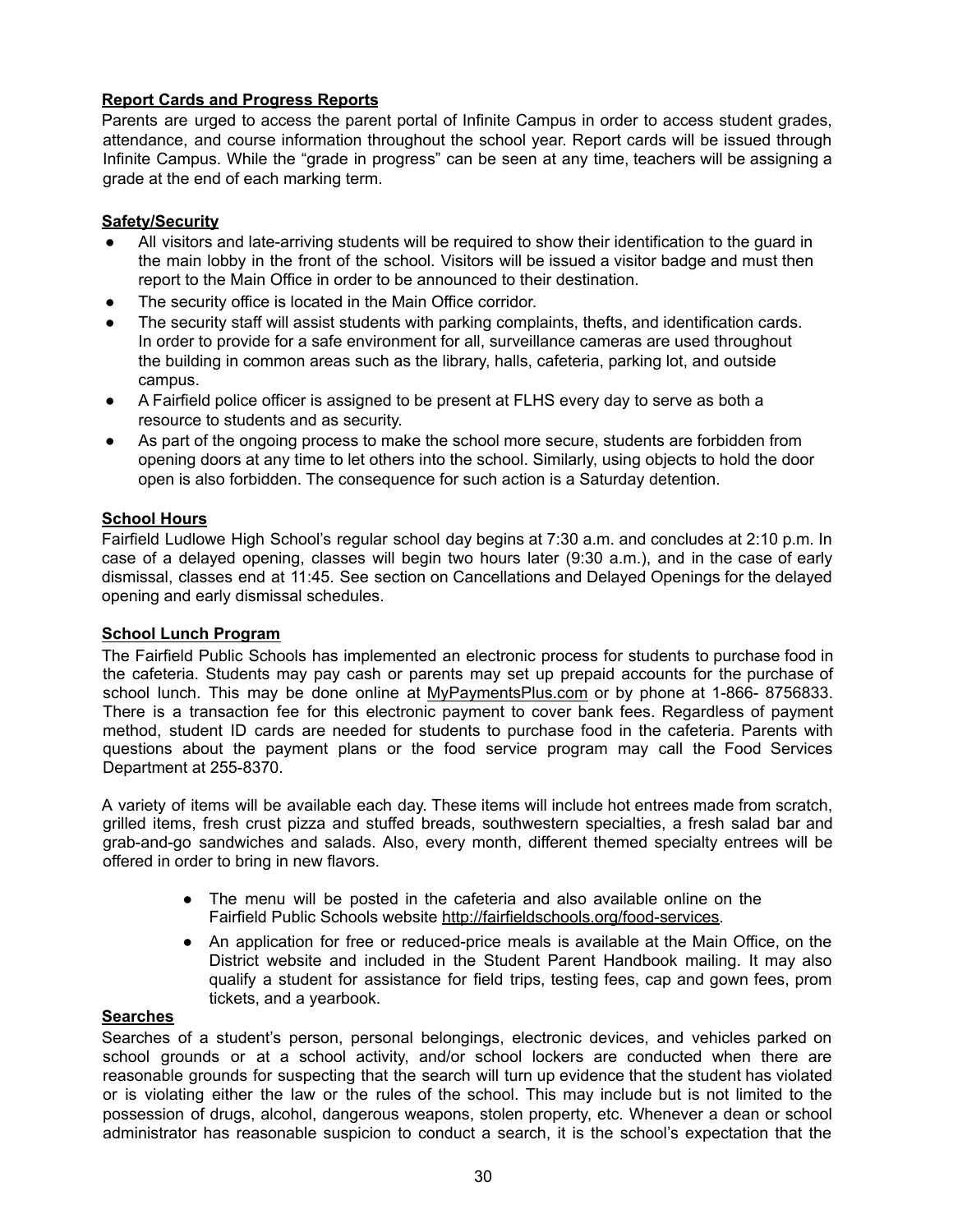student will consent to the search. Failure to cooperate with a search may be considered insubordination and disciplinary consequences will be administered.

#### **Senior Internship Program**

The Senior Internship Program is designed to expose FLHS students to areas of interest outside the constructs of their formal educational program. Interested seniors who meet the eligibility criteria may spend the last several weeks of their high school career working thirty hours per week without pay at an internship site. Students are expected to attend their internship five days per week for the duration of the internship. For detailed information regarding eligibility and other aspects of the program, please visit the FLHS website.

- A minimum cumulative grade point average of 2.0.
- No grade of F during *any* marking period or semester senior year for quarter, semester and full year courses including all PE, Computer Information Systems and Health courses taken.
- Loss of Credit must be reinstated by the Senior Appeals Board.
- Successfully meeting graduation requirements (including Science CAPT).
- Able to independently assume all the duties and responsibilities of the requested internship site.
- Completion of application and all other requirements *on or before the deadline*.
- Meeting the civil and social expectations of FLHS:
	- No suspensions junior or senior year; other disciplinary infractions may be
	- considered for ineligibility

Not more than one Saturday detention during junior or senior year

No excessive disciplinary actions during junior or senior year

No infractions for academic integrity violations junior or senior year

#### **PLEASE NOTE:**

- Students taking a UCONN ECE course will need to make arrangements to take the final exam during their internship.
- Internships are not allowed at the student's present place of employment or with an immediate family member.
- Internships should be located between Stamford and New Haven. Students must provide their own transportation to and from the site. **Students should discuss all transportation arrangements with their parents** *prior to submitting their application*.
- Interns are expected to commit to the entire internship experience--no vacations or time off is allowed.
- Students are encouraged to discuss this program with any coaches, club advisors or employers to make sure their internship hours do not conflict with sports, jobs or other after-school activities.
- Failure to comply with any of the above eligibility requirements may result in withdrawal from the internship program at any given time during the program. During the internship, violations of the Student Handbook policies or the internship contract could result in the removal from participation in the graduation ceremony.

The senior internship application along with more detailed information about the program will be made available to students and parents in late fall.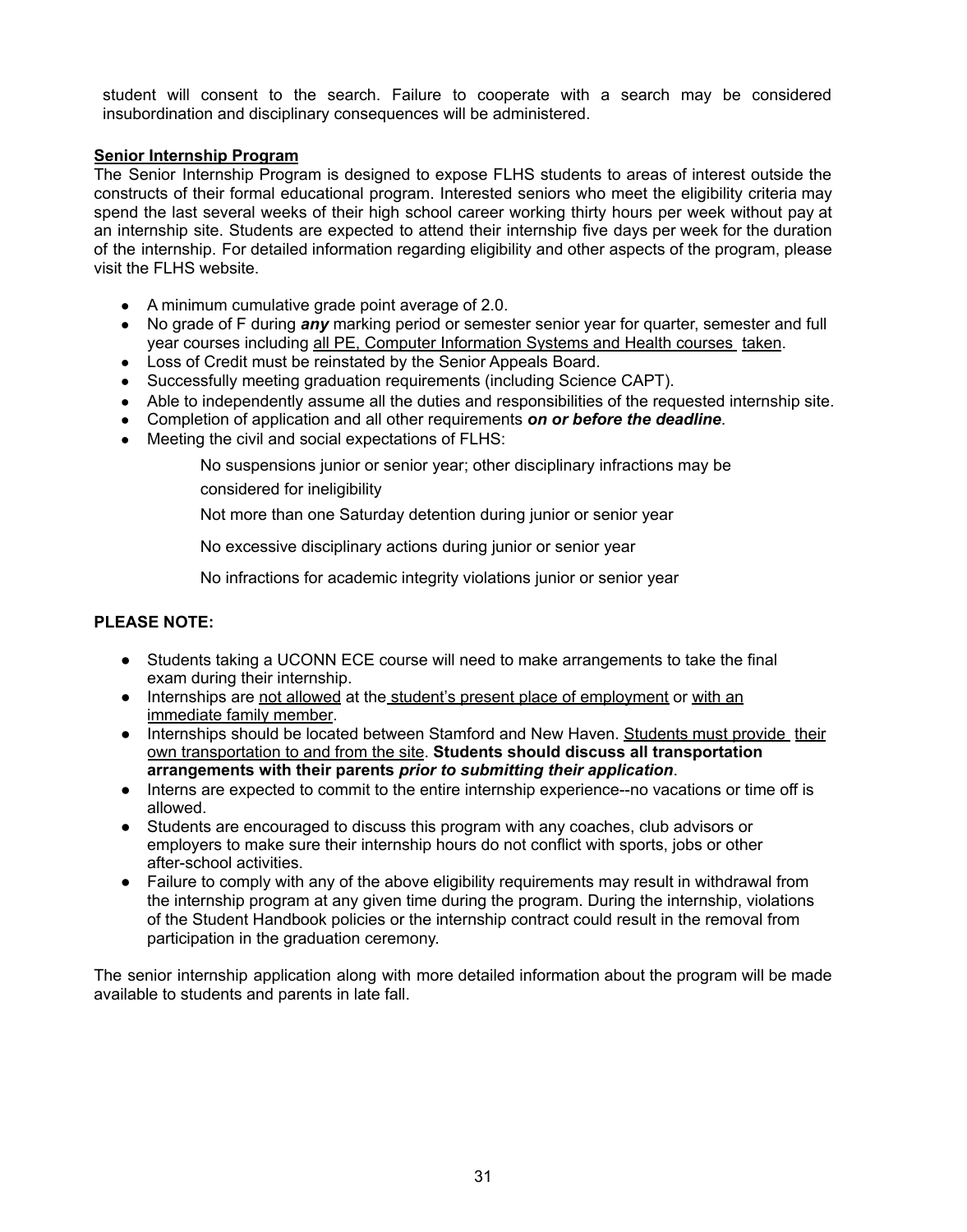#### **Sexual Harassment**

It is the policy of the Fairfield Public Schools to maintain a working and learning environment free from harassment, insults or intimidation on the basis of sex or sexual orientation. Sexual harassment is against the law and school district policy. Complaints should be referred to the Title IX Coordinators, Ms. Vanessa Montorsi or Ms. Chantelle Palumbo in room 266. Students can make a report in person, in writing, or through our online TIPS system available on our website. Anonymous reports can be made and will be investigated to the best of our ability. The office of Pupil Services and Counseling can be reached at 203- 255- 7232. The fax number is 203-255-7244.

**Definition:** Sexual Harassment is unwanted sexual attention from peers, subordinates or supervisors, customers, clients or anyone the victim may interact with in order to fulfill job or school duties, where the victim's responses may be restrained by fear of reprisals. The following behaviors are grounds for disciplinary action:

- Abusing the dignity of a student or staff member through insulting or degradingsexual remarks or conduct.
- Threats, demands or suggestions that a student or staff member's status is contingent upon their tolerance or acquiescence to sexual advances.
- Retaliation against a student or staff member for complaining about the behaviors described above. (Board of Education Policy 5145.5)

#### **Smoking Policy**

Please see Board of Education Policy 5131.6. In accordance with Connecticut General Statutes, and with Board Policy, smoking or any other use or possession of tobacco, tobacco products, including chewing tobacco or tobacco paraphernalia by students will not be permitted in any public school building, on school grounds, in school vehicles, or at any school-related event in the Town of Fairfield. The Board Policy lists several definitions for "use or possession of tobacco," including but not limited to: cigarettes; cigars; electronic vapor cigarettes; pipes; chewing tobacco; any inhalant that contains tobacco or nicotine; all other forms of smokeless tobacco or devices that produce the same flavor or physical effect of nicotine substances; rolling papers; any other items containing or reasonably resembling tobacco or tobacco products; any other tobacco or nicotine innovations. Violation of the Smoking/Smokeless Tobacco/Electronic Cigarette Policy (5131.6) will result in Saturday Detention and possible In-school Suspension.

Our Health education classes provide our students with information on the serious health hazards of smoking and addiction to nicotine or tobacco. Students wishing to participate in a smoking-cessation program can see our Student Assistance Counselor in the Counseling Center for more information.

#### **Soliciting and Selling of Any Item or Service**

Soliciting, ordering, arranging for delivery to school, buying, distributing, or selling of any item or service on school property is prohibited. Students and organizations wishing to sell any item or service on school property must get prior approval from the Activities Director.

#### **SRBI—Scientifically Research-Based Interventions**

The school has an SRBI Team composed of counselors, administrators, and teachers. The teams meet on a regular basis to assess student progress and plan interventions and referral services for students and families. The goal of the team is to provide services and programs to all students, families, and staff that may prevent problems from developing or provide pre-referral strategies to all.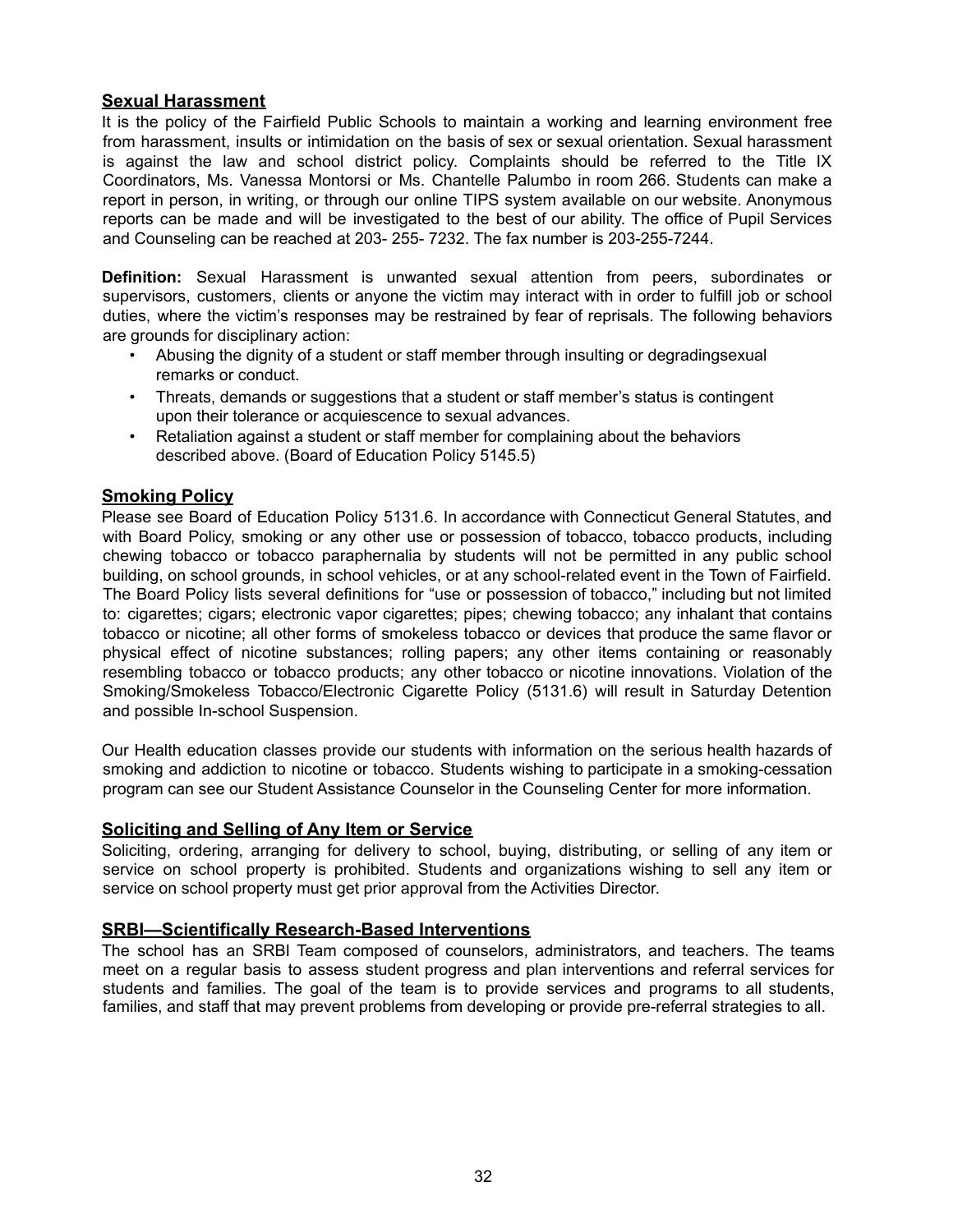#### **Student Government**

**Falcon Council**: As a student organization, the Falcon Council serves to sponsor school activities and to further unity and citizenship within the school. All of the meetings are open, and all students are urged to attend to voice their opinions and ideas. Every student attending high school is eligible for membership in the Falcon Council.

**Class Governance**: Each class elects officers who conduct business for the benefit of the class. Meetings are called as needed. All students can participate in class meetings.

#### **Student Records**

The Fairfield Public Schools recognize that there are times during the course of a student's educational career when a parent or eligible student (18 years or older) might wish to review (make an appointment with the school, and visually inspect) their educational records.

Educational records include student cumulative files, special education files, Section 504 files, and health records. The Federal Educational Right to Privacy Act (FERPA) affords parents and eligible students that right. For more information about the process for requesting a review of educational records and/or a request to obtain copies of educational records, please refer to the district website at http://fairfieldschools.org/district-information/student-records/.

#### **Study Halls**

All freshmen and sophomore students are scheduled for study halls when they are not assigned classes or lunch. Students must attend study halls and they are expected to use the time productively. Attendance is mandatory and failure to attend study hall will result in disciplinary action. Any student wishing to leave study hall for academic or school-related purposes must obtain a pass from the appropriate staff member and must arrive on time to study hall to present the pass to the study hall teacher prior to leaving the study hall. The pass must be returned to the study hall teacher signed by a staff member to verify that the student went to the appropriate location/activity indicated on the pass.

#### **Testing**

Students and parents will be notified prior to any standardized testing that will occur. Copies of letters can be found in the counseling section of the FLHS website under each grade level link. Examples of the standardized testing include the PSAT for grades 9-11, the SAT and Next Generation Science Standard (NGSS) for juniors and the AP exam for students enrolled in AP courses.

#### **Textbook/Bookroom Policies**

Textbooks, calculators, and devices are individually barcoded and checked out to students. Students are responsible for returning all items in good condition and in a timely manner.

Students can check their textbook accounts any time by logging in to Class Link and clicking on Follett destiny. The link is available on the school home page.

Students are expected to pay for lost, missing, or damaged items. The bookroom cannot accept replacement items in place of payment for lost or damaged materials. Students must resolve outstanding obligations before purchasing parking passes, prom tickets, or picking up graduation tickets.

Refunds: Grades 9, 10, 11: Refunds will be issued if materials are returned within twelve months of payment. Grade 12: Refunds will be issued if materials are returned before October 1 following graduation.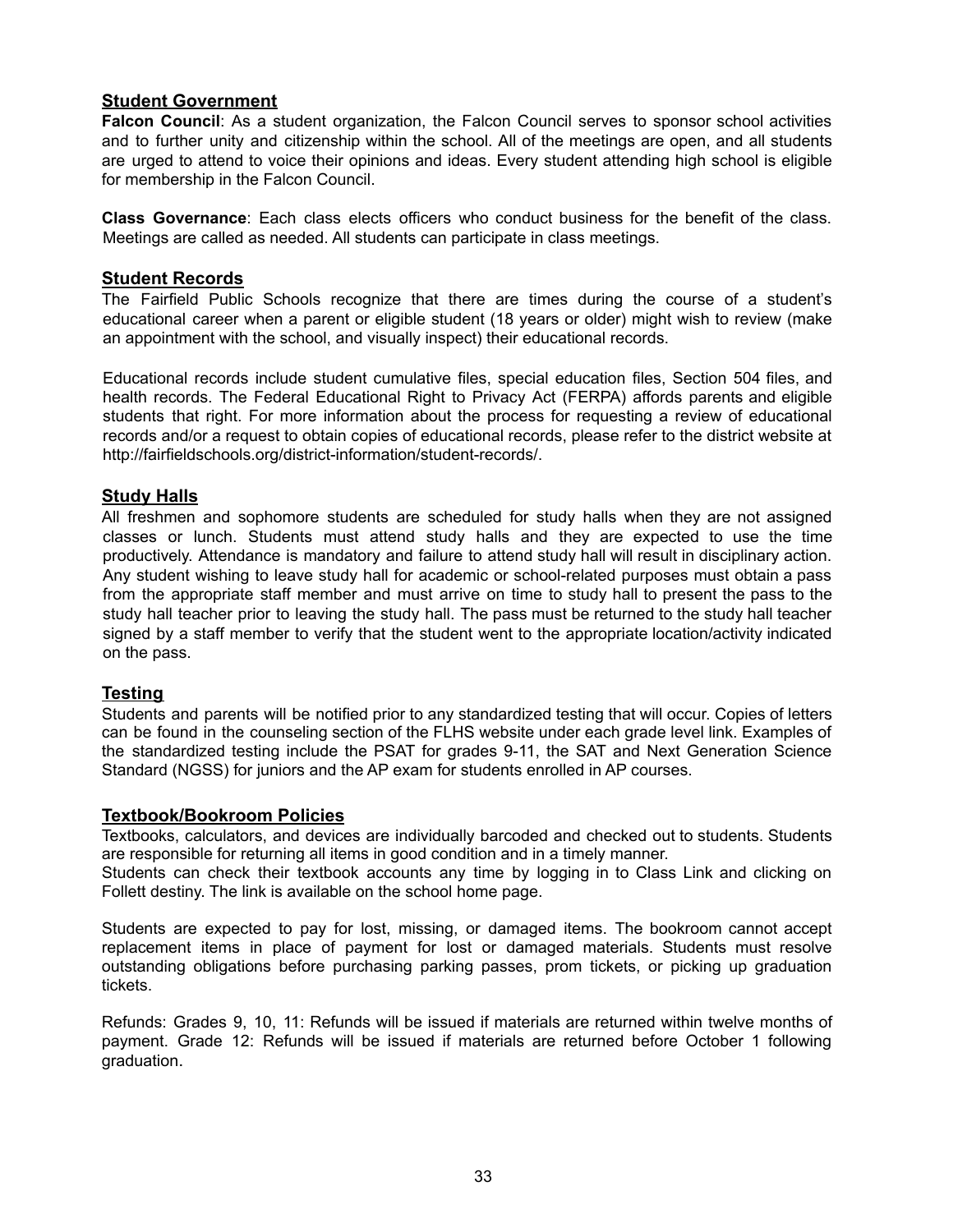#### **Thefts**

All suspected thefts should be reported immediately to school security personnel in the security office located across from the Main Office. If the security guard is not available to take a report, students should report to their dean. Lost items are not the responsibility of the school.

#### **Title IX**

Title IX is a federal law requiring equal opportunity for students. The Fairfield Public School system does not discriminate against anyone based on sex, race, color, national origin, or handicapping condition. In order to protect and ensure compliance with the law, Fairfield Ludlowe High School has appointed two members of the staff as coordinators of Title IX, Title VI, and Section 504.

Any parent, guardian of a student, or an employee who feels his/her rights have been misused; or has inquiries in the provision of equal opportunity in educational programs, activities or employment, should address concerns to the Title IX Coordinators, Ms. Vanessa Montorsi or Mrs. Chantelle Palumbo in room 266. A form can be completed online after clicking on "Report Incident'' at the top of the school's web page. Anonymous reports can be made and will be investigated to the best of our ability. The office of Pupil Services and Counseling can be reached at 203-255-7232. The fax number is 203-255-7244. Concerns may also be reported to the FLHS Head Principal.

In accordance with Section 86.6 (b) of the Title IX Regulations, students or employees may report any grievances directly to the U.S. Department of Education Office for Civil Rights, 33 Arch Street, Suite 900, Boston, MA 2110-1491.

#### **Transportation**

School bus transportation is provided for students who live more than 1  $\frac{1}{2}$  miles from Fairfield Ludlowe High School. Students should report to their bus stop 5 minutes before the scheduled pick-up time. School rules apply on school buses. Bus routes are posted on the Fairfield Public Schools' website, www.http://fairfieldschools.org. Students can acquire their assigned buses through Infinite Campus. The transportation department can be reached at 203-355-8385.

#### **Truancy**

A student who has four unexcused absences from school in one month or a total of ten unexcused absences from school in one year is considered a truant. The policies and procedures included in Public Act 90-240 may require the Superintendent to file for each truant a written complaint with the Superior Court. *See full Attendance Policy (Board of Education Policy 5113).*

#### **Unauthorized Recording**

Unauthorized recording of any type, including but not limited to photographs, video and sound, by electronic and other devices, including but not limited to cell phones and video cameras, without permission of school administration is prohibited. Infractions may be subject to disciplinary action including suspension and/or expulsion.

#### **Vandalism/Damage to School Property**

Intentional destruction or defacing of personal or public property is prohibited. Students will be disciplined and billed for all damages.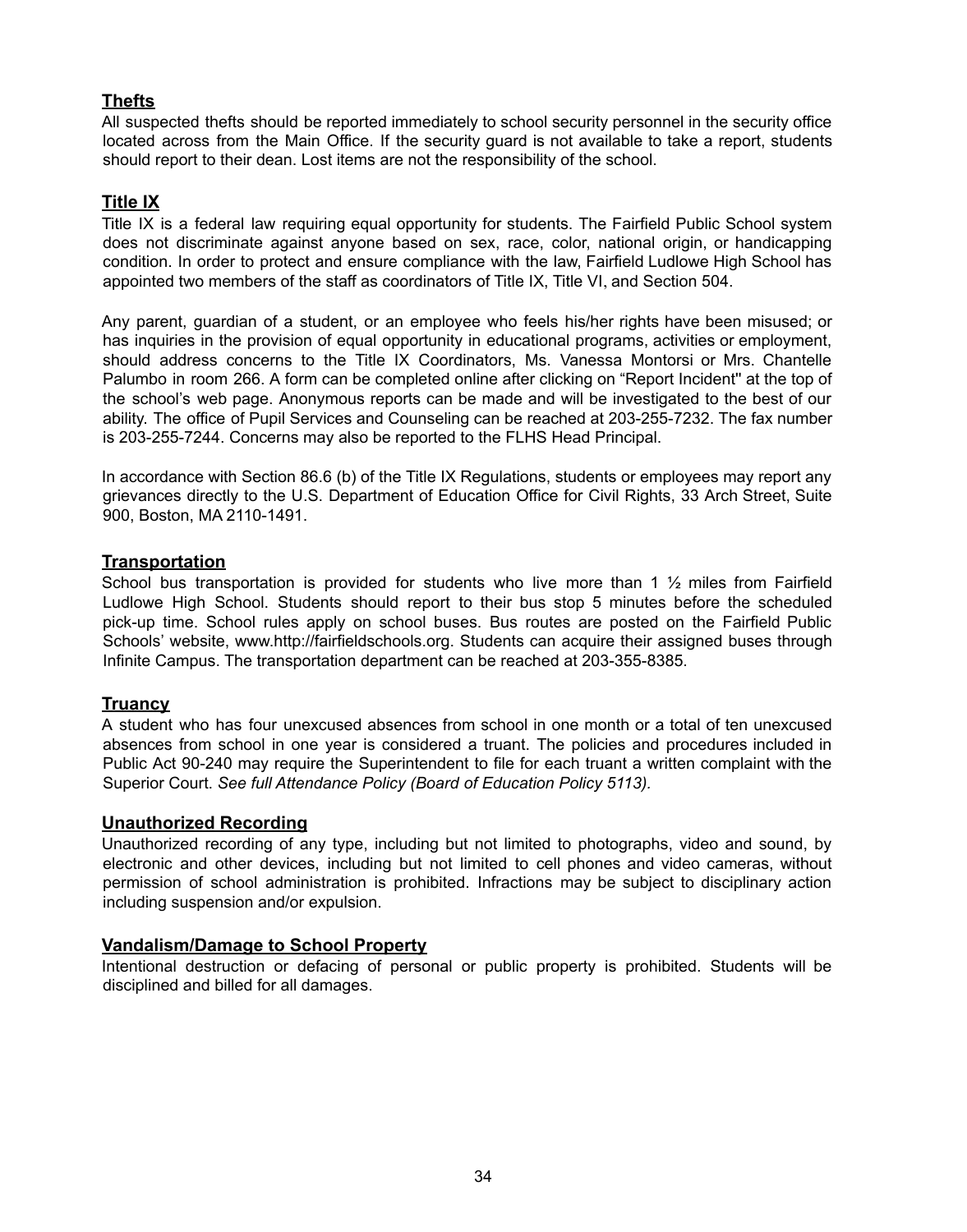#### **Visitors**

All visitors must have a pre-arranged appointment with a member of the school staff. All visitors will be required to show their identification to the guard in the main lobby in the front of the school. Visitors will be issued a visitor badge and must then report to the Main Office in order to be announced to their destination. The administration reserves the right to deny a visitor's pass.

Other important notes:

- Casual visitors from other towns or schools are not allowed and will be prosecuted for loitering or trespassing.
- Under special circumstances students may be allowed to bring a visitor to school, but the student must obtain permission from his/her House Principal 24 hours in advance of the visit with written parental permission stating the reason for the visit.
- For safety reasons, former students who are visiting teachers need to make arrangements with the teachers before their visit and follow visitor procedures detailed above. Students without prior arrangements are not allowed to interrupt classes or roam the hallways and will be asked to leave the campus.

#### **Weapons**

The safety of all students is our highest concern. Therefore, students who bring to school, threaten to bring to school, use, sell, or attempt to sell a firearm, deadly weapon, dangerous instrument or facsimiles of weapons will be suspended from school and reported to the Fairfield Police Department. State law specifically prohibits such behavior. Such behavior may result in expulsion from school for a period of up to, but not exceeding, 182 school days. See Board of Education Policy 5114 in the Appendix.

#### **Withdrawal Procedure**

The parent or guardian must first submit a letter to their child's House Principal stating their intent to withdraw their child from school. Directions to complete the process will be provided. If parents intend to home-school their child, they must file paperwork with the office of the Chief Academic Officer (203-255-8372).

#### **Working Papers**

Upon receiving a "Promise to Employ" letter from a prospective employer in the state of Connecticut, minors (an individual under the age of 18) must report to the Main Office of their local public high school with the letter and request "working papers."

In Connecticut the official name for working papers is Statement of Age Form, ED301. The Statement of Age Form is recognized as the proper documentation verifying a minor's legal age. It also requires a detailed description of the work expected of the minor. Working papers may not be issued if employment is in an occupation that is unacceptable under the law for that age group. For instance, fourteen-year-old minors may work in various jobs but may not work in food service or laundry rooms in convalescent homes or hospitals. Fifteen-year-old minors may be employed in mercantile establishments as baggers, cashiers, or stock clerks but only during non-school weeks and on Saturdays.

Employers must be ready to provide their copy of the form upon request by a representative from the state. The provider of the working papers (the superintendent's designee) must maintain files of copies of the issued working papers until the minor has turned 21 years of age

The minor must obtain a new Promise to Employ letter and new working papers with each new job until the age of 18. Working papers issued in Connecticut are not valid in any other state, and out-of-state working papers are not valid in Connecticut. For more information, please call the Main Office at 255-7200 or go to www.ctdol.state.ct.us.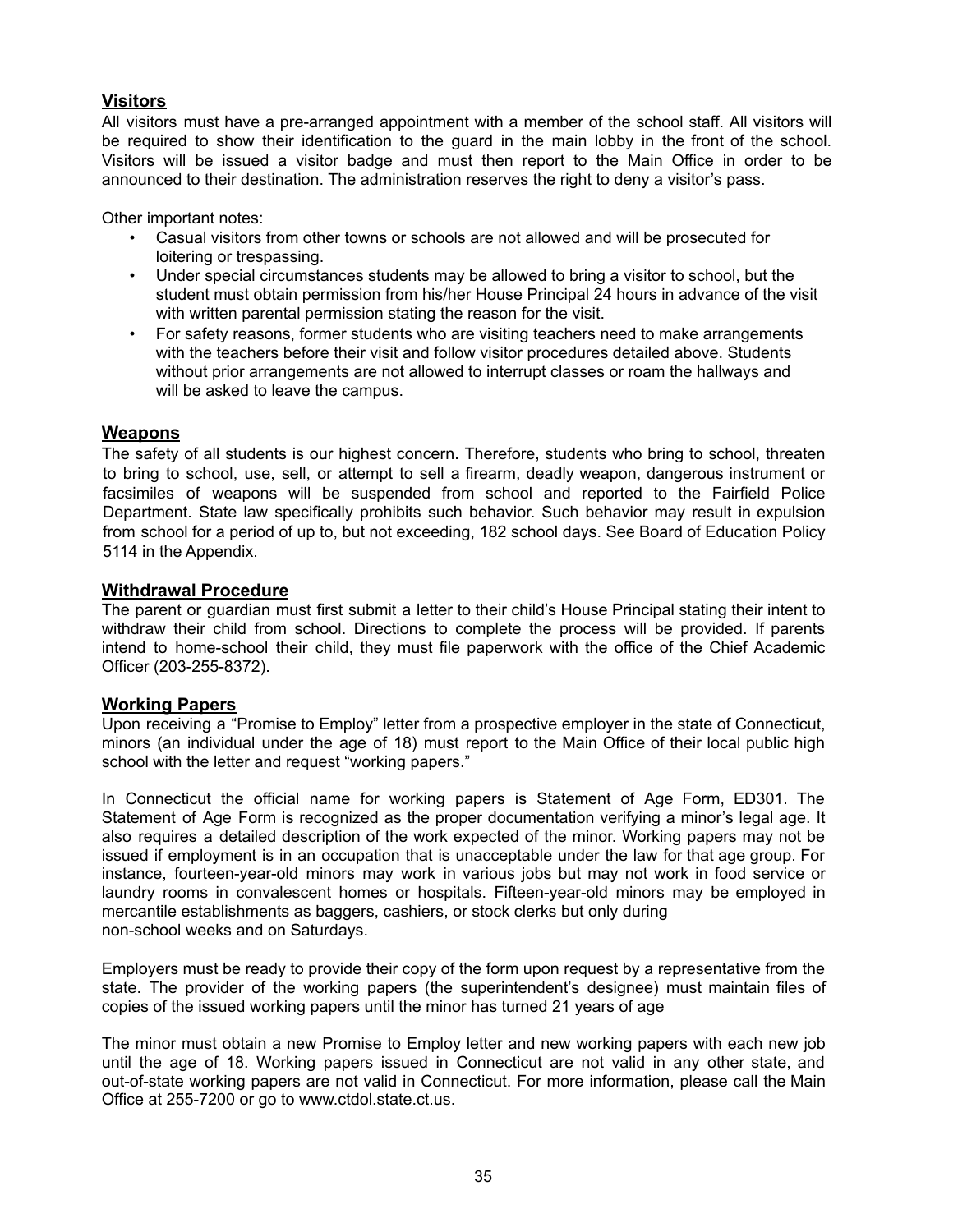## **Parent Teacher Association**

The FLHS PTA is dedicated to enhancing the educational experience of all FLHS students, strengthening the connection between school and home, fostering collaboration with teachers, and advocating on behalf of education, families, and staff. Click **here** to view the FLHS PTA Facebook Page (members only). Parents/guardians may become members anytime by going online to **flhspta.org,** or to **join.myschoolanywhere.com** and typing in the code, **flhspta**.

When you join the PTA, you help raise funds to support numerous programs and activities at FLHS, including:

- College scholarships for seniors
- **Teacher Grants**
- Battle of the Houses
- Freshman Picnic
- Junior and Senior Post Prom Parties
- Programs for students and parents
- Mid-Term & Finals Breakfasts
- School Beautification
- Reflections Contest
- Staff Appreciation Events
- PTA Newsletter and Directory

We encourage you to not only become a member, but to become an active volunteer. Parents/guardians will also receive the *Falcon Flash* as part of their PTA membership. Families must be in our My School Anywhere database in order to receive the weekly email newsletter.

#### **2019-2020 Executive Board & Committee Chairs**

| <b>Position</b>            | <b>Volunteer</b>           | Email                        |
|----------------------------|----------------------------|------------------------------|
| President                  | Daina Senatore             | flhsptapresident@gmail.com   |
|                            |                            |                              |
| Treasurer                  | Jane Corbett               | janecorbett@gmail.com        |
| <b>Recording Secretary</b> | Amy Cooke                  | agred@hotmail.com            |
| Corresponding              | Gina Lucjaz                | ginaluczaj@gmail.com         |
| Secretary                  |                            |                              |
| Co-VP Volunteer            | TRD                        |                              |
| Co-VP Volunteer            | <b>Christine Magliocco</b> | chrisiancale@aol.com         |
| <b>VP Fundraising</b>      | <b>OPEN</b>                |                              |
| <b>VP Programs</b>         | TBD                        |                              |
| Past President             | Christi McEldowney         | christi.mceldowney@yahoo.com |

We invite you to visit the FLHS PTA website at www.flhspta.org for news, events, and membership. Contact flhsptapresident@gmail.com for additional information.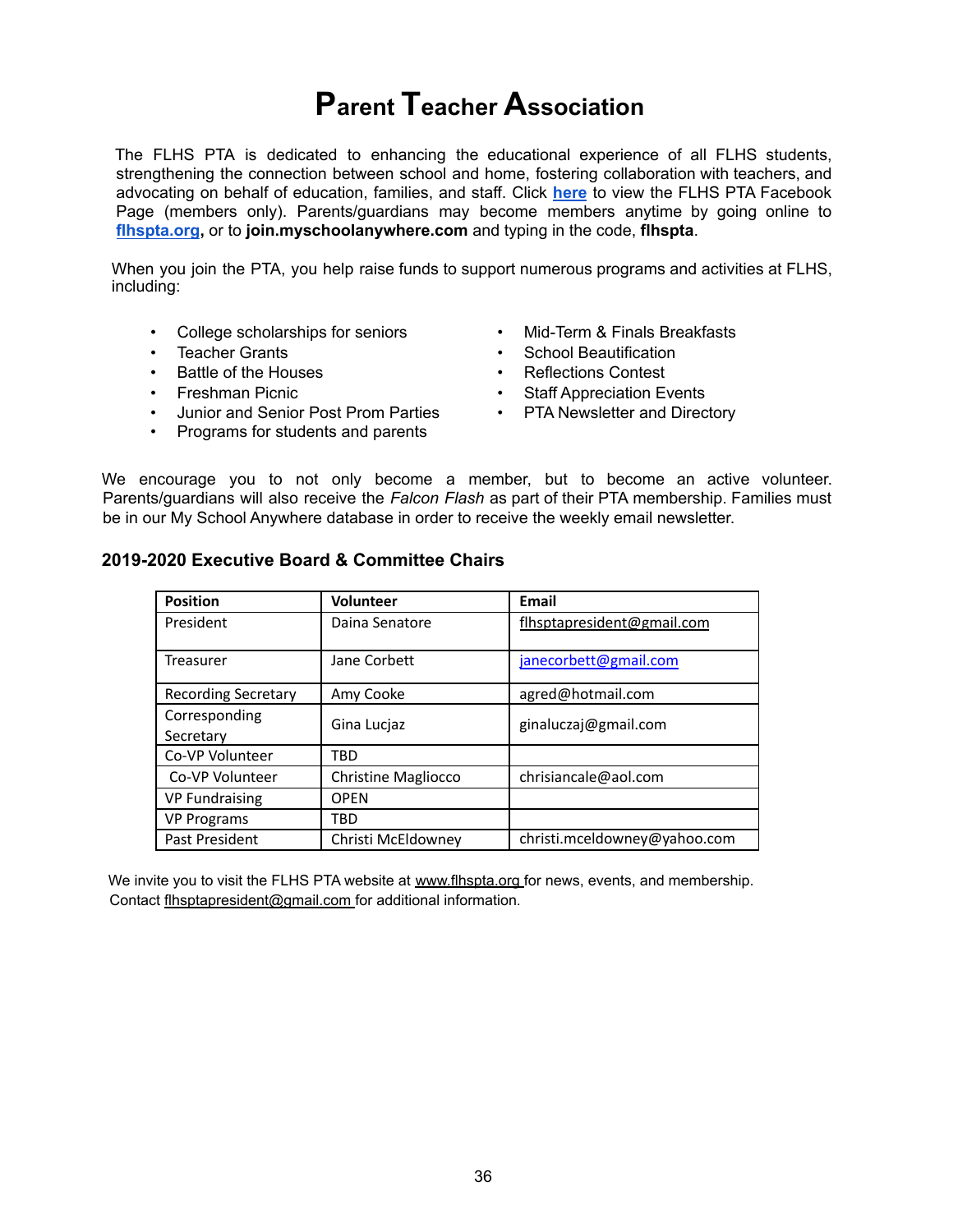## **APPENDIX**

#### **Fairfield Ludlowe High School Attendance Policy**

#### **Purpose**:

The purpose of the Fairfield Ludlowe High School class attendance policy reflects our desire to have each student attend all classes and arrive on time in order to support a positive learning environment. Students and parents are expected to familiarize themselves with the attendance policy. It is expected that parents will support the intent of the policy and encourage their students to have good attendance. Any questions should be directed to the student's Dean.

#### **Monitoring of Attendance by Parents and Students:**

Student attendance will be available on the student's Infinite Campus Portal. Parents and students are expected to monitor their attendance via Infinite Campus for tardies, unexcused absences, and excused absences.

#### **Notification of Absences:**

It is the responsibility of students to attend all classes. When a student has been absent from class or school, it is the responsibility of the student and/or parent to provide a verified excuse to the house office within two (2) days following the absence.

Preferably, phone calls to excuse an absence, lateness, or early dismissal must be made to the house office prior to the absence or on the day of the absence. Parent notes are acceptable in all cases, and when used to request an **early dismissal**, the note must be presented **before** the student is dismissed in order to be considered excused. Parent communication, whether a phone call or a note, must include the following:

- student's name
- date and time of the absence, late arrival or dismissal
- specific reason for the absence
- signature of the parent or guardian, and
- day-time phone number where a parent or guardian can be reached to verify the note. If the school cannot verify the information, the absence, lateness, or dismissal will be recorded as unexcused.

The school attendance policy includes two different aspects of a student's attendance, **full day attendance to school** and **attendance to individual classes**.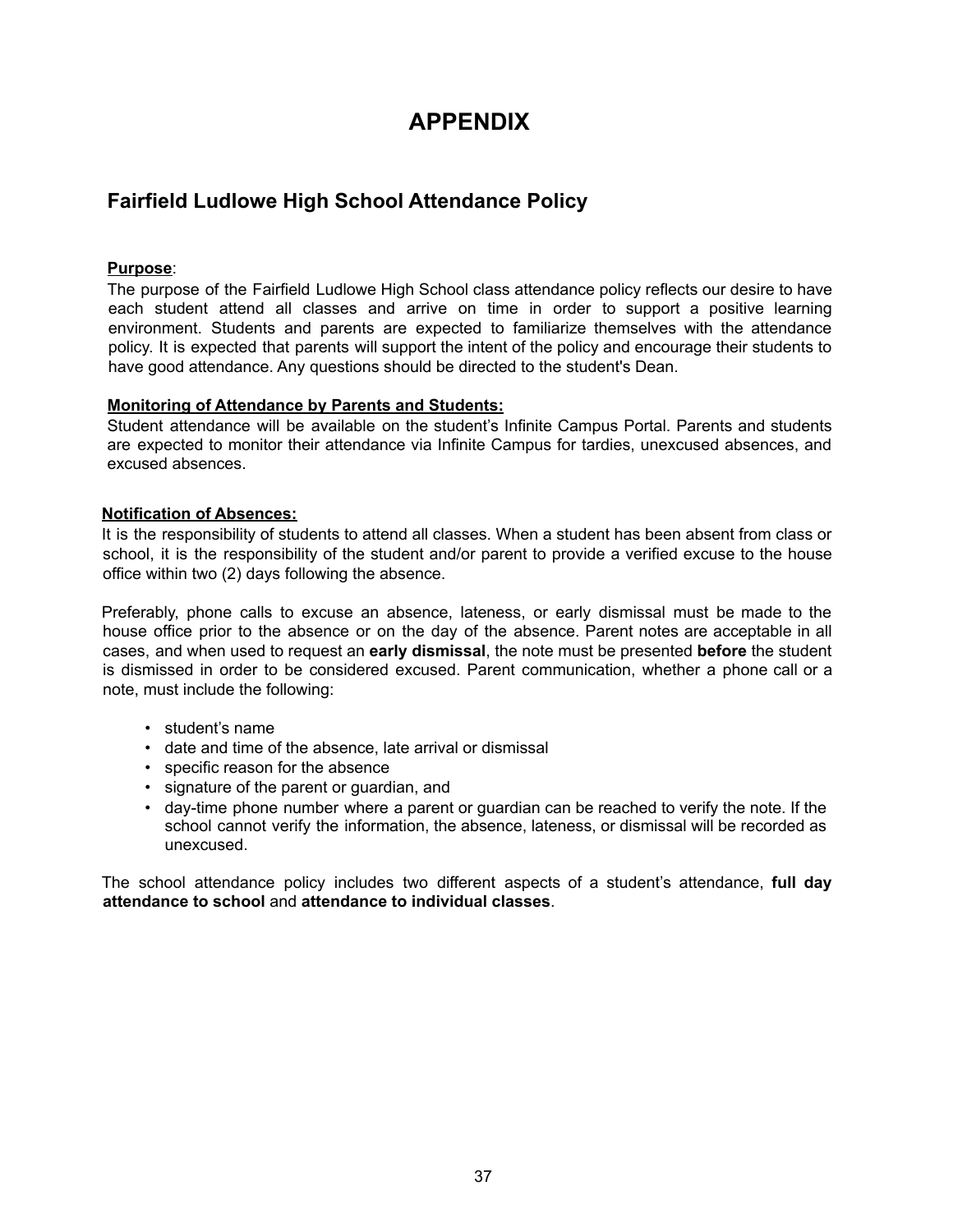#### **Full Day Attendance to School**

Definition: A "full day of school" is defined as more than half of a school day. A regular school day is in session for 6 hours and 40 minutes.

Per Connecticut state law and Board of Education policy 5113:

**For absences one (1) through nine (9),** a student's absence from school is considered "excused" when a student's guardian/parent approves such absence and submits appropriate documentation to school officials.

**For the tenth (10<sup>th</sup>) absence and all absences thereafter**, a student's absence from school is considered excused for the following reasons:

- Student illness (must be verified in writing by a licensed medical professional to be deemed excused, regardless of the length of the absence)
- Death in a student's family or other emergency beyond the control of the student's family
- Mandated court appearances (documentation required)
- Lack of transportation that is normally provided by a district other than the one the student attends (no parental documentation required)
- Extraordinary educational opportunities pre-approved by District administration and to be in accordance with Connecticut State Department of Education.
- All other reasons will be considered **unexcused**.

Definition: "Unexcused absences" are those times when a student misses class(es) or school and there is no approved reason.

#### **All unexcused absences count towards loss of credit**.

An unexcused absence will result in forfeiture of make-up privileges and severely weaken a student's case should they attempt to appeal for reinstatement of credit.

#### **Attendance to Individual Classes**

#### **Attendance Impact on Course Credit**

A student will lose credit in a course when the number of accumulated absences exceeds the maximum number of allowed absences, which are:

**Full-year course = 12 Semester course = 6 Health and PE courses = 4**

Loss of credit in a course can be caused by an accumulation of either **UNEXCUSED** or **EXCUSED** absences. Excused absences will count as .5 of an absence towards loss of credit. Unexcused absences will count as 1.5 absences. Loss of credit in a course may result in failure to meet graduation requirements.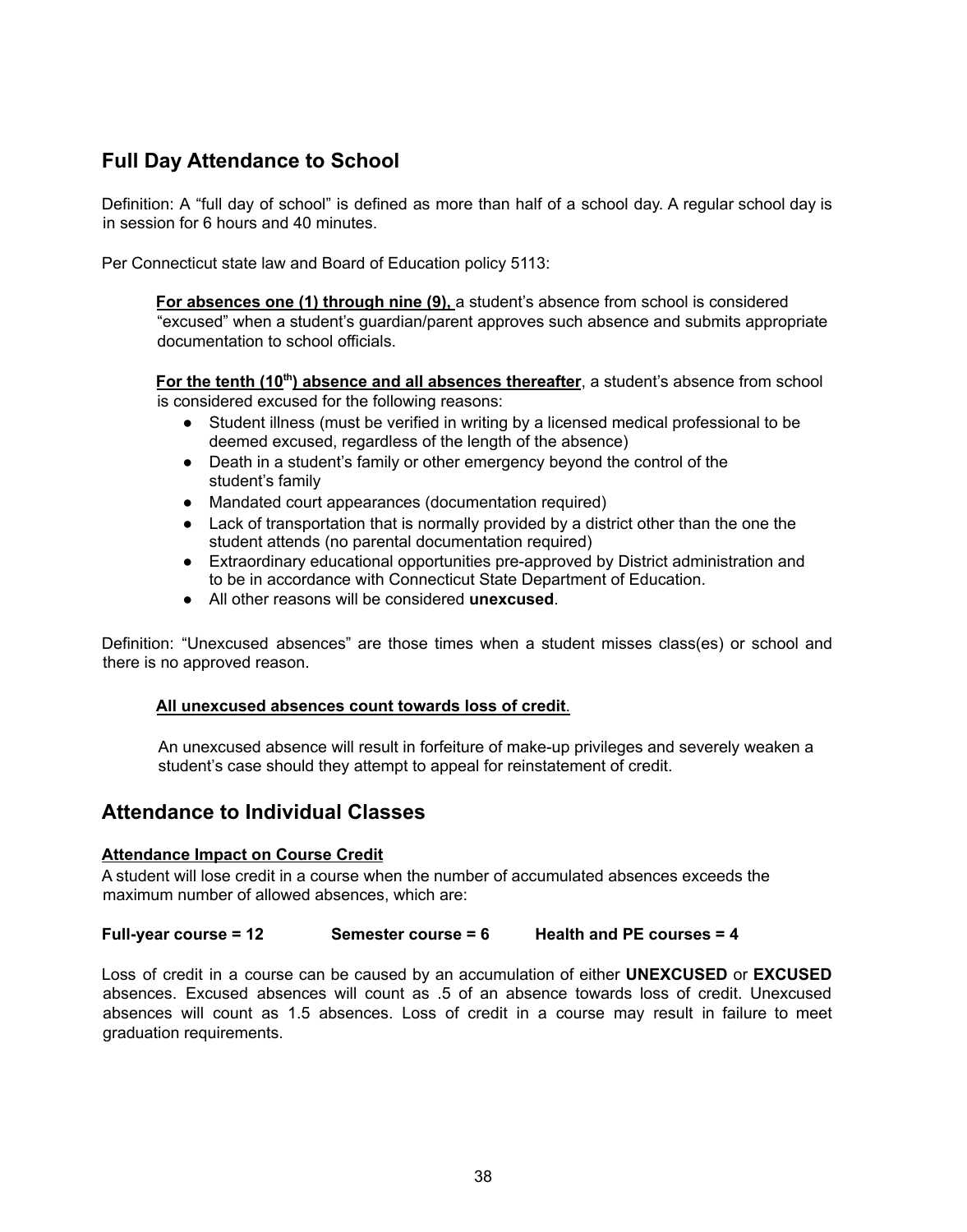*Excused absences which count towards loss of credit include the following:*

- *• Illness*
- *• College visits*
- *• Doctor appointments*
- *• Dentist appointments*
- *• Driving test appointments*
- *• Family vacations*
- *• Family celebrations*
- *• Non-school sponsored athletic, performing arts or other events*

*Excused absences that DO NOT count towards the loss of credit include, but are not limited to, the following:*

- *• Religious Holidays*
- *• Scheduled office and guidance appointments*
- *• Homebound instruction*
- *• Special absences*
	- *a. Class meetings*
	- *b. Field Trips*
	- *c. Sports and/or other extracurricular activities sponsored by the school*
- *• In-school and out-of-school suspensions*

#### *All unexcused absences count toward loss of credit.*

#### **Loss of Credit**

When a student has lost credit, a letter will be sent explaining the procedure for requesting a hearing before the Appeals Board. Deadlines will be indicated for the request of an appeal. It will be the student's responsibility to meet the deadline without reminder from the Dean.

If credit is lost the student is still expected to attend the class. Some courses require a minimum grade for the student to take the next course in the sequence. All courses require a passing grade for the student to advance to the next level. A final letter grade will appear on the transcript even though credit is lost.

#### **Right of Appeal**

The Attendance Policy incorporates the right to appeal for lost credit to support students who, through no fault of their own, were unable to attend school or a class due to a legitimate illness or other condition beyond the students'/parents' control. In January and June, students who have lost credit will have an opportunity to appeal to have credit reinstated.

A student's decision to appeal must take into consideration the student's total attendance record. For students who lost credit, any further unexcused absences after the date of the loss will weaken the student's chances to have credit reinstated. Students wishing to appeal must follow the directions given to them by their Dean.

The Appeals Board will be composed of three teachers, the student's counselor, and the student's Dean. The Appeals Board will hear the student's case and make a decision on whether to reinstate credit or not. An Appeals Board decision is considered final.

The decision will only be reviewed by the Head Principal upon written request by the parent and student as a result of the introduction of new information which was not presented to the appeals meeting. Students should submit letters with the new information to the Head Principal's secretary within one month after the Appeals Board's decision for first-semester classes and before the start of the next school year for second-semester or full-year courses.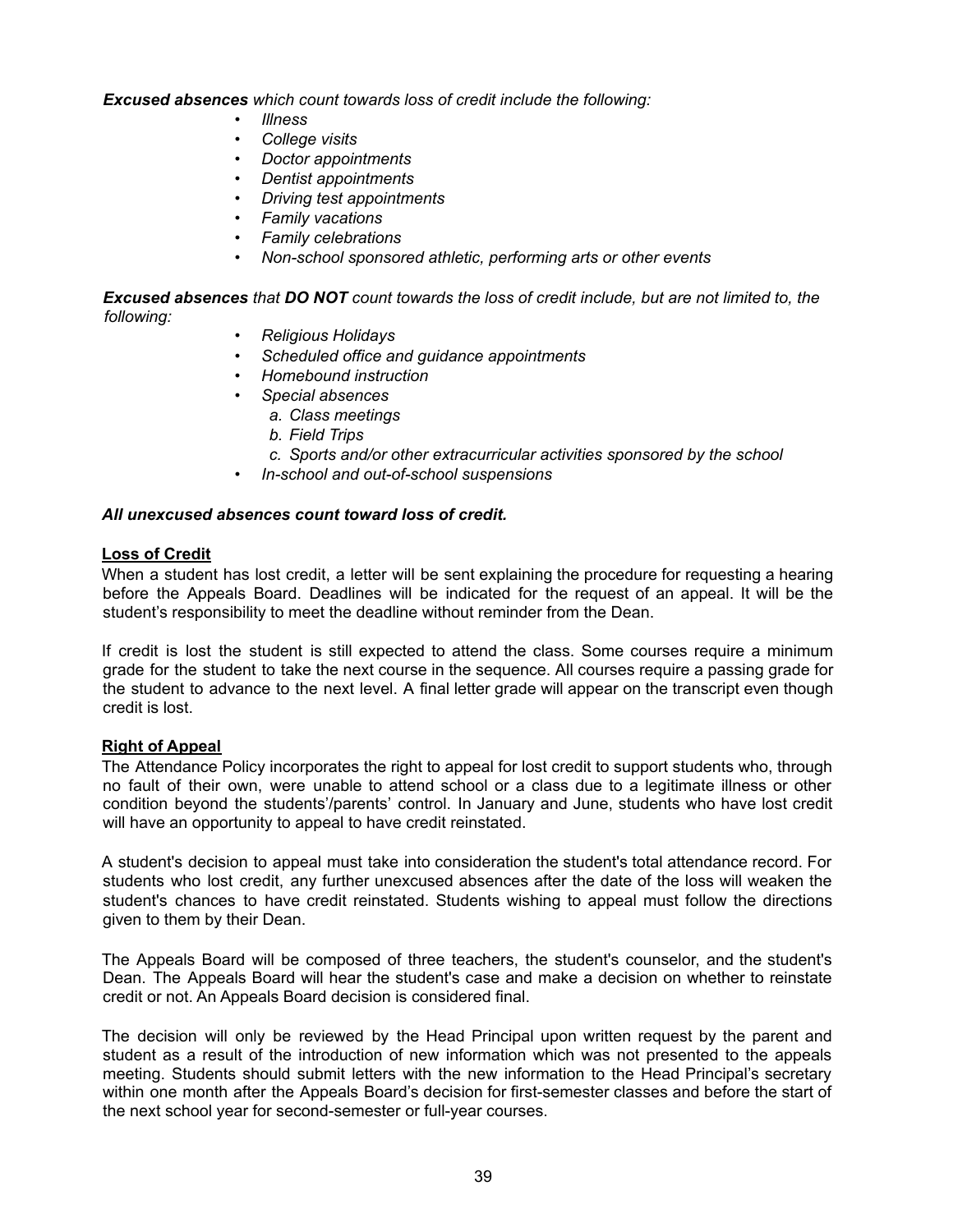### **Tardies and Early Dismissals**

#### **Tardies:**

Students are expected to be on time to school and to class. Unexcused tardies will appear on a student's attendance record as TC (Tardy to Class). Excused tardies will be recorded as TE (Tardy Excused). Unexcused lateness to class may result in disciplinary consequences and have a negative impact on credit reinstatement. Both unexcused and excused tardies count as .2 towards the attendance threshold.

When arriving late to school, all students are required to sign in at the house office accurately indicating the time of arrival, the reason for lateness, and present a parent/guardian note or indicate that a phone call from a parent had already been placed. The student will then go immediately to class. Failure to sign in upon arrival will cause class absences or lateness to be unexcused.

Driving to school or choosing to ride with a person who drives is considered a personal choice. Lateness to school due to a transportation problem will be recorded as an unexcused absence. Unexcused lateness to class may result in after-school detention or Saturday detention.

#### **Early Dismissals:**

Once students have reported to school, they are expected to remain in school and attend all classes. Under the following conditions, students may be dismissed early:

- 1. A written request from a parent must be presented or a phone call must be received prior to dismissal.
- 2. The student must sign out at the house office when leaving school. If a student returns to school, the student must sign back in to verify the time of return. Failure to meet the above two conditions will cause any class absences to be considered unexcused. Such absences will be counted towards loss of credit, and make-up privileges will be forfeited.
- 3. In cases of illness while in school, the student MUST report to the nurse's office. To miss a class or go home without the permission of the nurse will cause resulting absences to be considered unexcused. Such absences will be counted towards the loss of credit, and make-up privileges will be forfeited.

#### **Activity Participation:**

In order for students to be eligible to participate in after-school extracurricular activities such as athletic practices, games, dances, or proms, a student must be in attendance in school for a minimum of three hours and twenty minutes (half a day) on the day of the activity (arrive by 10:50 a.m. or sign out no earlier than 10:50 a.m.). If students are absent from school on a Friday, they cannot participate in a Saturday athletic event without expressed permission by the Athletics Director or Head Principal.

**Edited Fall 2015**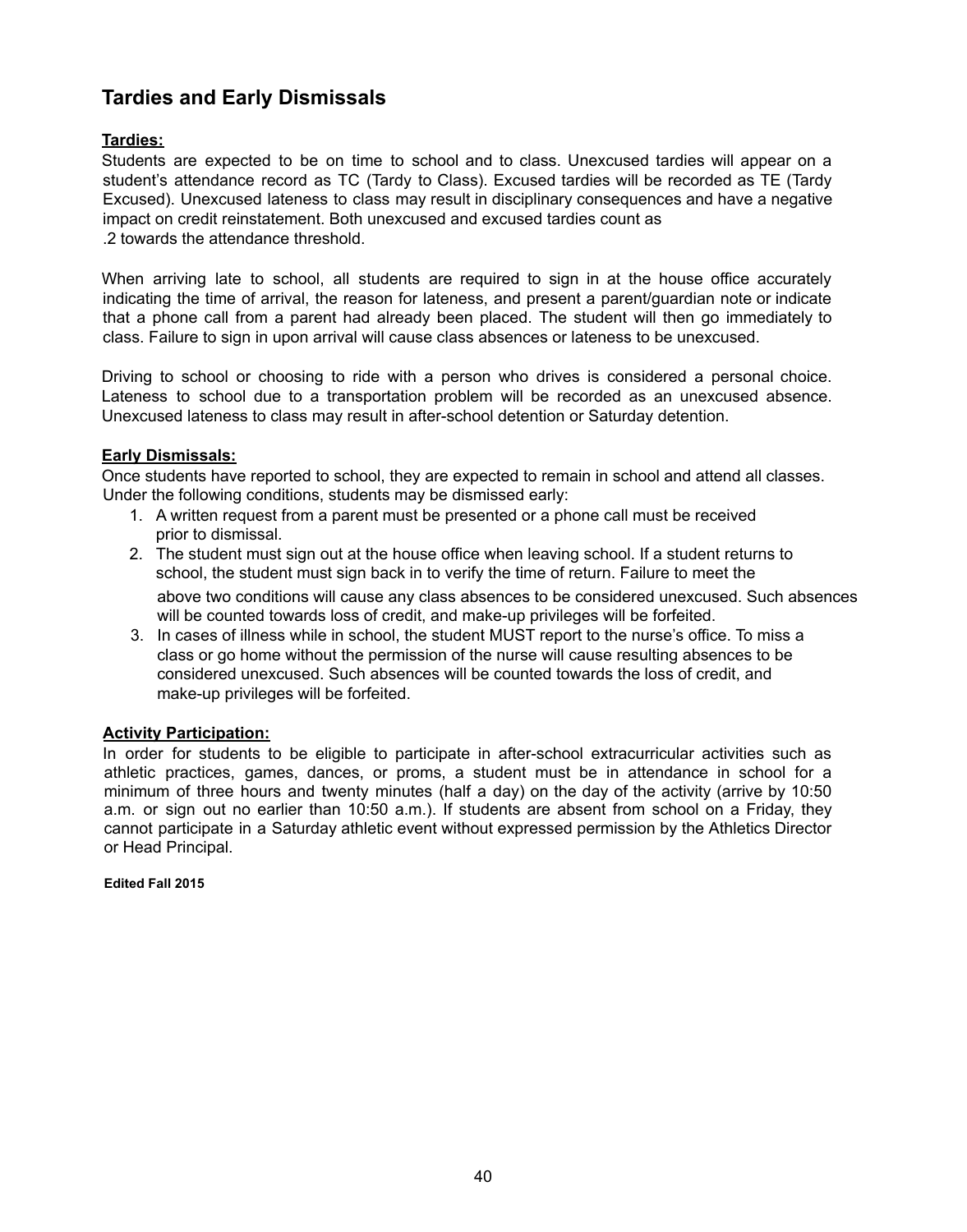#### **FAIRFIELD BOARD OF EDUCATION POLICIES:**

The entire Fairfield Board of Education Policy Manual is available in all school and district offices and online at www.fairfieldschools.org.

#### **ATTENDANCE, EXCUSED ABSENCES, AND TRUANCY 5113**

Connecticut state law requires parents/guardians to cause their children, ages five through eighteen inclusive, to attend school regularly during the hours and terms the public school is in session. Parents/guardians or persons having control of a child five years of age have the option of not sending the child to school until ages six or seven. Mandatory attendance terminates upon graduation or withdrawal with written parent/guardian consent at age seventeen.

A student is considered to be "in attendance" if present at his/her assigned school, or an activity sponsored by the school (e.g., field trip), for at least half of the regular school day. A student who is serving an out-of-school suspension or expulsion should always be considered absent. A student not meeting the definition of "in attendance" shall be considered absent.

Classroom learning experiences are the basis for public school education. Time lost from class is a lost instructional opportunity. The Board of Education requires that accurate records be kept of the attendance of each child, and students should not be absent from school without parental knowledge and consent.

#### **Excused Absence**

For absences one through nine, an absence shall be considered "excused" when a child does not attend school and appropriate documentation is provided by the student's parent/guardian approving the absence, due to:

- A. Illness or injury,
- B. Death in the immediate family,
- C. Religious obligation,
- D. Court appearance,
- E. School sponsored activity,
- F. Lack of transportation that is normally provided by a district other than the one the students attends, (This reason does not require documentation.)
- G. An emergency, or
- H. Other exceptional circumstances and extraordinary educational opportunities pre approved by a District administrator and in accordance with SDE guidelines. Written excuse for such absences should be submitted to school officials by the child's parent or guardian. All other absences with or without written explanation shall be considered unexcused.

A student's absence from school shall be considered unexcused unless:

- A. The absence meets the definition of an excused absence and meets the documentation requirements; or
- B. The absence meets the definition of a disciplinary absence, which is the result of school or District disciplinary action and is excluded from these State Board of Education approved definitions.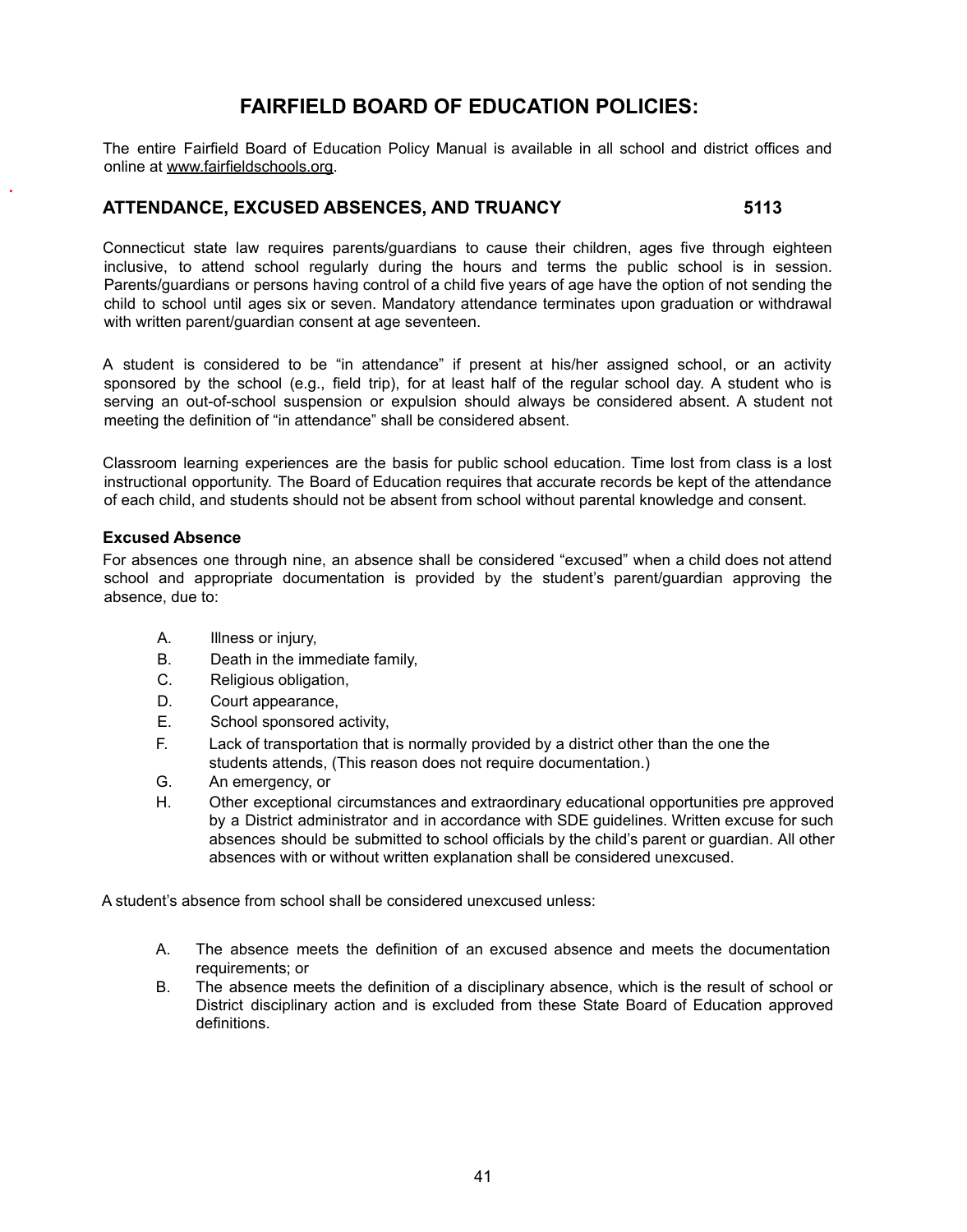When the school in which a child is enrolled receives no notification of the child's absence from a parent/guardian or other person having control of the child a reasonable effort shall be made by school personnel to notify by telephone, email, or mail such parent/guardian or other person having control of the child.

#### **Unexcused Absence**

Board policy with respect to unexcused absences stresses prevention and inquiry leading to remediation of absences. The schools will make all reasonable efforts to keep parents/guardians and students informed as to attendance problems and will make all reasonable efforts to help students improve their attendance when such improvement is warranted. Only when all local resources are exhausted is referral to legal authorities recommended.

A student's absence from school shall be considered "unexcused" unless the absence meets the definitions, listed above, for an "excused" absence, including the documentation requirements; or if the absence is the result of school or District disciplinary action.

#### **Release of Student During School Day/Dismissal**

The Board recognizes the need for students to be in school for the full instructional day. It is encouraged that early dismissal should be requested only in emergency or unusual situations.

Requests for release of a student during the school day originating outside the schools must be handled by the administration to ensure maximum provisions for the safety and welfare of the student.

Students who become ill during the school day may be excused by the school nurse. School personnel will notify parents/guardians to arrange transportation.

No student may be permitted to leave school at any time other than at regular dismissal without the approval of the student's parent/guardian. If a court official with legal permission to take custody of a child, or if a police officer arrests a student, the parent/guardian should be notified of these situations by the administration.

#### **Truancy**

The Board of Education must provide each child with a continuing education which will prepare the student to assume adult roles and responsibilities. Therefore, regular attendance and punctuality are expected from all children enrolled in our schools. By statute, responsibility for assuring that students attend school rests with the parent(s)/guardian(s) or other person having control of the child. Every effort must be made to keep absences and tardiness to a minimum. To assist parent(s)/guardian(s) and others in meeting this responsibility, the Board of Education has developed the following procedures regarding students ages five (5) to eighteen (18) inclusive.

- 1. Notify parents/guardians or other person having control of each child enrolled, ages five (5) to eighteen (18) inclusive, in writing, of the obligations of the parents/guardians pursuant to student attendance (C.G.S. 10-184).
- 2. Obtain from each parent/guardian or other persons having control of an enrolled child a telephone number or other means of contacting such parent/guardian or other person during the school day.
- 3. Establish a system for monitoring student's individual absences/tardies.
- 4. Notify, by telephone, email, or mail the parent(s)/guardian(s) or other such person(s) whenever a child fails to report to school on a regularly scheduled school day and no indication has been received by school personnel that the child's parent/guardian or other person is aware of the student's absence.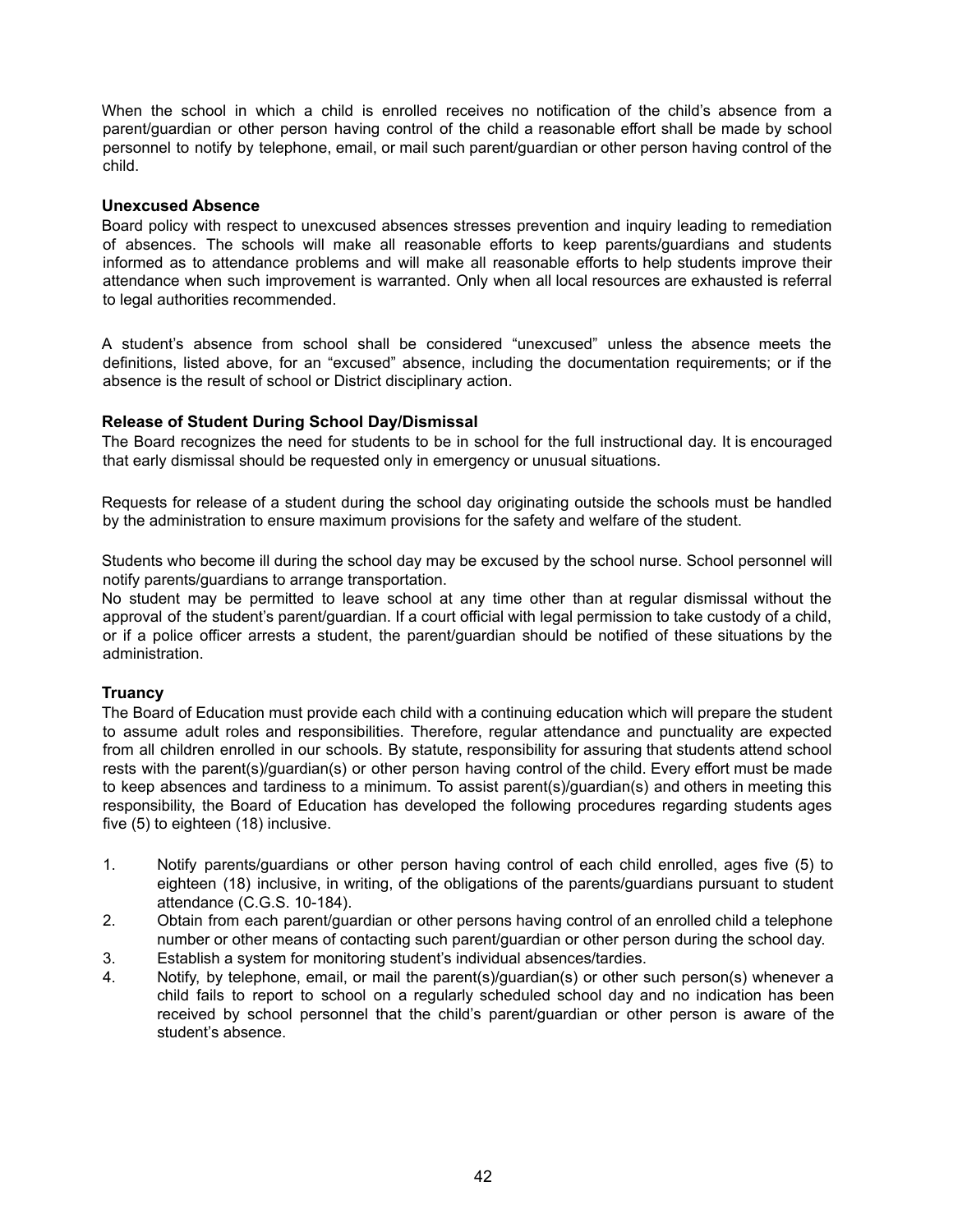- 5. Identify a student as "truant" when the student has four (4) unexcused absences in any one month or ten (10) unexcused absences in any school year.
- 6. Hold a meeting with appropriate staff and the parent/guardian or other person having control of the child identified as a "truant" within ten (10) days of such designation to review the reasons for the truant behavior and to evaluate the situation.
- 7. Referral will be made to the PPT to determine whether or not an educational evaluation is appropriate, prior to filing a written complaint with the SuperiorCourt.
- 8. File a written complaint by the Superintendent with the Superior Court alleging that the acts or omissions of any child identified as a "truant" are such that the student's family is a "family with service needs" if the parent or other person having control of the child identified as "truant" fails:
	- a. to attend the required meeting to evaluate why the child's truant or
	- b. to cooperate with the school in trying to solve the truancy problem.

Provide for the coordination of services and refer enrolled students who are truants to community agencies providing child and family services.

A student who is identified as a "truant" may be subject to the following consequences:

- A. Promotion to the next grade may be contingent upon the student successfully completing a summer school program
- B. The student may be retained in the same grade in order to acquire the skills necessary for promotion to the next grade level

Legal Reference: Connecticut General Statutes

10-184 Duties of parents. (as amended by PA 98-243 and PA 00-157)

10-198 Policies and procedures concerning truants (as amended by PA 00- 157 and PA 11-136)

10-199 through 10-202 Attendance, truancy in general. (Revised 1995 - PA 95-304)

10-221(b) Board of education to prescribe rules. *Campbell v New Milford*, 193 Conn 93 (1984).

*Action taken by the State Board of Education on January 2, 2008, to define "attendance."*

*Action taken by the State Board of Education on June 27, 2012 to define "excused" and "unexcused" absences.*

Approved 8/27/04 Approved 6/11/2013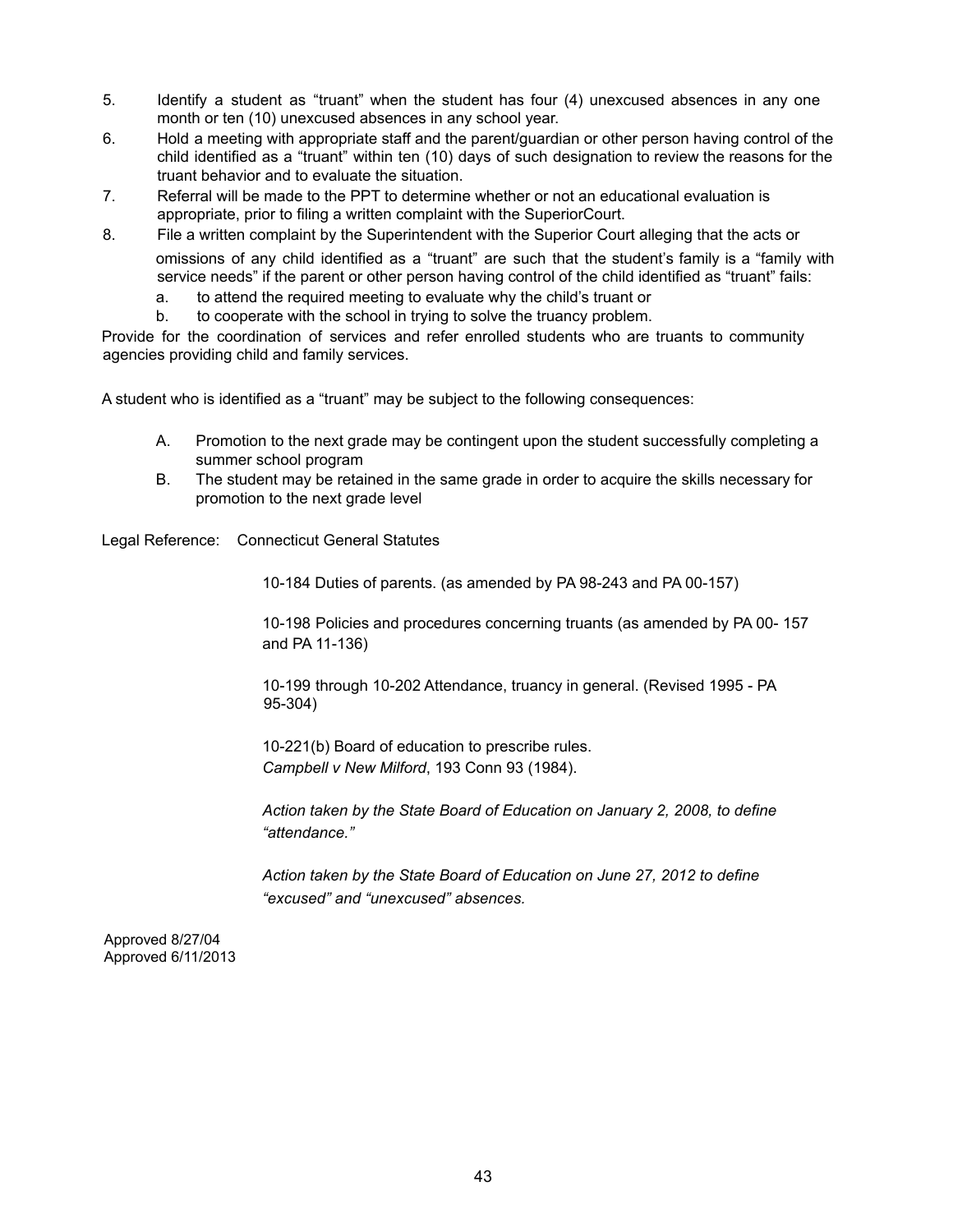#### **STUDENT DISCIPLINE—SUSPENSION/EXPULSION 5114**

#### **I. Definitions**

- A. **Emergency** means a situation in which the continued presence of the student in school poses such a danger to persons or property or such a disruption of the educational process that a hearing may be delayed until a time as soon after the exclusion of such student as possible.
- B. **Exclusion** means any denial of public school privileges to a student for disciplinary purposes.
- C. **Expulsion** means the exclusion of a student from school privileges for more than ten (10) consecutive school days. The expulsion period may not extend beyond one calendar year.
- D. **In-School Suspension** means an exclusion from regular classroom activity for no more than five (5) consecutive school days, but not exclusion from school, provided such exclusion shall not extend beyond the end of the school year in which such in-school suspension was imposed. No student shall be placed on in-school suspension more than fifteen (15) times or a total of fifty (50) days in one school year, whichever results in fewer days of exclusion.
- E. **Removal** is the exclusion of a student for a class period of ninety (90) minutes or less.
- F. **School Days** shall mean days when school is in session for students.
- G. **School-Sponsored Activity** means any activity sponsored, recognized or authorized by the Board and includes activities conducted on or off school property.
- H. **Seriously Disruptive of the Educational Process** means any conduct that markedly interrupts or severely impedes the day-to-day operation of a school.
- I. **Suspension** means the exclusion of a student from school and/or transportation services for not more than ten (10) consecutive school days, provided such suspension shall not extend beyond the end of the school year in which such suspension is imposed; and further provided no student shall be suspended more than ten (10) times or a total of fifty (50) days in one school year, whichever results in fewer days of exclusion, unless such student is granted a formal hearing as provided below.
- J. Notwithstanding the foregoing, the reassignment of a student from one regular education classroom program in the district to another regular education classroom program in the district shall not constitute a suspension or expulsion.

#### **II. Scope of the Student Discipline Policy**

- A. **Conduct on School Grounds or at a School-Sponsored Activity:**
	- Students may be disciplined for conduct on school grounds or at any school-sponsored activity that endangers persons or property, is seriously disruptive of the educational process, or that violates a publicized policy of the Board.

#### B. **Conduct off School Grounds:**

1. Students may be disciplined for conduct off school grounds if such conduct is seriously disruptive of the educational process and violative of a publicized policy of the Board. In making a determination as to whether such conduct is seriously disruptive of the educational process, the Administration and the Board of Education may consider, but such consideration shall not be limited to, the following factors: (1) whether the incident occurred within close proximity of a school; (2) whether other students from the school were involved or whether there was any gang involvement; (3) whether the conduct involved violence, threats of violence, or the unlawful use of a weapon, as defined in section Conn. Gen. Stat. § 29-38, and whether any injuries occurred; and (4) whether the conduct involved the use of alcohol.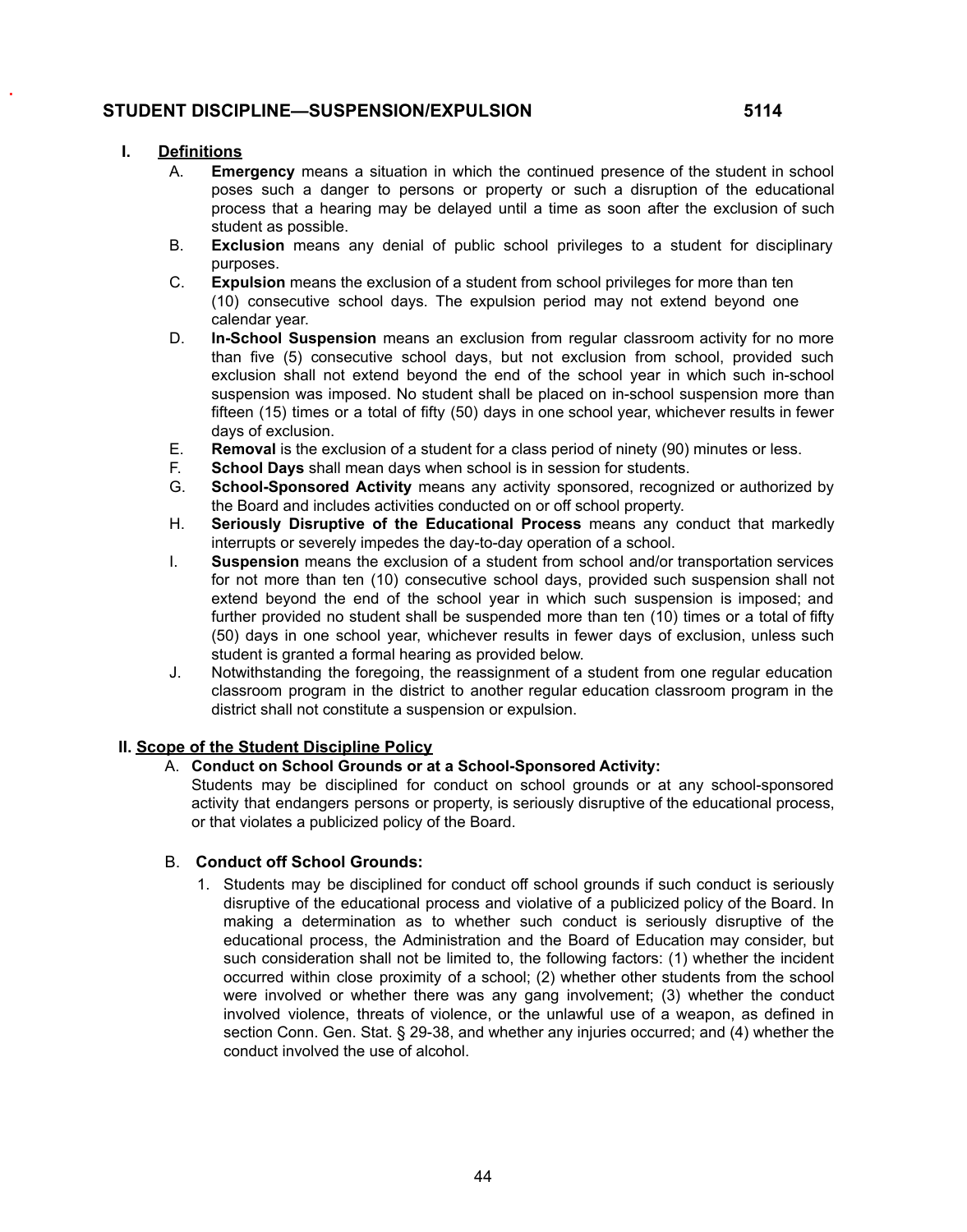In making a determination as to whether such conduct is seriously disruptive of the educational process, the Administration and/or the Board of Education may also consider whether such off-campus conduct involved the use of drugs.

2. When considering whether conduct off school grounds is seriously disruptive of the educational process, the term "weapon" means any pistol or revolver, any dirk knife or switch knife, any knife having an automatic spring release device by which a blade is released from the handle, having a blade of over one and one-half inches in length, and any other dangerous or deadly weapon or instrument, including any BB gun, slingshot. blackjack, sand bag, metal or brass knuckles, stiletto, knife, the edged portion of the blade of which is four inches and over in length, or any martial arts weapon as defined below at section VII.B.

#### **III. Actions Leading to Disciplinary Action, including Removal from Class,Suspension and/or Expulsion**

Conduct which may lead to disciplinary action (including, but not limited to, suspension and/or expulsion) includes conduct on school grounds or at a school-sponsored activity, and conduct off school grounds, as set forth above. Such conduct includes, but is not limited to, the following:

- 1. Striking or assaulting a student, members of the school staff or other persons.
- 2. Theft.
- 3. The use of obscene or profane language or gestures.
- 4. Violation of smoking, dress, transportation regulations, or other regulations and/or policies governing student conduct.
- 5. Refusal to obey a member of the school staff, law enforcement authorities, or school volunteers, or disruptive classroom behavior.
- 6. Any act of harassment based on an individual's sex, sexual orientation, race, color, religion, disability, national origin or ancestry.
- 7. Refusal by a student to identify himself/herself to a staff member when asked, or misidentification of oneself to such person(s).
- 8. A walk-out from or sit-in within a classroom or school building or school grounds.
- 9. Blackmailing, threatening or intimidating school staff or students (or acting in a manner that could be construed to constitute blackmail, a threat, or intimidation, regardless of whether intended as a joke).
- 10. Possession of any weapon, weapon facsimile, deadly weapon, pistol, knife, blackjack, bludgeon, box cutter, metal knuckles, pellet gun, explosive device, firearm, whether loaded or unloaded, whether functional or not, or any other dangerous object.
- 11. Unauthorized entrance into any school facility or portion of a school facility or aiding or abetting an unauthorized entrance.
- 12. Possession or ignition of any fireworks or other explosive materials, or ignition of any material causing a fire.
- 13. Unauthorized possession, sale, distribution, use or consumption of tobacco, drugs, narcotics or alcoholic beverages (or any facsimile of tobacco, drugs, narcotics or alcoholic beverages, or any item represented to be tobacco, drugs or alcoholic

beverages). For the purposes of this Paragraph 13, the term "drugs" shall include, but shall not be limited to, any medicinal preparation (prescription and non-prescription) and any controlled substance whose possession, sale, distribution, use or consumption is illegal under state and/or federal law.

- 14. Possession of paraphernalia used or designed to be used in the consumption, sale or distribution of drugs, alcohol or tobacco, as described in subparagraph (13)above.
- 15. The destruction of real, personal or school property, such as, cutting, defacing or otherwise damaging property in any way.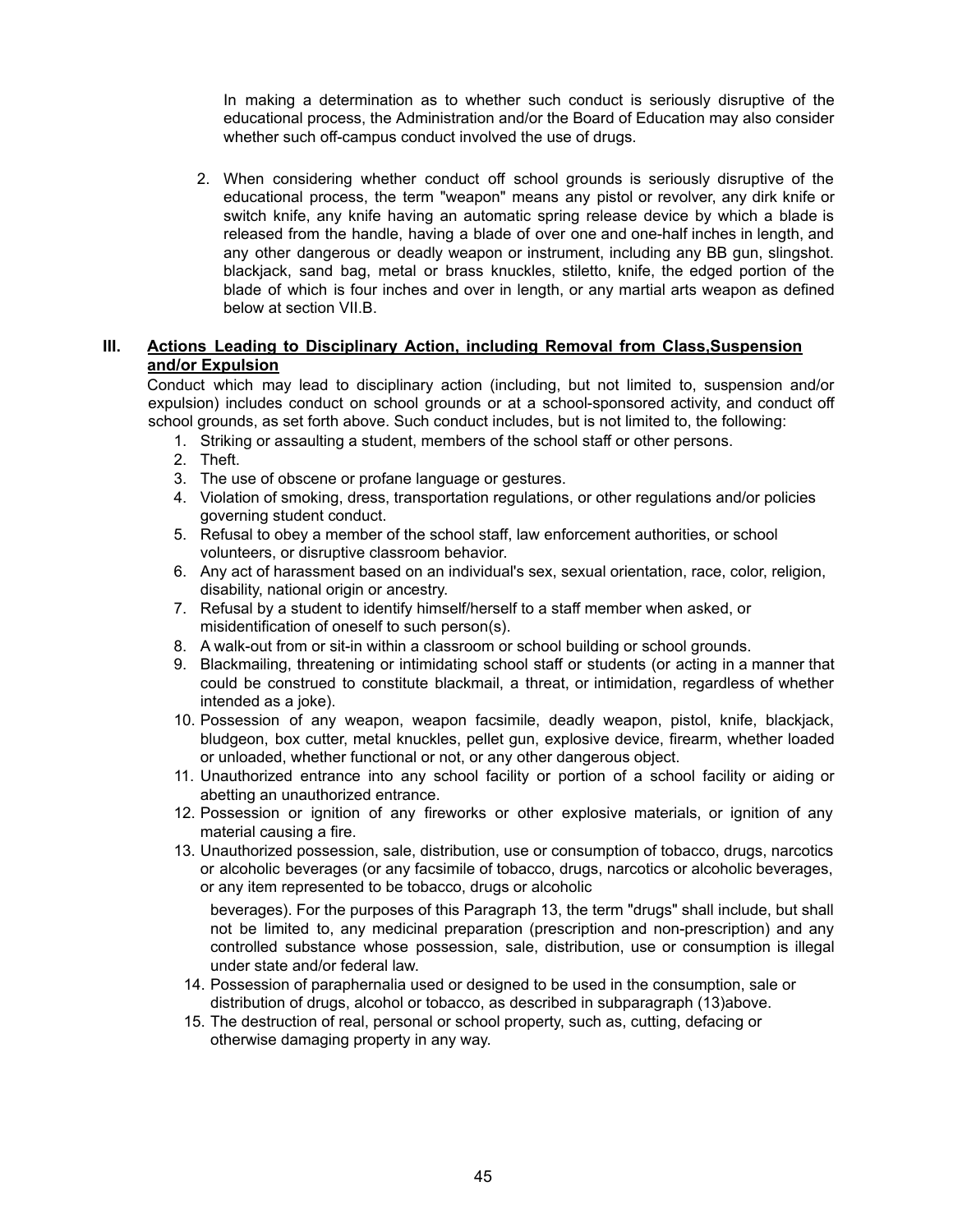- 16. Accumulation of offenses such as school and class tardiness, class or study hall cutting, or failure to attend detention.
- 17. Trespassing on school grounds while on out-of-school suspension or expulsion.
- 18. Making false bomb threats or other threats to the safety of students, staff members, and/or other persons.
- 19. Defiance of school rules and the valid authority of teachers, supervisors, administrators, other staff members and/or law enforcement authorities.
- 20. Throwing snowballs, rocks, sticks and/or similar objects, except as specifically authorized by school staff.
- 21. Unauthorized and/or reckless and/or improper operation of a motor vehicle on school grounds or at any school-sponsored activity.
- 22. Leaving school grounds, school transportation or a school-sponsored activity without authorization.
- 23. Use of or copying of the academic work of another individual and presenting it as the student's own work, without proper attribution.
- 24. Possession and/or use of a radio, walkman, beeper, paging device, cellular telephone, walkie talkie or similar electronic device on school grounds or at a school-sponsored activity without the written permission of the principal or his/her designee.
- 25. Unauthorized use of any school computer, computer system, computer software, Internet connection or similar school property or system, or the use of such property or system for unauthorized purposes.
- 26. Possession and/or use of a laser pointer.
- 27. Hazing.
- 28. Bullying is defined under Sec. 10-222d. as amended by PA 08-160 as: any overt acts by a student or a group of students directed against another student with the intent to ridicule, humiliate, or intimidate the other student while on school grounds or at a school-sponsored activity, which acts are committed more than once against any student during the school year.
- 29. Any other violation of school rules or regulations or a series of violations which makes the presence of the student in school seriously disruptive of the educational process and/or a danger to persons or property.
- 30. Any action prohibited by any Federal or State law which would indicate that the student presents a danger to any person in the school community or school property.

#### **FAMILY LIFE AND SEX EDUCATION 6142.1**

The Board of Education recognizes that helping students attain a mature and responsible attitude toward human sexuality is a continuous task of every generation. Parents or guardians have the primary responsibility to assist their children in developing moral values. The schools should support and supplement parents or guardians' efforts in the areas of family life and sex education by offering students factual information and opportunities to discuss concerns, issues, and attitudes inherent in family life and sexual behavior, including traditional moral values.

To comply with the provisions of the No Child Left Behind Act, the Superintendent will, in writing, notify the professional staff of the federal requirements concerning sex education and the prohibitions and restrictions concerning distribution of contraceptives or materials that encourage sexual activities. The District will comply with federal guidelines concerning age appropriate sexeducation.